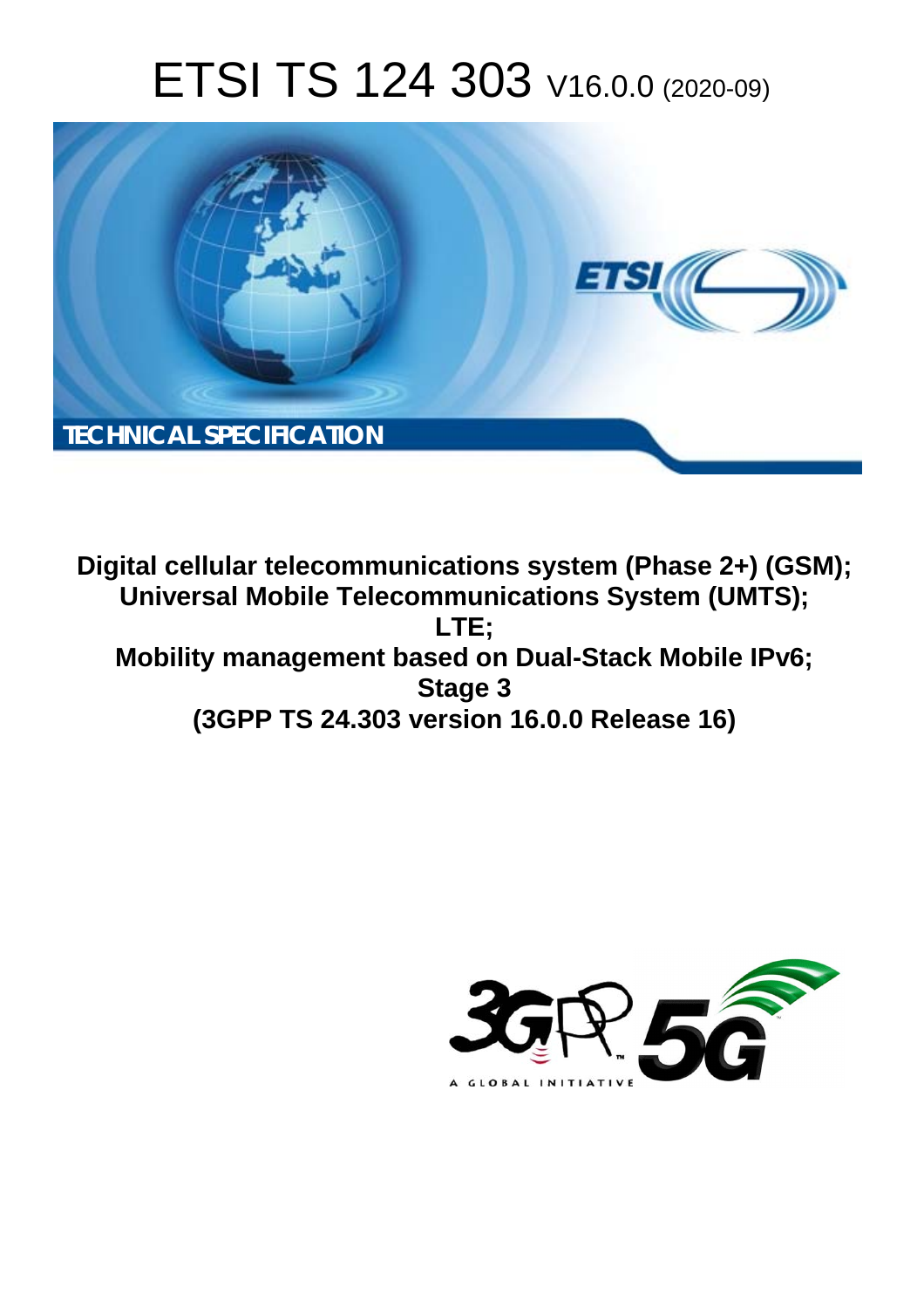Reference

RTS/TSGC-0124303vg00

Keywords GSM,LTE,UMTS

#### *ETSI*

#### 650 Route des Lucioles F-06921 Sophia Antipolis Cedex - FRANCE

Tel.: +33 4 92 94 42 00 Fax: +33 4 93 65 47 16

Siret N° 348 623 562 00017 - NAF 742 C Association à but non lucratif enregistrée à la Sous-Préfecture de Grasse (06) N° 7803/88

#### *Important notice*

The present document can be downloaded from: <http://www.etsi.org/standards-search>

The present document may be made available in electronic versions and/or in print. The content of any electronic and/or print versions of the present document shall not be modified without the prior written authorization of ETSI. In case of any existing or perceived difference in contents between such versions and/or in print, the prevailing version of an ETSI deliverable is the one made publicly available in PDF format at [www.etsi.org/deliver](http://www.etsi.org/deliver).

Users of the present document should be aware that the document may be subject to revision or change of status. Information on the current status of this and other ETSI documents is available at <https://portal.etsi.org/TB/ETSIDeliverableStatus.aspx>

If you find errors in the present document, please send your comment to one of the following services: <https://portal.etsi.org/People/CommiteeSupportStaff.aspx>

#### *Copyright Notification*

No part may be reproduced or utilized in any form or by any means, electronic or mechanical, including photocopying and microfilm except as authorized by written permission of ETSI. The content of the PDF version shall not be modified without the written authorization of ETSI. The copyright and the foregoing restriction extend to reproduction in all media.

> © ETSI 2020. All rights reserved.

**DECT™**, **PLUGTESTS™**, **UMTS™** and the ETSI logo are trademarks of ETSI registered for the benefit of its Members. **3GPP™** and **LTE™** are trademarks of ETSI registered for the benefit of its Members and of the 3GPP Organizational Partners. **oneM2M™** logo is a trademark of ETSI registered for the benefit of its Members and of the oneM2M Partners. **GSM®** and the GSM logo are trademarks registered and owned by the GSM Association.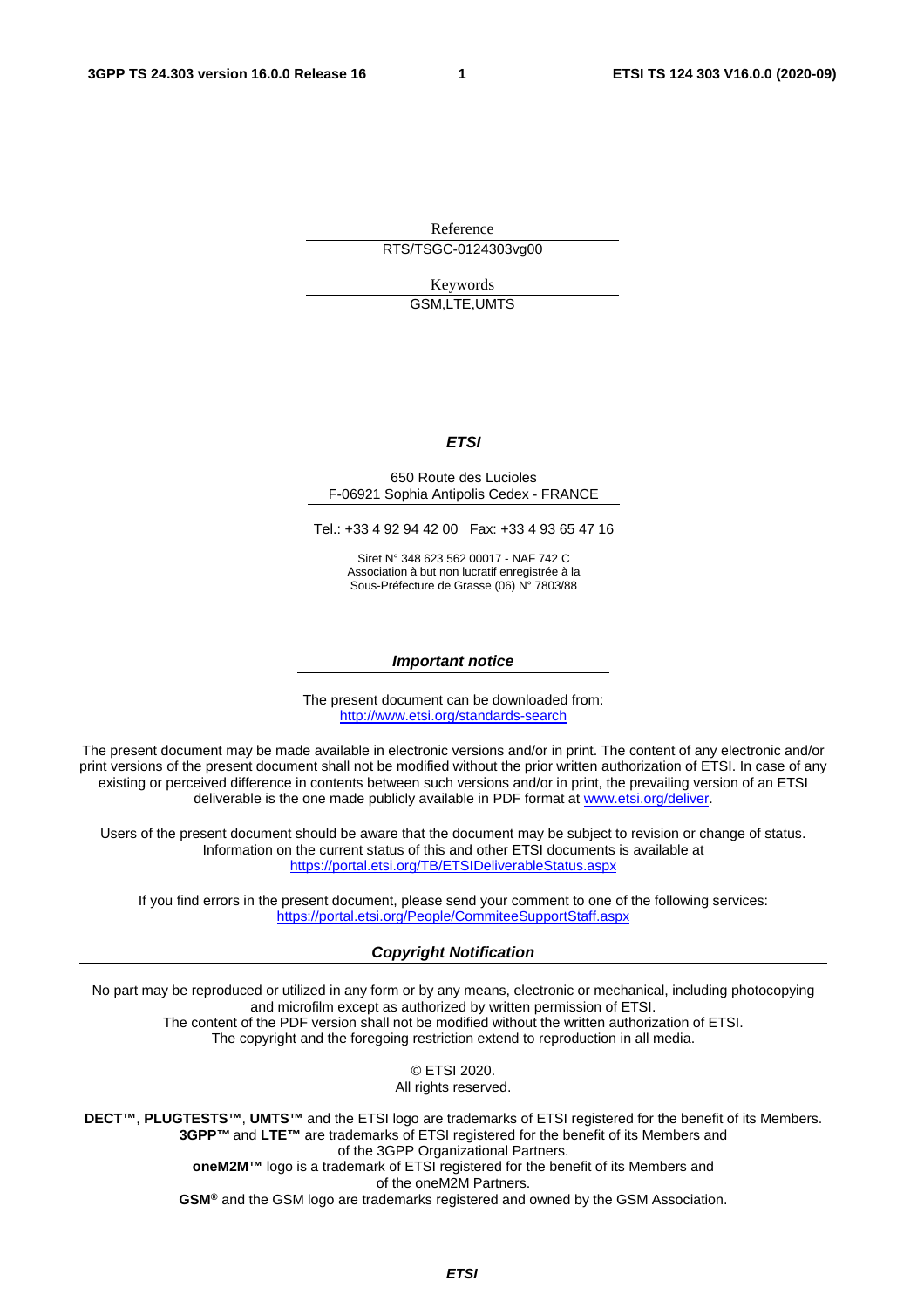## Intellectual Property Rights

#### Essential patents

IPRs essential or potentially essential to normative deliverables may have been declared to ETSI. The information pertaining to these essential IPRs, if any, is publicly available for **ETSI members and non-members**, and can be found in ETSI SR 000 314: *"Intellectual Property Rights (IPRs); Essential, or potentially Essential, IPRs notified to ETSI in respect of ETSI standards"*, which is available from the ETSI Secretariat. Latest updates are available on the ETSI Web server [\(https://ipr.etsi.org/](https://ipr.etsi.org/)).

Pursuant to the ETSI IPR Policy, no investigation, including IPR searches, has been carried out by ETSI. No guarantee can be given as to the existence of other IPRs not referenced in ETSI SR 000 314 (or the updates on the ETSI Web server) which are, or may be, or may become, essential to the present document.

#### **Trademarks**

The present document may include trademarks and/or tradenames which are asserted and/or registered by their owners. ETSI claims no ownership of these except for any which are indicated as being the property of ETSI, and conveys no right to use or reproduce any trademark and/or tradename. Mention of those trademarks in the present document does not constitute an endorsement by ETSI of products, services or organizations associated with those trademarks.

## Legal Notice

This Technical Specification (TS) has been produced by ETSI 3rd Generation Partnership Project (3GPP).

The present document may refer to technical specifications or reports using their 3GPP identities. These shall be interpreted as being references to the corresponding ETSI deliverables.

The cross reference between 3GPP and ETSI identities can be found under<http://webapp.etsi.org/key/queryform.asp>.

## Modal verbs terminology

In the present document "**shall**", "**shall not**", "**should**", "**should not**", "**may**", "**need not**", "**will**", "**will not**", "**can**" and "**cannot**" are to be interpreted as described in clause 3.2 of the [ETSI Drafting Rules](https://portal.etsi.org/Services/editHelp!/Howtostart/ETSIDraftingRules.aspx) (Verbal forms for the expression of provisions).

"**must**" and "**must not**" are **NOT** allowed in ETSI deliverables except when used in direct citation.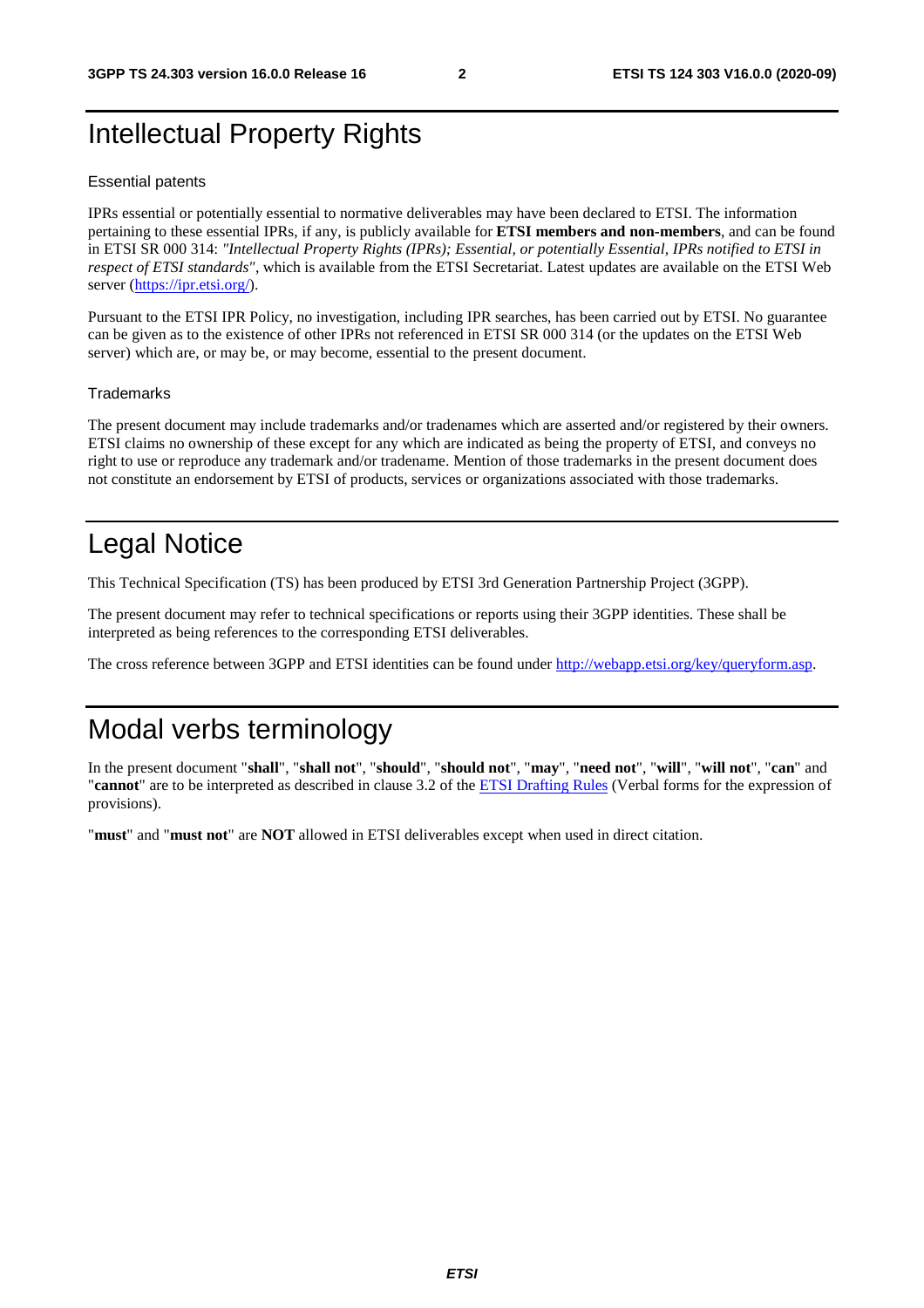$\mathbf{3}$ 

## Contents

| 1                |                                                                               |  |
|------------------|-------------------------------------------------------------------------------|--|
| 2                |                                                                               |  |
| 3                |                                                                               |  |
| 3.1<br>3.2       |                                                                               |  |
| 4                |                                                                               |  |
| 4.1<br>4.2       |                                                                               |  |
| 4.3              |                                                                               |  |
| 5                |                                                                               |  |
| 5.1              |                                                                               |  |
| 5.1.1            |                                                                               |  |
| 5.1.2<br>5.1.2.1 |                                                                               |  |
| 5.1.2.1.1        |                                                                               |  |
| 5.1.2.1.2        |                                                                               |  |
| 5.1.2.1.3        |                                                                               |  |
| 5.1.2.1.4        |                                                                               |  |
| 5.1.2.1.5        |                                                                               |  |
| 5.1.2.1a         |                                                                               |  |
| 5.1.2.2          | Security association establishment and IPv6 Home Network Prefix assignment13  |  |
| 5.1.2.3          |                                                                               |  |
| 5.1.2.4          |                                                                               |  |
| 5.1.3<br>5.1.3.1 |                                                                               |  |
| 5.1.3.2          | Security association establishment and IPv6 Home Network Prefix assignment 16 |  |
| 5.1.3.3          |                                                                               |  |
| 5.2              |                                                                               |  |
| 5.2.1            |                                                                               |  |
| 522              | UE procedures                                                                 |  |
| 5.2.2.1          |                                                                               |  |
| 5.2.2.2          |                                                                               |  |
| 5.2.2.3          |                                                                               |  |
| 5.2.2.4          |                                                                               |  |
| 5.2.3            |                                                                               |  |
| 5.2.3.1          |                                                                               |  |
| 5.2.3.2          |                                                                               |  |
| 5.2.3.3          |                                                                               |  |
| 5.3              |                                                                               |  |
| 5.3.1            |                                                                               |  |
| 5.3.2<br>5.3.3   |                                                                               |  |
| 5.4              |                                                                               |  |
| 5.4.1            |                                                                               |  |
| 5.4.2            |                                                                               |  |
| 5.4.2.1          |                                                                               |  |
| 5.4.2.2          |                                                                               |  |
| 5.4.3            |                                                                               |  |
| 5.4.3.1          |                                                                               |  |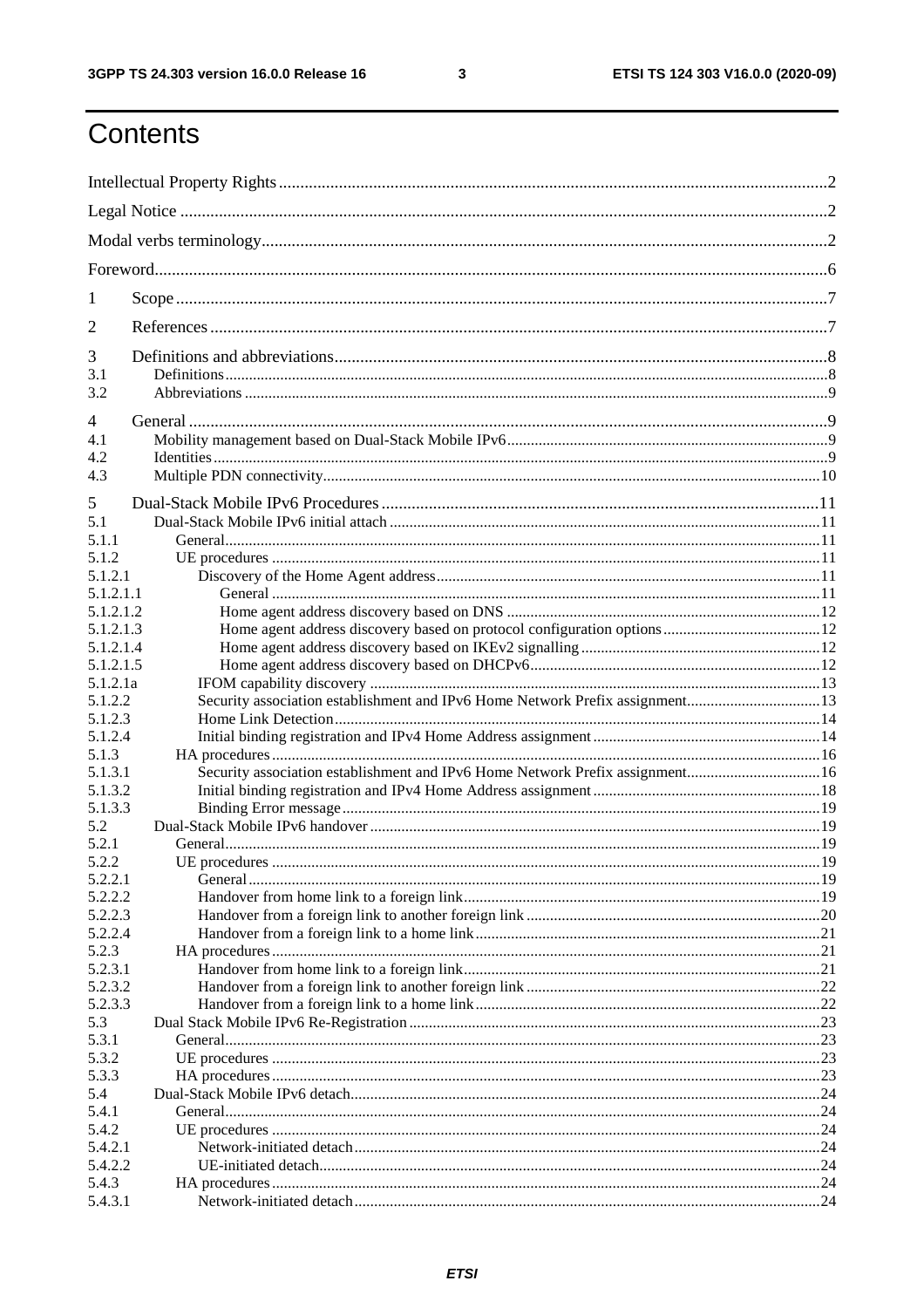$\overline{\mathbf{4}}$ 

| 5.4.3.2          |                             |  |
|------------------|-----------------------------|--|
| 5.5              |                             |  |
| 5.5A             |                             |  |
| 5.5A.1           |                             |  |
| 5.5A.2           |                             |  |
| 5.5A.3           |                             |  |
| 5.6              |                             |  |
| 5.6.1            |                             |  |
| 5.6.2            |                             |  |
| 5.6.2.1          |                             |  |
| 5.6.2.2          |                             |  |
| 5.6.2.3          |                             |  |
| 5.6.3<br>5.6.3.1 |                             |  |
| 5.6.3.2          |                             |  |
| 5.6.3.3          |                             |  |
| 5.7              |                             |  |
| 5.7.1            |                             |  |
| 5.7.2            |                             |  |
| 5.7.3            |                             |  |
| 5.8              |                             |  |
| 5.8.1            |                             |  |
| 5.8.2            |                             |  |
| 5.8.2.1          |                             |  |
| 5.8.2.2          |                             |  |
| 5.8.2.3          |                             |  |
| 5.8.3            |                             |  |
| 5.8.3.1          |                             |  |
| 5.8.3.2          |                             |  |
| 5.8.3.3          |                             |  |
| 5.9              |                             |  |
| 5.9.1            |                             |  |
| 5.9.2            |                             |  |
| 5.9.2.1          |                             |  |
| 5.9.2.2          |                             |  |
| 5.9.2.3          |                             |  |
| 5.9.3            |                             |  |
| 5.9.3.1          |                             |  |
| 5.9.3.2          |                             |  |
| 5.9.3.3          |                             |  |
|                  | <b>Annex A (normative):</b> |  |
| A.1              |                             |  |
|                  |                             |  |
| A.2              |                             |  |
| A.2.1            |                             |  |
| A.2.2            |                             |  |
| A.2.3            |                             |  |
| A.3              |                             |  |
| A.3.1            |                             |  |
| A.3.2            |                             |  |
|                  |                             |  |
| A.4              |                             |  |
| A.4.1            |                             |  |
| A.4.2            |                             |  |
| A.5              |                             |  |
| A.5.1            |                             |  |
| A.5.2            |                             |  |
|                  |                             |  |
| A.6              |                             |  |
| A.6.1            |                             |  |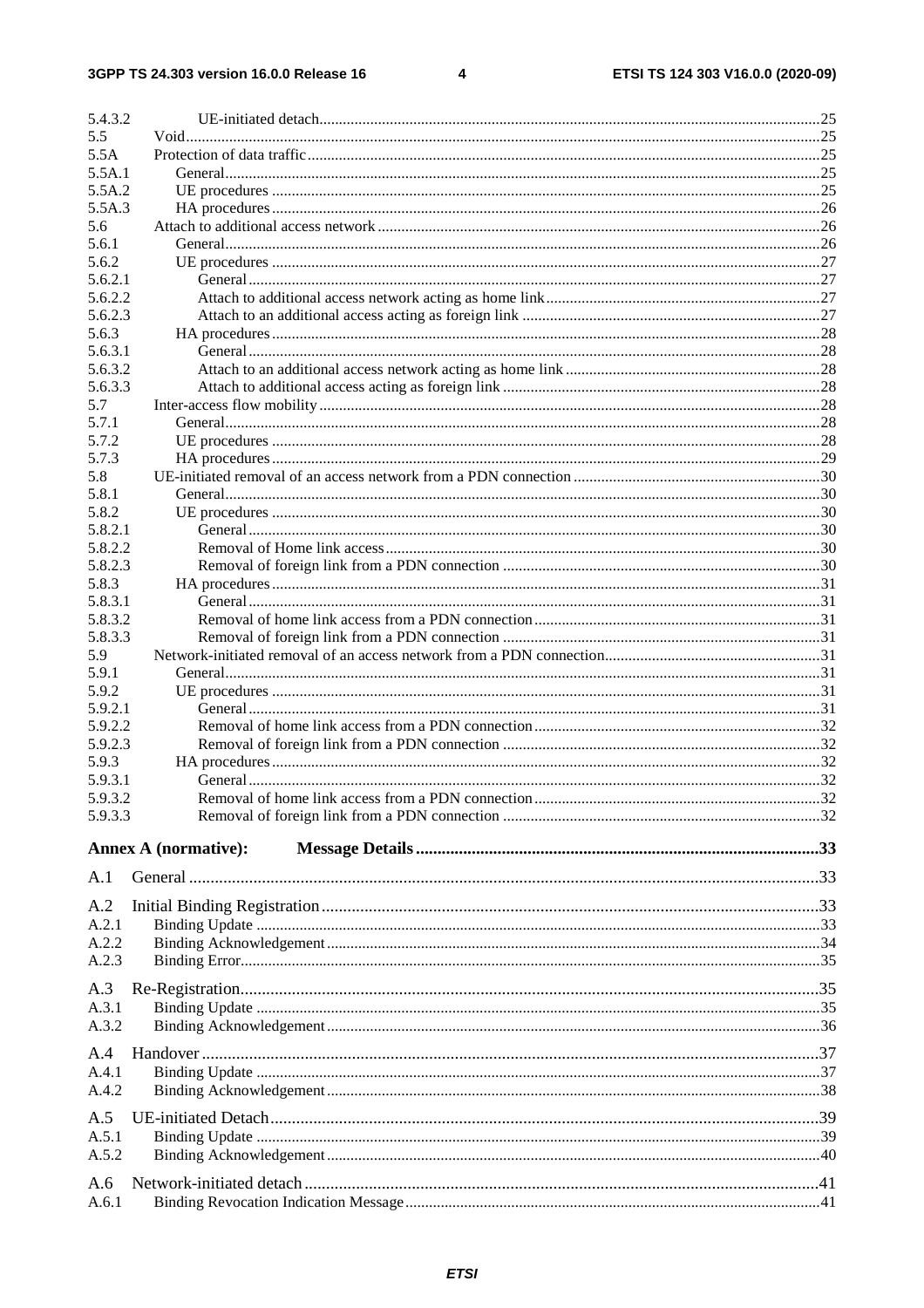$5\phantom{a}$ 

| A.6.2  |                               |  |
|--------|-------------------------------|--|
| A.7    |                               |  |
| A.8    |                               |  |
| A.8.1  |                               |  |
| A.8.2  |                               |  |
| A.9    |                               |  |
| A.9.1  |                               |  |
| A.9.2  |                               |  |
|        |                               |  |
| A.10.1 |                               |  |
| A.10.2 |                               |  |
|        |                               |  |
| A.11.1 |                               |  |
| A.11.2 |                               |  |
|        | <b>Annex B</b> (normative):   |  |
| B.1    |                               |  |
| B.2    |                               |  |
|        | <b>Annex C</b> (informative): |  |
|        |                               |  |
|        |                               |  |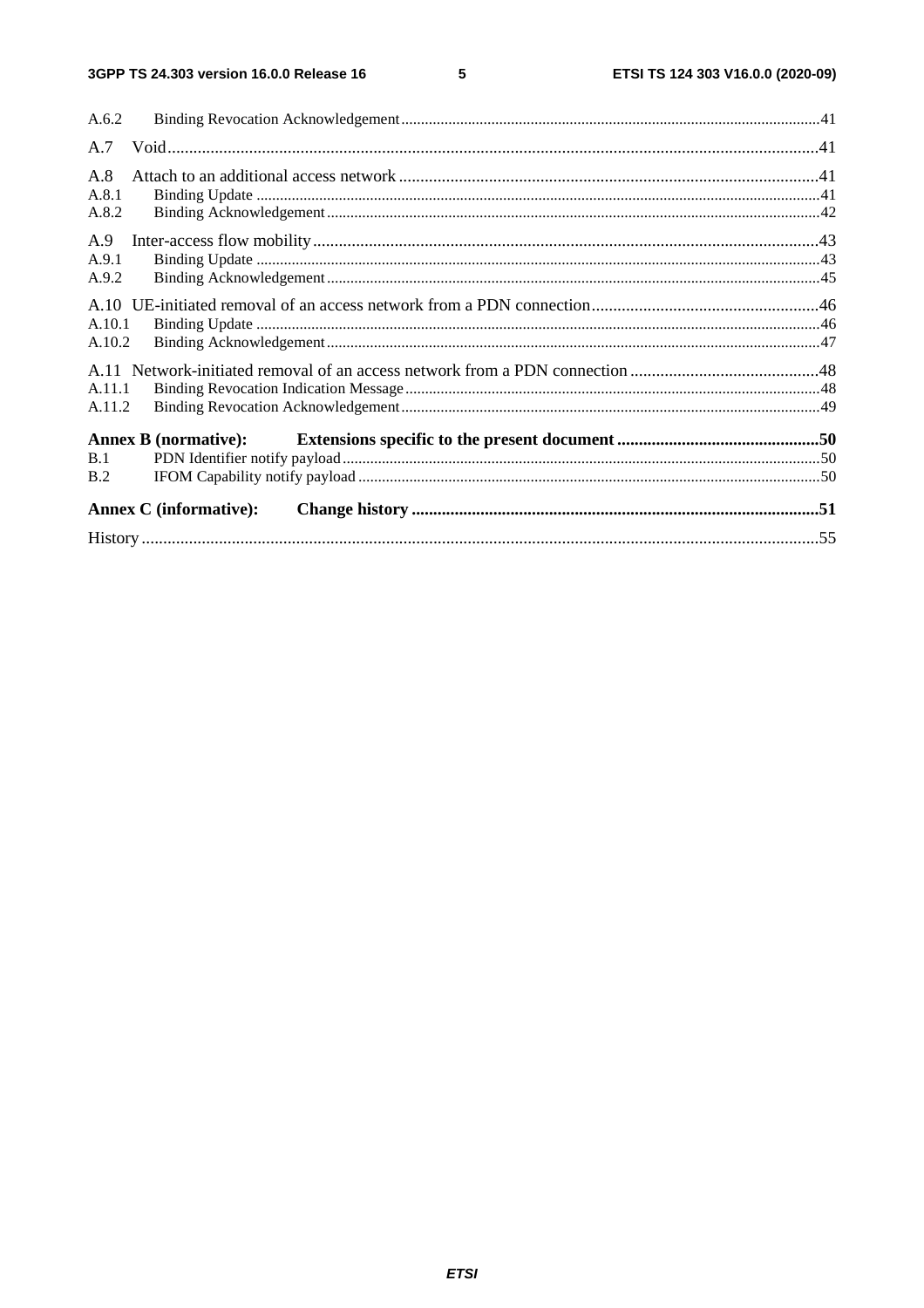## Foreword

This Technical Specification has been produced by the 3<sup>rd</sup> Generation Partnership Project (3GPP).

The contents of the present document are subject to continuing work within the TSG and may change following formal TSG approval. Should the TSG modify the contents of the present document, it will be re-released by the TSG with an identifying change of release date and an increase in version number as follows:

Version x.y.z

where:

- x the first digit:
	- 1 presented to TSG for information;
	- 2 presented to TSG for approval;
	- 3 or greater indicates TSG approved document under change control.
- y the second digit is incremented for all changes of substance, i.e. technical enhancements, corrections, updates, etc.
- z the third digit is incremented when editorial only changes have been incorporated in the document.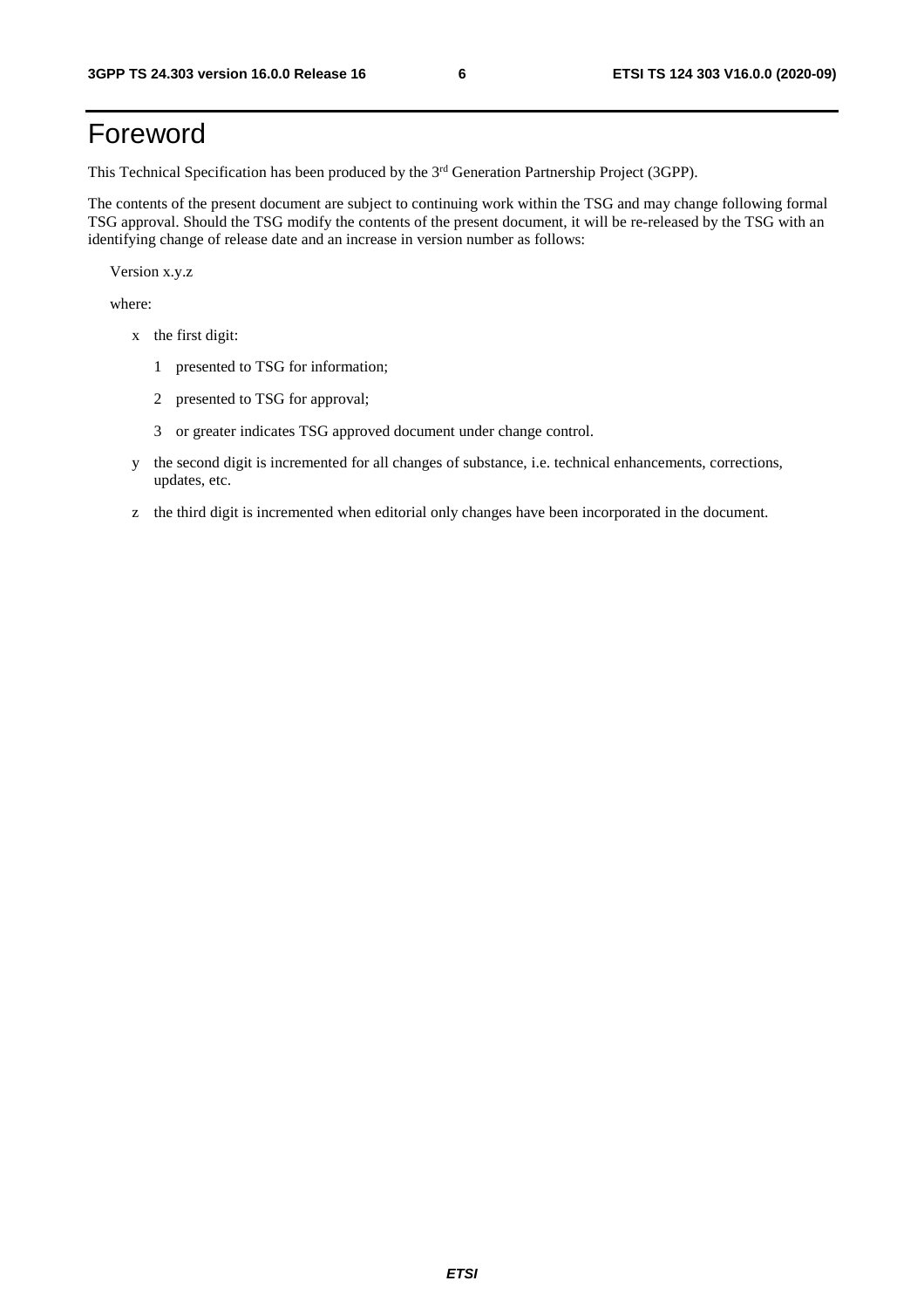### 1 Scope

The present document specifies the signalling procedures for accessing the 3GPP Evolved Packet Core network and handling the mobility between 3GPP and non-3GPP accesses via the S2c reference point defined in 3GPP TS 23.402 [3].

The present document is applicable to the User Equipment (UE) and the network node implementing the Home Agent functionality.

In addition the present document specifies the procedures used for the DSMIPv6 Home Agent discovery, for bootstrapping the DSMIPv6 security association between the UE and the Home Agent and for managing the DSMIPv6 tunnel. The specification of these procedures is compliant to IETF RFCs.

DSMIPv6 procedures can be used independently of the underlying access technology.

## 2 References

The following documents contain provisions which, through reference in this text, constitute provisions of the present document.

- References are either specific (identified by date of publication, edition number, version number, etc.) or non-specific.
- For a specific reference, subsequent revisions do not apply.
- For a non-specific reference, the latest version applies. In the case of a reference to a 3GPP document (including a GSM document), a non-specific reference implicitly refers to the latest version of that document *in the same Release as the present document*.
- [1] 3GPP TR 21.905: "Vocabulary for 3GPP Specifications".
- [2] IETF RFC 5555 (June 2009): "Mobile IPv6 support for Dual Stack Hosts and Routers".
- [3] 3GPP TS 23.402: "Architecture Enhancements for non-3GPP accesses".
- [4] IETF RFC 4877 (April 2007): "Mobile IPv6 Operation with IKEv2 and the Revised IPsec Architecture".
- [5] Void.
- [6] Void.
- [7] Void.
- [8] Void.
- [9] Void.
- [10] IETF RFC 5026 (October 2007): "Mobile IPv6 bootstrapping in split scenario".
- [11] IETF RFC 4303 (December 2005): "IP Encapsulating Security Payload (ESP)".
- [12] IETF RFC 6610 (May 2012): "DHCP Options for Home Information Discovery in Mobile IPv6 (MIPv6)".
- [13] IETF RFC 3736 (April 2004): "Stateless Dynamic Host Configuration Protocol (DHCP) Service for IPv6".
- [14] IETF RFC 5996 (September 2010): "Internet Key Exchange Protocol Version 2 (IKEv2)".
- [15] 3GPP TS 24.301: "Non-Access-Stratum (NAS) protocol for Evolved Packet System (EPS); Stage 3".
- [16] Void.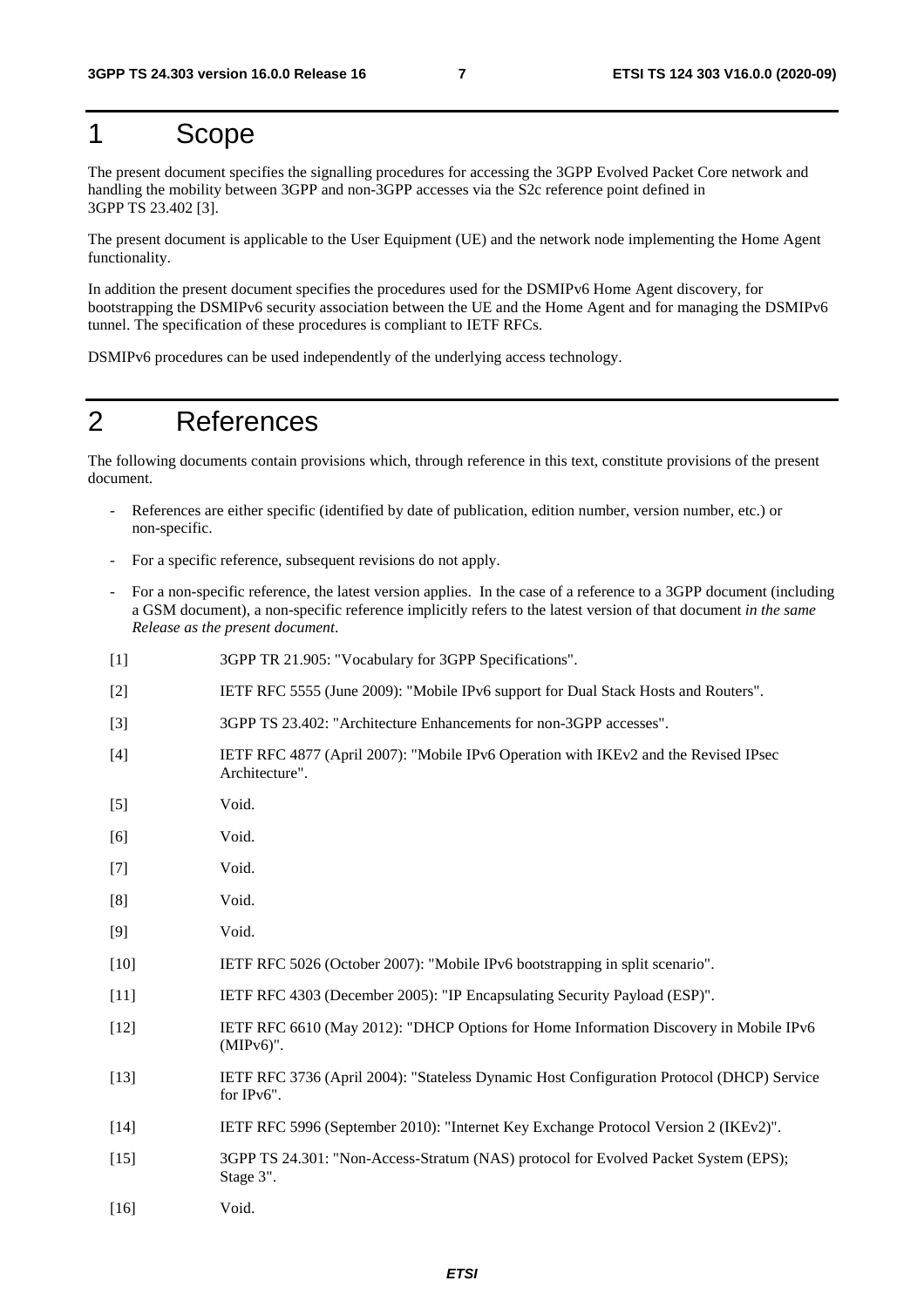[17] 3GPP TS 23.003: "Numbering, addressing and identification". [18] 3GPP TS 33.402: "3GPP System Architecture Evolution (SAE); Security aspects of non-3GPP accesses". [19] IETF RFC 5846 (June 2010): "Binding Revocation for IPv6 Mobility". [20] 3GPP TS 29.273: "3GPP EPS AAA interfaces". [21] 3GPP TS 24.302: "Access to the Evolved Packet Core (EPC) via non-3GPP access networks; Stage 3". [22] Void. [23] IETF RFC 4739 (November 2006): "Multiple Authentication Exchanges in the Internet Key Exchange (IKEv2) Protocol". [24] 3GPP TS 33.234: "Wireless Local Area Network (WLAN) interworking security". [25] Void. [26] IETF RFC 4039 (March 2005): "Rapid Commit Option for the Dynamic Host Configuration Protocol version 4 (DHCPv4)". [27] IETF RFC 6275 (July 2011): "Mobility Support in IPv6". [28] IETF RFC 4187 (January 2006): "Extensible Authentication Protocol Method for 3rd Generation Authentication and Key Agreement (EAP AKA)". [29] IETF RFC 3963 (January 2005): "Network Mobility (NEMO) Basic Support Protocol". [30] IETF RFC 5685 (November 2009): "Redirect Mechanism for the Internet Key Exchange Protocol Version 2 (IKEv2)". [31] IETF RFC 5648 (October 2009): "Multiple Care-of Addresses Registration". [32] IETF RFC 6089 (January 2011): "Flow Bindings in Mobile IPv6 and Network Mobility (NEMO) Basic Support". [33] IETF RFC 6088 (January 2011): "Traffic Selectors for Flow Bindings". [34] 3GPP TS 23.261: "IP flow mobility and seamless Wireless Local Area Network (WLAN) offload; Stage 2". [35] IETF RFC 6276 (July 2011): "DHCPv6 Prefix Delegation for Network Mobility (NEMO)". [36] 3GPP TS 24.312: "Access Network Discovery and Selection Function (ANDSF) Management Object (MO)".

## 3 Definitions and abbreviations

### 3.1 Definitions

For the purposes of the present document, the terms and definitions given in 3GPP TR 21.905 [1] and the following apply. The following terms used in this Technical Specification are defined in IETF RFC 6275 [27]: Home Address, Care-of Address, binding cache, binding cache entry.

The following terms used in this Technical Specification are defined in IETF RFC 5648 [31], and IETF RFC 6089 [32]: Binding Identification Number, Flow, Flow Binding, Flow Identifier, and Traffic Selector.

The following term used in this Technical Specification is defined in 3GPP TS 23.402 [3]: IFOM capable UE.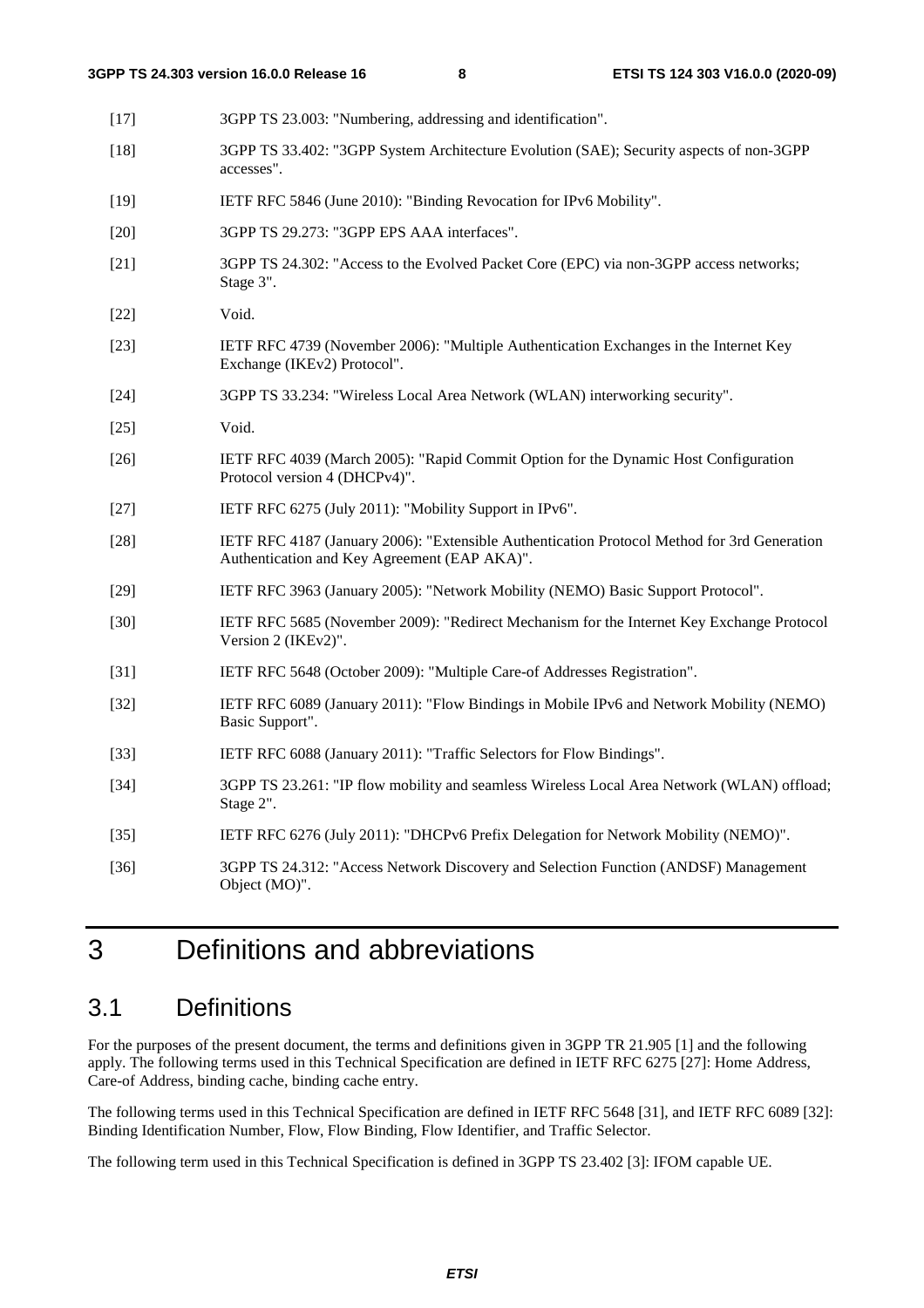The following terms used in this Technical Specification are defined in 3GPP TS 23.261 [34]: routing address, routing filter, routing rule.

**Home network prefix:** An IPv6 prefix allocated by the Home Agent to the UE and used by the UE to configure the Home Address. The Home network prefix is uniquely allocated to a UE.

**Home Agent:** The Home Agent functionality consists in the DSMIPv6 anchor point functionality described in IETF RFC 5555 [2] and IETF RFC 4877 [4]. Based on 3GPP TS 23.402 [3] the HA functionality is implemented in the PDN Gateway.

## 3.2 Abbreviations

For the purposes of the present document, the abbreviations given in 3GPP TR 21.905 [1] and the following apply.

| <b>BID</b>          | <b>Binding Identification Number</b> |
|---------------------|--------------------------------------|
| DSMIP <sub>v6</sub> | Dual-Stack MIPv6                     |
| <b>EPC</b>          | <b>Evolved Packet Core</b>           |
| ePDG                | Evolved Packet Data Gateway          |
| <b>EPS</b>          | <b>Evolved Packet System</b>         |
| <b>FID</b>          | Flow Identifier                      |
| <b>GW</b>           | Gateway                              |
| <b>HA</b>           | Home Agent                           |
| MIP <sub>v6</sub>   | Mobile IP version 6                  |
| TSi                 | Traffic Selector - Initiator         |
| TSr                 | Traffic Selector - Responder         |
| UE                  | User Equipment                       |
|                     |                                      |

## 4 General

### 4.1 Mobility management based on Dual-Stack Mobile IPv6

DSMIPv6 is specified in IETF RFC 6275 [27] and IETF RFC 5555 [2]. The purpose of the DSMIPv6 procedures is to establish, manage and tear down a mobility tunnel between the UE and the HA function. The mobility tunnel establishment is always initiated by the UE, while the mobility tunnel tear down can be initiated either by the UE or the network. Communication between the UE and a correspondent node shall use the bidirectional mode of operation. Route optimization mode of operation is not supported by EPC in this release.

In this specification, the IETF RFC 4877 [4] is used to secure DSMIPv6 signalling. For this purpose, the UE performs an IKEv2 exchange with the HA before establishing the mobility tunnel as described in subclause 5.1.2.2. The details of the security aspects are specified in 3GPP TS 33.402 [18].

The mobility tunnel procedures are performed by the UE for each PDN connection, meaning that if multiple PDNs are accessed by the UE, multiple instances of the procedures are needed. The multiple PDN connections behaviour is specified more in detail in subclause 4.3.

In this specification, the IETF RFC 3963 [29] is used for prefix preservation. For this purpose, the UE uses the implicit mode as stated in IETF RFC 3963 [29] to tell the HA that the home network prefix would be preserved during mobility. The support of this operation is limited to the sending and receiving of IPv6 packets containing IPv6 addresses autoconfigured from the home network prefix, in addition to the IPv6 Home Address.

In this specification, the IETF RFC 5648 [31], IETF RFC 6089 [32] and IETF RFC 6088 [33] are used for IFOM. The general principles of IFOM are listed in 3GPP TS 23.261 [34]. For this purpose, the UE can decide if IFOM is to be applied to a PDN connection. The procedures used by the UE to determine which PDN connection IFOM is to be applied and how the IP flows are distributed are specified in 3GPP TS 24.302 [21].

## 4.2 Identities

The UE shall use Network Access Identifier (NAI) as identification towards the HA in the IKEv2 exchange. During this process, the IPsec security association between the UE and the HA is tied to the user identity, set to the NAI, and to an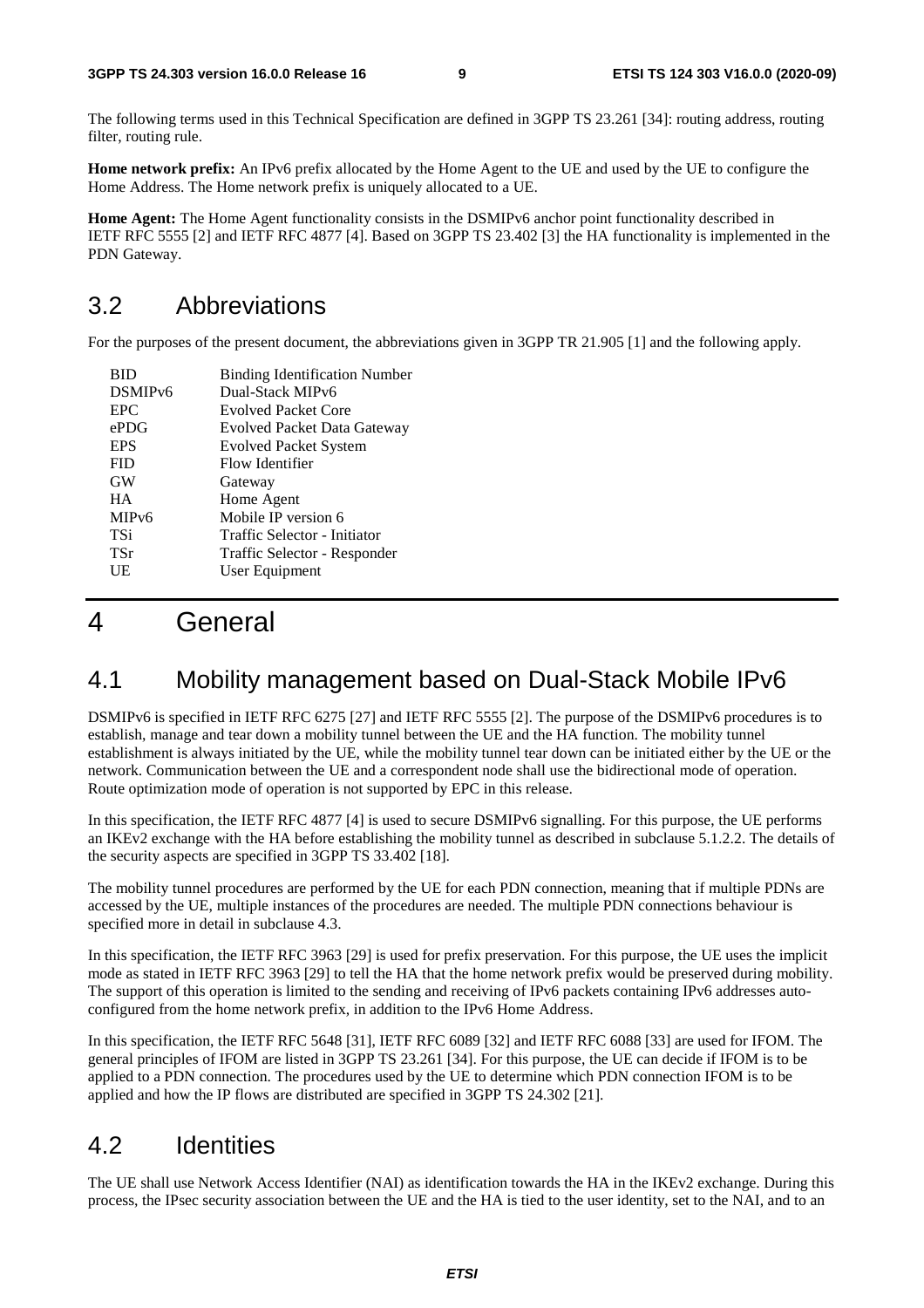SPI uniquely identifying this security association. The NAI is structured according to 3GPP TS 23.003 [17]. The NAI can be either a root NAI, a fast re-authentication NAI or pseudonym identity as specified in 3GPP TS 23.003 [17].

The UE shall use the HA-APN to identify the desired HA in the DNS-based and DHCPv6-based HA discovery procedures. The HA-APN is constructed according to 3GPP TS 23.003 [17].

NOTE: The operator is responsible to configure the DNS system so that the same PDN GW can be discovered via HA-APN and APN. A possible way of configuring the mapping between HA-APN and APN is to create the HA-APN from the respective APN by using the same Network Identifier and by adding the prefix "ha-apn" to the Operator Identifier.

The Binding Update and Binding Acknowledgement shall not explicitly carry an NAI as the IPsec security association is tied to the user identity.

### 4.3 Multiple PDN connectivity

This specification supports multiple PDN connectivity. The UE can setup multiple PDN connections with a given APN or multiple APNs using multiple DSMIPv6 sessions. There is one DSMIPv6 session per each PDN connection.

NOTE: When a UE is associated to multiple PDN connections, it is possible for the UE to create a tunnel loop amongst the HAs by binding home addresses to each other. This results in the possibility of HA being flooded with packets. Packet flooding is not specific to DSMIPv6 and there exist current implementations to deal with the packet flooding issue. As for the formation of tunnel loop, the solution to solve it in this current specification (Release 9) is implementation specific until a standardized solution emerges.

The procedures described in clause 5 shall be interpreted as procedures which are executed for each PDN connection the UE established. This implies that:

- For the initial attachment of a PDN connection, the UE shall perform a Home Agent address discovery (subclause 5.1.2.1), a security association establishment via IKEv2, including the EAP-AKA authentication and the IPv6 Home Network Prefix assignment (subclause 5.1.2.2), and the initial binding registration (subclause 5.1.2.4).
- The handover procedure shall be performed for each PDN connection separately as described in subclause 5.2.2.
- The re-registration procedure shall be performed for each PDN connection separately as described in subclause 5.3.2.
- The detach procedure shall be performed for each PDN connection separately as described in subclause 5.4.2 or in subclause 5.4.3.

In addition to the above procedures, the following procedures described for an IFOM capable UE configured for IFOM shall be interpreted as procedures which are executed for each PDN connection that the UE has decided to apply the IFOM procedures. This implies that:

- The attach to additional access network procedure, as described in subclause 5.6.2, shall be performed by the UE separately for each PDN connection to which the access is to be the added.
- The inter-access flow mobility procedure, as described in subclause 5.7.2, shall be performed by the UE separately for each PDN connection when IP flows are to be moved amongest access networks.
- The removal of an access network procedure, as described in subclause 5.8.2, shall be performed by the UE separately for each PDN connection using the access network to be removed.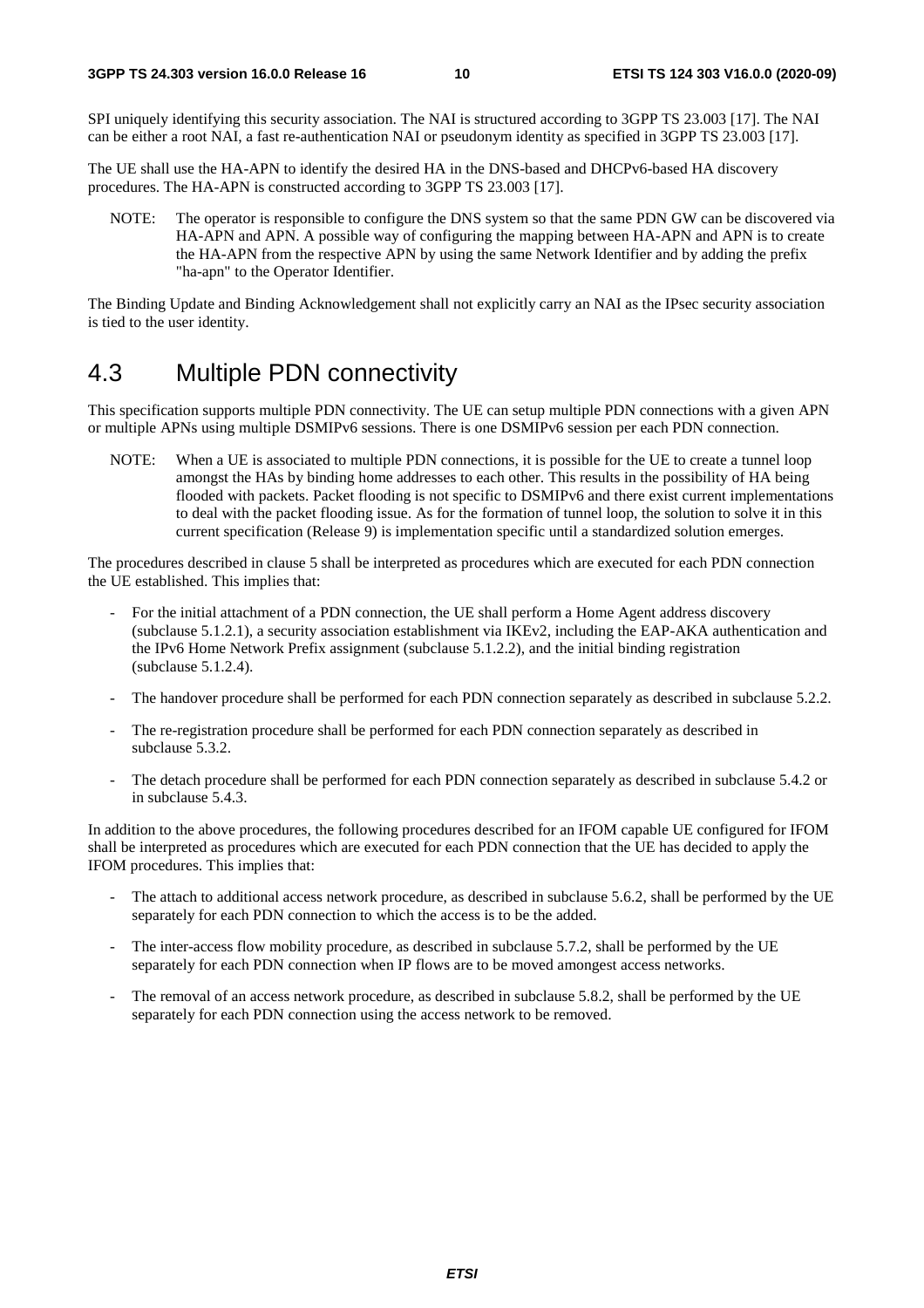## 5 Dual-Stack Mobile IPv6 Procedures

### 5.1 Dual-Stack Mobile IPv6 initial attach

### 5.1.1 General

The DSMIPv6 initial attach is performed by the UE to establish a DSMIPv6 connection with the node acting as HA. This is also known as the bootstrapping procedure as the UE establishes the security association with the HA. The initial attach involves the following tasks:

- **Discovery of the Home Agent address**. The UE needs to discover the IPv6 address as well as the IPv4 address of the HA.
- **Security association establishment**. The UE needs to establish an IPsec security association with the HA in order to secure the DSMIPv6 signalling. IKEv2 (IETF RFC 4877 [4]) is used to establish this security association.
- **IPv6 Home Network Prefix assignment**. The UE needs to be assigned an IPv6 Network Prefix of its home network in order to configure the global unicast Home Address to be used in DSMIPv6. The HA is responsible of assigning the IPv6 Home Network Prefix to the UE.
- **IPv4 Home Address assignment**. Optionally, a dual-stack UE can also request to be assigned an IPv4 Home Address to be used for IPv4-only applications. The HA is responsible of assigning the IPv4 Home Address to the UE.
- **Home link detection**. The UE needs to perform Home Link Detection before initiate registration with the HA. The DSMIPv6 Home Link Detection Function is used by the UE to detect if it is attached to the home link from a DSMIPv6 perspective.
- **Initial binding registration**. Unless the home link detection procedure indicates the UE is at home, the UE sends a Binding Update message to perform its initial registration with the HA.

If the UE is an IFOM capable UE the DSMIPv6 initial attach involves also the IFOM capability discovery.

If the UE requires additional configuration parameters, e.g. Vendor-specific options, stateless DHCPv4 and DHCPv6 as defined in IETF RFC 4039 [26] and IETF RFC 3736 [13] can be run over the DSMIPv6 tunnel.

### 5.1.2 UE procedures

#### 5.1.2.1 Discovery of the Home Agent address

#### 5.1.2.1.1 General

The first procedure the UE needs to perform for DSMIPv6 initial attach is the discovery of the node acting as the HA.

The UE can discover the IP addresses of the HA in one of the four following ways:

- via DNS:
- via attach procedure for 3GPP access or trusted non-3GPP access (if supported) based on protocol configuration options;
- via IKEv2 during tunnel setup to ePDG for untrusted non-3GPP accesses;
- via DHCPv6.

If the UE does not obtain the IP addresses of the HA via PCO during the 3GPP or trusted non-3GPP (if supported) attach or via IKEv2 signalling, it shall follow either the procedures described in subclause 5.1.2.1.5 or the procedures described in subclause 5.1.2.1.2. The UE may be configured to perform both procedures in parallel or one of the two procedures only in case the other failed.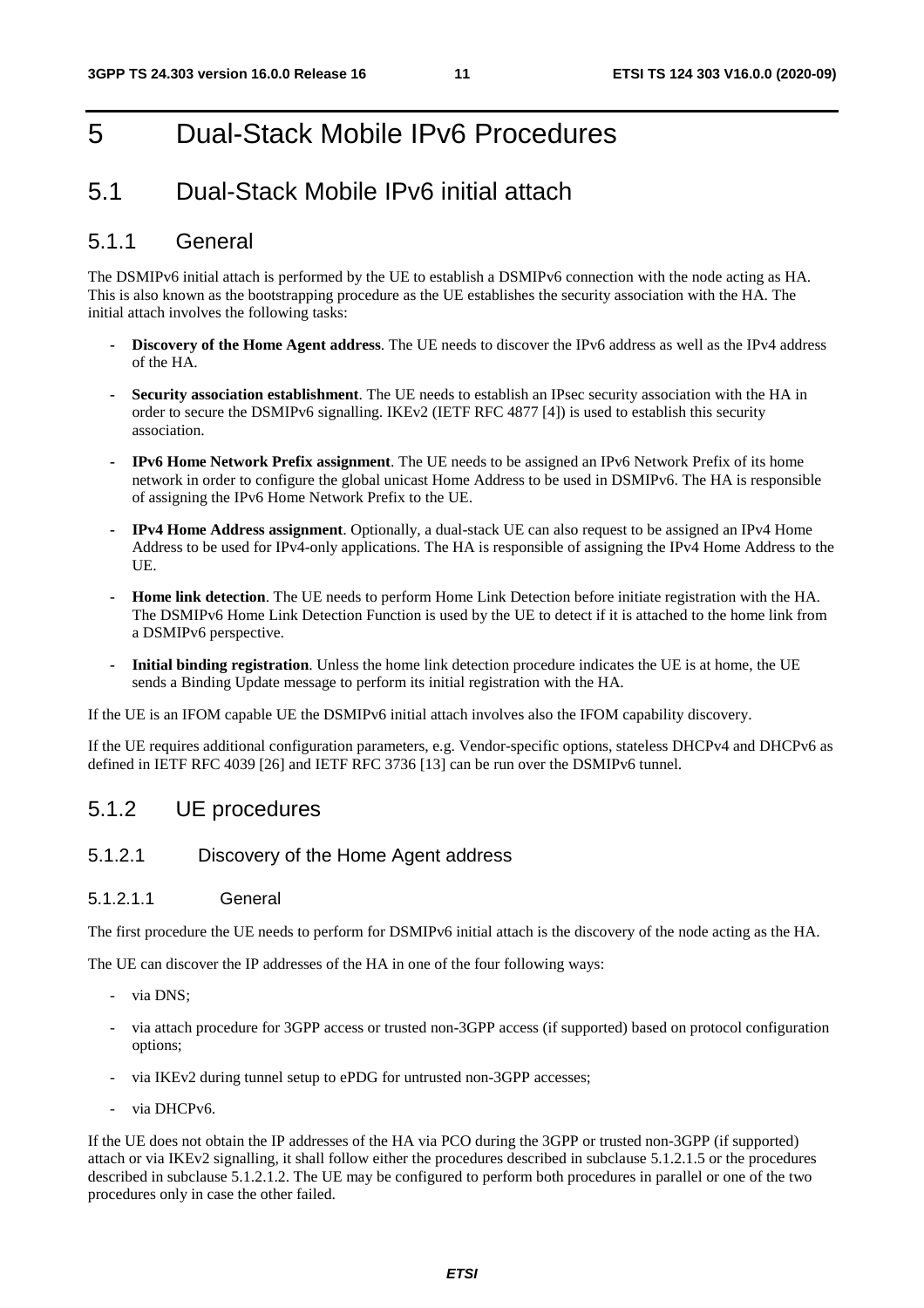#### 5.1.2.1.2 Home agent address discovery based on DNS

A UE performing Home Agent discovery based on DNS shall support the implementation of standard DNS mechanisms.

The UE shall perform DNS Lookup by Home Agent Name as specified in IETF RFC 5026 [10].The QNAME shall be set to the requested HA-APN. The HA-APN shall be constructed as specified in 3GPP TS 23.003 [17]. If a HA has both an IPv4 and an IPv6 address, the corresponding DNS record should be configured with both 'AAAA' and 'A' records. Accordingly the UE should perform one DNS lookup procedure to retrieve both 'AAAA' and 'A' records. The DNS server replies with one 'AAAA' and one 'A' record.

#### 5.1.2.1.3 Home agent address discovery based on protocol configuration options

The UE may request the IPv6 address and optionally the IPv4 address of the dual stack HA using the Protocol configuration options IE during the attach procedure for 3GPP or trusted non-3GPP access or the additional PDN connectivity procedure. The details of this procedure for the case of attach for 3GPP access are described in 3GPP TS 24.301 [15]. The details of this procedure for the case of attach for trusted non-3GPP access are described in 3GPP TS 24.302 [21].

#### 5.1.2.1.4 Home agent address discovery based on IKEv2 signalling

The UE may request the IPv6 and optionally the IPv4 address of the HA during the tunnel establishment procedure with the ePDG. The details of this procedure are described in 3GPP TS 24.302 [21].

#### 5.1.2.1.5 Home agent address discovery based on DHCPv6

The HA address discovery via DHCPv6 is possible in the following cases:

- in 3GPP access, or
- in trusted non-3GPP access, when a DHCPv6 relay exists in the trusted non-3GPP access and the PDN GW is the DHCPv6 server, or
- in trusted non-3GPP access, when the DHCPv6 server is in the trusted non-3GPP access and it has the HA addresse information from static configuration, or received via STa reference point as specified in 3GPP TS 29.273 [20].

A UE performing HA discovery based on DHCPv6 shall support the implementation of stateless DHCPv6 as specified in IETF RFC 3736 [13] and the DHCPv6 options as specified in IETF RFC 6610 [12].

In order to discover the address of the HA the UE shall send an Information-Request message including the "MIP6 Home Network ID FQDN Option" as described in IETF RFC 6610 [12].

In order to connect to a HA for a specific target PDN, the UE shall include the desired HA-APN in the Home Network Identification FQDN field contained in the "MIP6 Home Network ID FQDN Option" as described in IETF RFC 6610 [12].

NOTE: The new options described in IETF RFC 6610 [12] are applicable to DSMIPv6.

The HA information is provided to the UE as described in IETF RFC 6610 [12] in the sub-option contained in the "MIP6 Identified Home Network Information Option". The sub-option can be:

- a "MIP6 Home Agent Address Network Information Option" (the IPv6 address and if available, the IPv4 address of the HA); or
- a "MIP6 Home Agent FQDN Network Information Option" (the HA FQDN) as described in IETF RFC 6610 [12].

In the latter case the UE shall perform a DNS Lookup by Home Agent Name as specified in IETF RFC 5026 [10]. The QNAME shall be set to the received HA FQDN.

If a HA has both an IPv4 and an IPv6 address, the corresponding DNS record should be configured with both 'AAAA' and 'A' records. Accordingly the UE should perform one DNS lookup procedure to retrieve both 'AAAA' and 'A' records. The DNS server replies with one 'AAAA' and one 'A' record.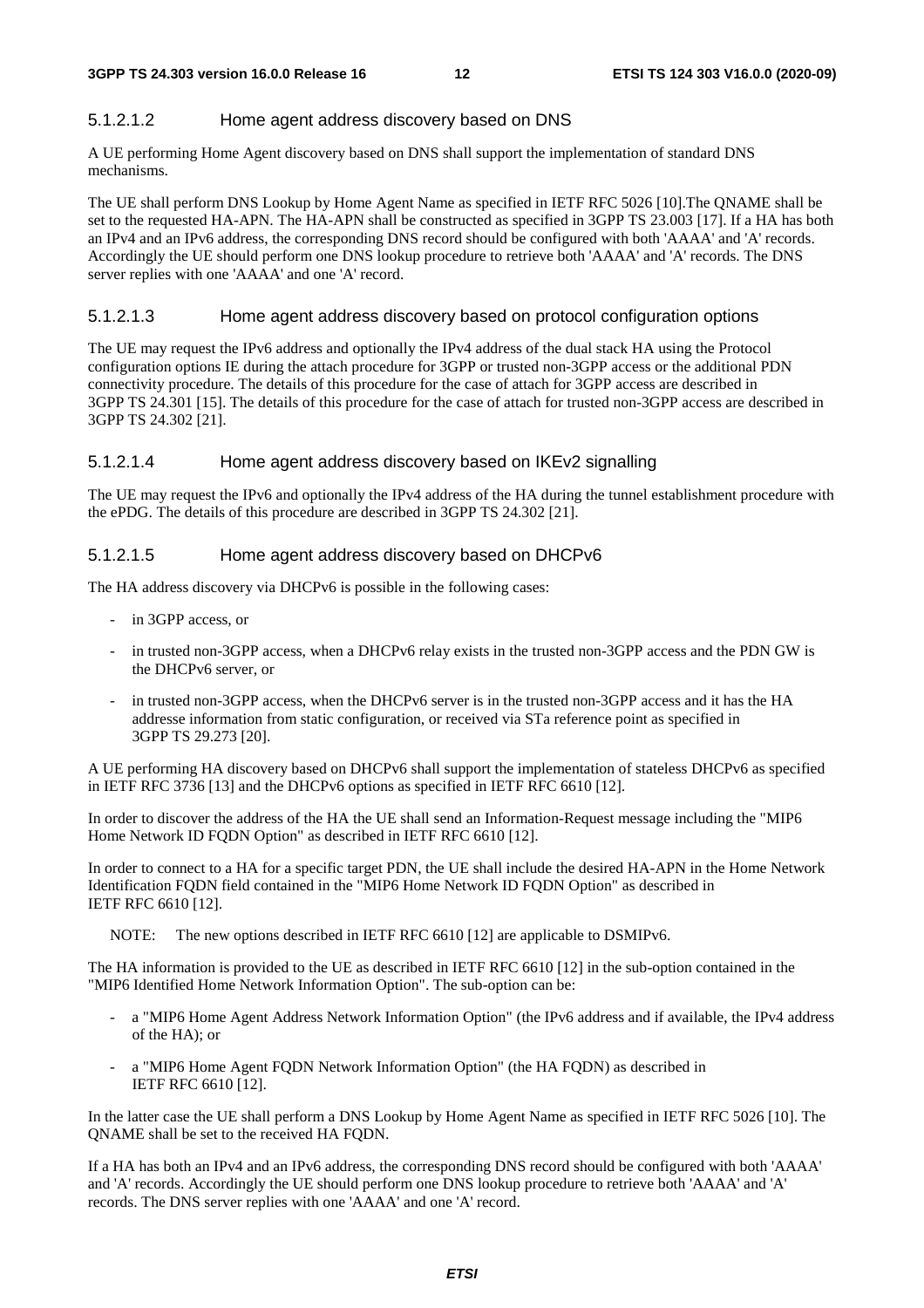### 5.1.2.1a IFOM capability discovery

An IFOM capable UE shall perform HA IFOM capability discovery, i.e. an IFOM capable UE shall discover whether the HA supports IFOM or not. The HA IFOM capability can be performed using the following methods:

- as part of attach procedure for 3GPP access based on protocol configuration options;
- as part of a IKEv2 tunnel setup procedure with the HA; or
- using the information received from ANDSF.

The IFOM capable UE shall support HA IFOM capability discovery performed through IKEv2 tunnel setup procedure. The HA IFOM capability discovery performed within IKEv2 tunnel setup procedure with the HA is described in subclause 5.1.2.2.

If the IFOM capable UE supports IPv6 Home Network Prefix assignment via PCO, the IFOM capable UE shall support HA IFOM capability discovery via PCO.

The IFOM capable UE may use inter system routing policies (see 3GPP TS 24.302 [21] and 3GPP TS 24.312 [36]) to perform the HA IFOM capability discovery for a specific APN. If the IFOM capable UE uses inter system routing policies to perform HA IFOM capability discovery, the UE may skip performing the HA IFOM capability discovery via PCO or the HA IFOM capability discovery via IKEv2.

### 5.1.2.2 Security association establishment and IPv6 Home Network Prefix assignment

The UE shall support the IKEv2 protocol (see IETF RFC 5996 [14]) for negotiating the IPsec security association to secure DSMIPv6 signalling and shall support EAP over IKEv2 as described in IETF RFC 5996 [14] to perform authentication with an AAA server. In a case an additional authentication and authorization of the IPSec security association is needed with an external AAA server, then the additional authentication steps during the IKEv2 exchange shall be supported as specified in IETF RFC 4739 [23] and the UE shall follow the WLAN UE procedure described in 3GPP TS 33.234 [24].

The UE shall support IPsec ESP (see IETF RFC 4303 [11]) in order to provide authentication of Binding Update and Binding Acknowledgement messages as specified in IETF RFC 4877 [4]. The UE shall support multiple authentication exchanges in the IKEv2 protocol as specified in IETF RFC 4739 [23] in order to support authentication with an external AAA server. The UE shall support the redirect mechanism as defined in IETF RFC 5685 [30].

The UE shall initiate the security association establishment procedure by sending the IKE\_SA\_INIT request message defined in IETF RFC 5996 [14] to the HA. The UE shall indicate support for the HA reallocation by including a REDIRECT\_SUPPORTED payload in the IKE\_SA\_INIT request as specified in IETF RFC 5685[30]. On receipt of an IKE\_SA\_INIT response, the UE shall send an IKE\_AUTH request message including the MN-NAI in the IDi payload and the Access Point Name (APN) of the target PDN the UE wants to connect to in the IDr payload. The APN shall be formatted as defined in 3GPP TS 23.003 [17]. The username part of the MN-NAI included in "IDi" payload may be an IMSI, pseudonym or re-authentication ID. The UE shall include in the IDi payload the same MN-NAI it includes in the EAP-Response/Identity within the EAP-AKA exchange.

In the very first EAP-Response/Identity within the IKEv2 exchange the UE shall include a NAI whose username is derived from IMSI. In subsequent exchanges the UE should use pseudonyms and re-authentication identities provided by the 3GPP AAA server as specified in IETF RFC 4187 [28].

NOTE: Fast re-authentication mechanism is optional, and therefore is an implementation option in the UE and operator configuration issue (i.e. it also depends on whether the AAA server sent a re-authentication ID during previous EAP authentication) whether to use it during security association establishment.

EAP-AKA over IKEv2 shall be used to authenticate UE in the IKE\_AUTH exchange, while public key signature based authentication with certificates shall be used to authenticate the HA.

During the IKEv2 exchange, the HA may trigger the UE to perform the HA reallocation procedure. If the UE receives as part of the IKE\_AUTH response message a REDIRECT payload containing the IP address of a target HA as specified in subclause 5.1.3.1, the UE shall initiate a new IKEv2 security association with the target HA. The UE shall terminate the IKEv2 security association with the initial HA by sending an IKEv2 Informational message with a DELETE payload as specified in IETF RFC 5996 [14].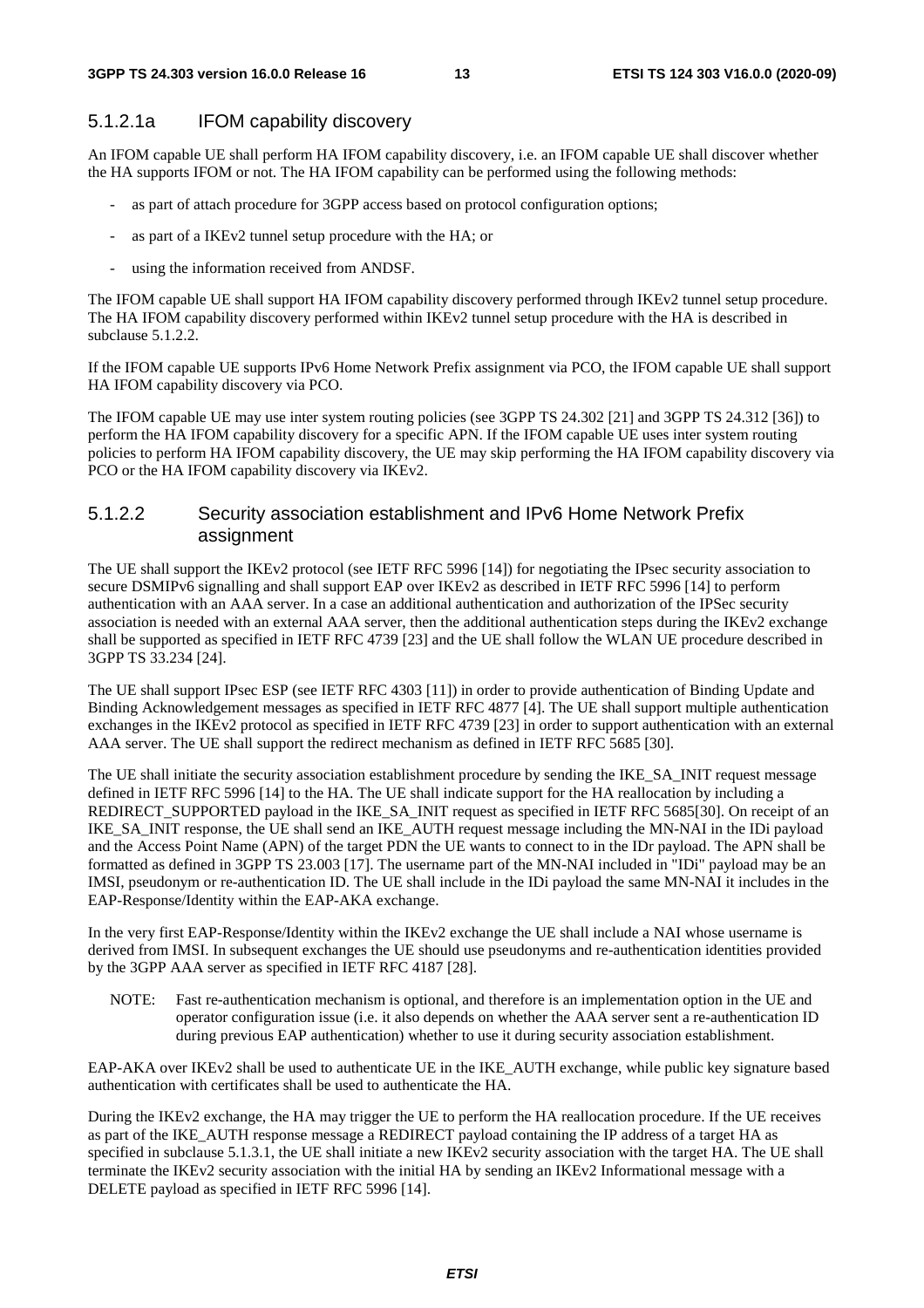During the IKEv2 exchange, the UE shall request the allocation of an IPv6 home prefix through the Configuration Payload in the IKE\_AUTH request message. Since in EPS a unique IPv6 prefix is assigned to the UE, the UE shall include a MIP6\_HOME\_PREFIX attribute in the CFG\_REQUEST payload of the IKE\_AUTH request message as described in IETF RFC 5026 [10]. In addition the UE may include the INTERNAL\_IP6\_DNS attribute in the CFG\_REQUEST as described in IETF RFC 5996 [14] to request the DNS server IPv6 address of the PLMN it is connecting to via DSMIPv6. In the same way the UE may include the INTERNAL\_IP4\_DNS attribute in the CFG\_REQUEST payload to request the IPv4 address of the DNS server.

During the IKEv2 exchange, if the UE receives an IKE\_AUTH response message containing a Notify Payload with a Private Notify Message Type MAX\_CONNECTION\_REACHED as specified in 3GPP TS 24.302 [21], the UE shall close the related IKEv2 security association states. As long as none of existing IKEv2 security association is released, the UE shall not attempt to establish any additional IKEv2 security association.

The UE shall then auto-configure a Home Address from the IPv6 prefix received from the HA and shall run a CREATE\_CHILD\_SA exchange to create the security association for the new Home Address. In the CREATE\_CHILD\_SA exchange the UE shall include the Home Address and the appropriate selectors in the TSi (Traffic Selector-initiator) payload to negotiate the IPsec security association for protecting the Binding Update and Binding Acknowledgement messages as specified in IETF RFC 4877 [4].

If the UE knows the IPv6 Home Network Prefix of a PDN connection for which the security association is to be setup, the UE shall insert a PDN Identifier notify payload, as defined in annex B, in the IKE\_AUTH request message. The PDN Identifier notify payload shall contain the IPv6 Home Network Prefix of the PDN connection for which the security association is being set up. If the UE does not know the IPv6 Home Network Prefix of the PDN connection for which the security association is to be set up, the UE shall not include the PDN Identifier notify payload in the IKE\_AUTH request message.

If an IFOM capable UE performs HA IFOM capability discovery via IKEv2 procedure, the IFOM capable UE shall include the IFOM Capability notify payload (as specified in the Annex B.2) in the IKE\_SA\_INIT request message to perform HA IFOM capability discovery. If the IFOM capable UE receives in the IKE\_SA\_INIT response message the IFOM Capability notify payload, the IFOM capable UE shall behave as an IFOM capable UE configured for IFOM as the received payload indicates that the HA supports IFOM. If the IFOM capable UE does not receive in the IKE\_SA\_INIT response message the IFOM Capability notify payload, the IFOM capable UE shall behave as a UE which is not IFOM capable as the received payload indicates that the HA does not support IFOM.

#### 5.1.2.3 Home Link Detection

The DSMIPv6 Home Link Detection Function is used by the UE to detect if an access interface is on the home link for a PDN connection from a DSMIPv6 perspective. The Home Link Detection function shall be performed before sending DSMIPv6 Binding Update via the same access interface.

To perform the Home Link Detection procedure, the UE shall compare the assigned Home Network Prefix for a PDN connection with the IPv6 prefix or prefixes included in the Prefix Information Option in the Router Advertisements received on the local link. The Home Network Prefix can be assigned in a 3GPP access via PCO, as specified in 3GPP TS 24.301 [15], or via IKEv2 as specified in subclause 5.1.2.2. If there is a match between the Home Network Prefix and one of the local prefixes, the UE is attached on the home link over the respective access interface and shall not send a Binding Update to the HA unless the UE currently has a valid DSMIPv6 Binding Update list entry. If the UE has a valid DSMIPv6 Binding Update list entry, the UE shall proceed to perform the action specified in subclause 5.2.2.4. If there is not any match, the UE shall proceed as specified in subclause 5.1.2.4.

NOTE: The UE does not need to run IKEv2 for home link detection if the Home Network prefix is dynamically received in a PCO Information Element.

If the IFOM capable UE performs the Home Network Prefix assignment via Protocol Configuration Option, the IFOM capable UE shall perform in the PDN CONNECTIVITY REQUEST message both Home Network Prefix assignment and the IFOM capability discovery.

#### 5.1.2.4 Initial binding registration and IPv4 Home Address assignment

After establishing the security association and obtaining the IPv6 Home Address, the UE shall send a Binding Update message as specified in IETF RFC 6275 [27] and IETF RFC 5555 [2] in order to register its Home Address and Care-of Address at the HA, if it detects it is in the foreign network.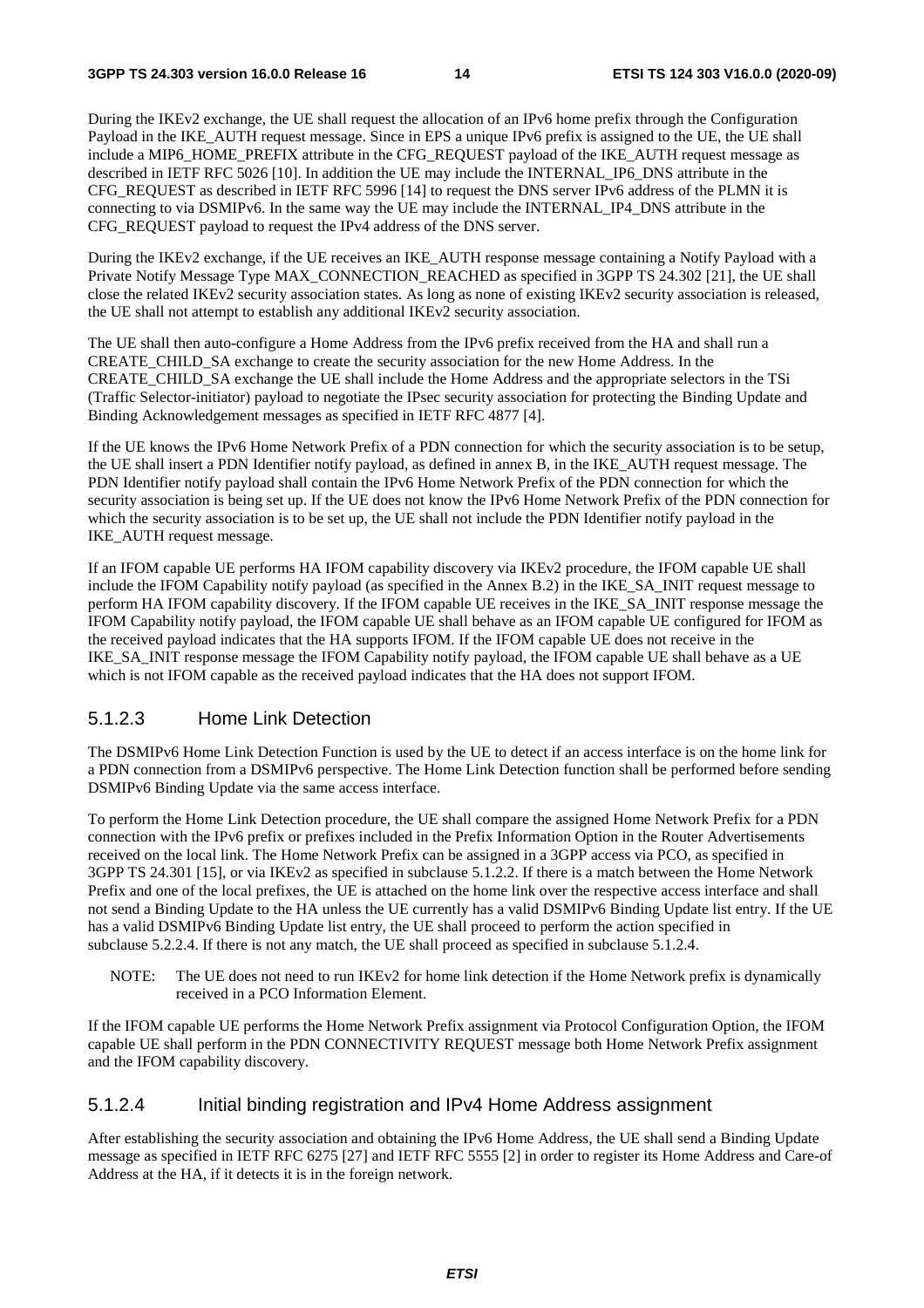If both IPv4 and IPv6 Care-of Address are received at the foreign network, the UE shall first attempt to use the IPv6 Care-of Address for its binding registration.

If IPv6 Care-of Address is used for initial binding registration, the UE shall send the Binding Update message to the IPv6 address of the HA. In this Binding Update message the H (home registration) and A (acknowledge) bits shall be set. If the UE needs an IPv4 Home Address, the UE shall include the 0.0.0.0 address in the IPv4 Home Address option to request a dynamic IPv4 Home Address.

When IPv6 Care-of Address is used for initial binding registration, the Alternate Care-of Address option shall be used by the UE to carry the Care-of Address inside a Mobility Header which is protected by ESP. If this option is present, the address included in this option is the same address present in the source address of the IPv6 packet. The Alternate Careof Address option shall not be included if a BID mobility option is added in the same Binding Update message.

If IPv4 Care-of Address is used for initial binding registration, the UE shall send the Binding Update as follows (see IETF RFC 5555 [2]):

- The IPv6 packet, with the IPv6 Home Address as the Source Address field of the IPv6 header, shall be encapsulated in UDP.
- The UE shall include the IPv4 Care-of Address as the Source Address field of the IPv4 header and the HA IPv4 address as the Destination Address field of the IPv4 header.
- The UE shall include the IPv4 Care-of Address option containing the IPv4 Care-of Address. The IPv4 Care-of Address option shall not be included if a BID mobility option is added in the same Binding Update message.
- The UE shall set the H (home registration) and A (acknowledge) flags.
- The UE shall set the F (UDP encapsulation required) flag to 0.
- The UE shall set the R (Mobile Router Flag) flag to 1.
- If the UE needs an IPv4 Home Address, the UE shall include an IPv4 Home Address option with the 0.0.0.0 address in the Binding Update message, as defined in IETF RFC 5555 [2].

If the UE is an IFOM capable UE configured for IFOM, the UE extends the Binding Update with the following options:

- a) The UE shall set the O (Overwrite) flag to "1";
- b) The UE shall include a BID identifier mobility option in the Binding Update as specified in IETF RFC 5648 [31];
	- The UE shall set the BID-PRI field to assign the priority to the BID as indicated in IETF RFC 6089 [32]; and
- c) The UE may create one or more routing rules with the HA. For each routing rule that the UE wants to register with the HA, the UE shall include a FID mobility option containing one traffic selector as specified in IETF RFC 6089 [32].
	- The FID field shall be set to an arbitrary value;
	- The FID-PRI field shall be set to the assigned priority of the FID as indicated in IETF RFC 6089 [32];
	- A Binding Reference suboption shall be included as defined in IETF RFC 6089 [32]. As indicated in IETF RFC 6089 [32] the value assigned to the BID is the same included in the BID mobility option included in the Binding Update; and
	- Traffic selector suboption shall be set as specified in IETF RFC 6089 [32] and IETF RFC 6088 [33]. The parameters described in the traffic selector suboption represent the routing filter that corresponds to the routing rule that the UE wants to register with the HA.

According to IETF RFC 6089 [32], traffic selector suboption contains parameters identifying downlink traffic, hence routing rules registered with the HA bind either a Care-of Address or a Home Address to the downlink traffic. The same bound IP address shall be used by the IFOM capable UE configured for IFOM to route the corresponding uplink traffic (i.e. asymmetrical routing is not allowed in this version of the specification).

When the UE receives the Binding Acknowledgement from the HA, it shall validate it based on the rules described in IETF RFC 6275 [27] and IETF RFC 5555 [2]. If the Binding Acknowledgement contains the successful status code 0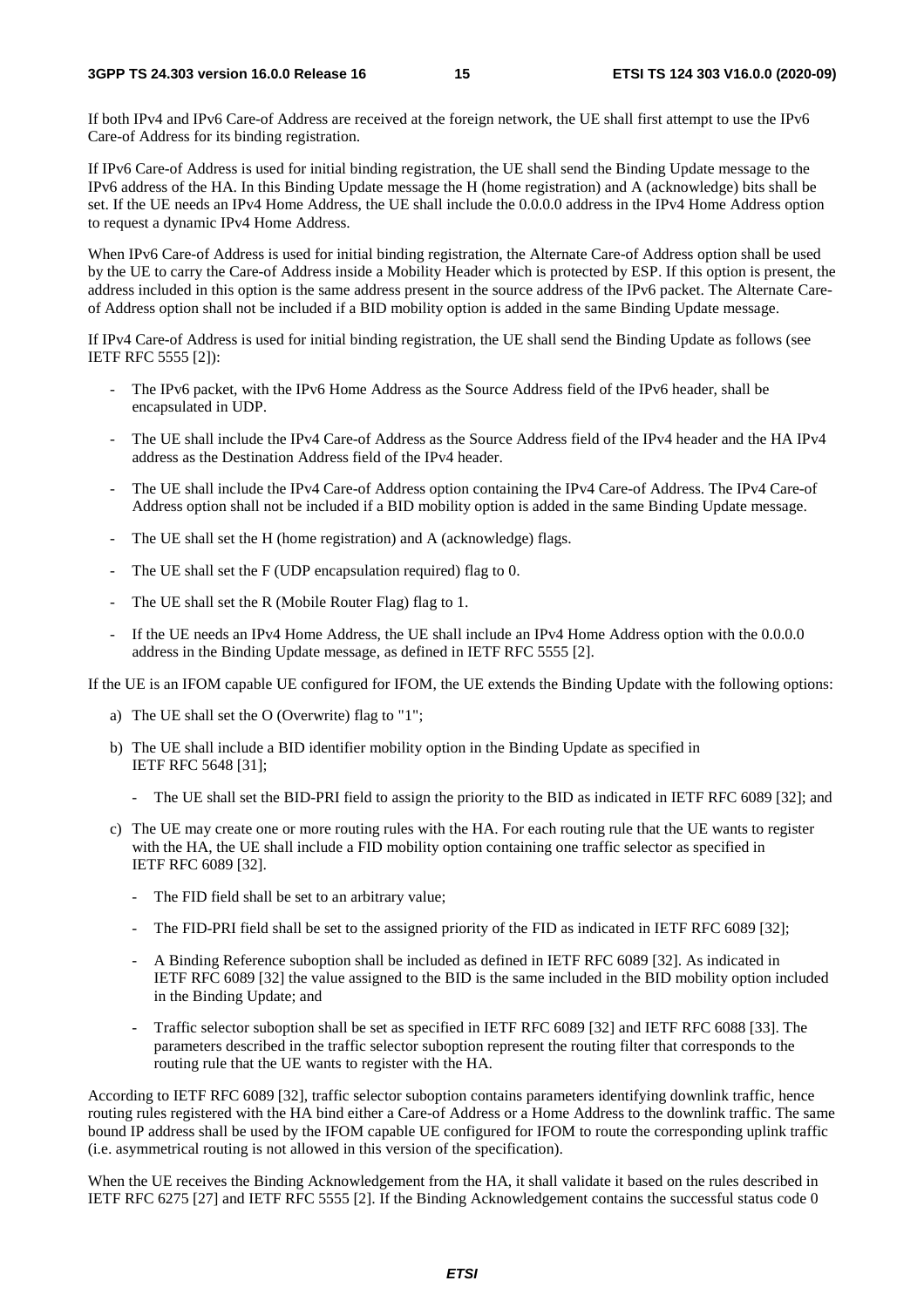("Binding Update Accepted"), the UE shall create an entry for the registered Home Address in its Binding Update List and may start sending packets containing its IPv6 Home Address or other IPv6 addresses auto-configured from the assigned home network prefix.

If the Binding Acknowledgement contains a value of 128, the UE may re-send the BU as specified in IETF RFC 6275 [27]. If the Binding Acknowledgement contains a value from 129 to 133 as specified in IETF RFC 6275 [27] or a value from 140 to 143 as specified in IETF RFC 3963 [29], the UE shall not send the BU to the HA and should discover another HA.

If the Binding Acknowledgment contains an IPv4 Address Acknowledgement option with status code value from 0 to 127 (indicating success), the UE shall create two entries in its Binding Update List, one for the IPv6 Home Address and another for the IPv4 Home Address. If the Binding Acknowledgement contains an IPv4 Address Acknowledgment option with status code indicating error (i.e. 128 or higher), the UE shall create an entry only for the IPv6 HoA in its binding update list. Moreover, if the status code is 129 ("Administratively prohibited") or 132 ("Dynamic IPv4 home address assignment not available"), the UE shall not re-send the Binding Update and it shall use only the IPv6 HoA. If the Binding Acknowledgement contains an IPv4 Address Acknowledgement option with status 128 ("Failure, reason unspecified"), 130 ("Incorrect IPv4 home address"), 131 ("Invalid IPv4 address") or 133 ("Prefix allocation unauthorized") it shall re-send the Binding Update including the 0.0.0.0 address in the IPv4 Home Address option. If the Binding Acknowledgement does not contain an IPv4 Address Acknowledgment option, the UE shall create an entry only for the IPv6 HoA in its binding update list.

NOTE 1: The value to be used to identify the IPv4 address acknowledgement option in the mobility header is 30;

If the Binding Acknowledgment contains a BID mobility option, the UE shall process it as specified in IETF RFC 5648 [31]. If the Binding Acknowledgment contains one or more flow mobility options, the UE shall process it as specified in IETF RFC 6089 [32].

If the status field of the BID mobility option is set to zero, the IFOM capable UE configured for IFOM applies to every examined BID option the status code contained in the status field of the Binding Acknowledgement message as indicated in IETF RFC 5648 [31]. If the value of the status field assigned to a BID mobility option is equal to 4 ("MCOA NOTCOMPLETE"), 164 ("MCOA MALFORMED"), 165 ("MCOA NON-MCOA") or 167 ("MCOA UNKOWN COA"), the IFOM capable UE configured for IFOM performs the operations described in IETF RFC 5648 [31].

NOTE 2: the above error cases, e.g. 165 ("MCOA NON-MCOA BINDING EXISTS"), that do not apply to the case of initial attach can apply to other use cases (e.g. attach to additional access).

When processing a FID mobility option, if the value of the status field of the FID mobility option is 129 ("Flow binding rejected"), 130 ("Flow identification mobility option malformed"), 131 ("BID not found") or 132 ("FID not found"), the IFOM capable UE configured for IFOM performs the operations described in IETF RFC 6089 [32].

The UE may then send data traffic either with the IPv6 Home Address or with the IPv4 Home Address. If the UE is located on an IP6-enabled link, it shall send IPv6 packets as described in IETF RFC 6275 [27]; IPv4 traffic shall be encapsulated in IPv6 packets as described in IETF RFC 5555 [2]. If the UE is located on an IPv4-only link and the Binding Acknowledgement contains the NAT detection option with the F flag set, the UE shall send IPv6 and IPv4 packets following the vanilla UDP encapsulation rules specified in IETF RFC 5555 [2]. Otherwise the UE shall send IPv6 and IPv4 packets encapsulated in IPv4 as specified in IETF RFC 5555 [2].

Once the DSMIPv6 tunnel is established, the UE may build a DHCPv4 or DHCPv6 message as described in IETF RFC 4039 [26] or IETF RFC 3736 [13] respectively and send it via the DSMIPv6 tunnel as described in IETF RFC 6275 [27] in order to retrieve additional parameters, e.g. Vendor-specific options. The UE may also request additional IPv6 prefix(es) with length of /64 or shorter by using DHCPv6 Prefix Delegation as defined in IETF RFC 6276 [35].

### 5.1.3 HA procedures

#### 5.1.3.1 Security association establishment and IPv6 Home Network Prefix assignment

The HA shall support the IKEv2 protocol (see IETF RFC 5996 [14]) for negotiating the IPsec security association to secure DSMIPv6 signalling and shall support EAP over IKEv2 as described in IETF RFC 5996 [14] to perform UE authentication with an AAA server. If an additional authentication and authorization of the IPSec security association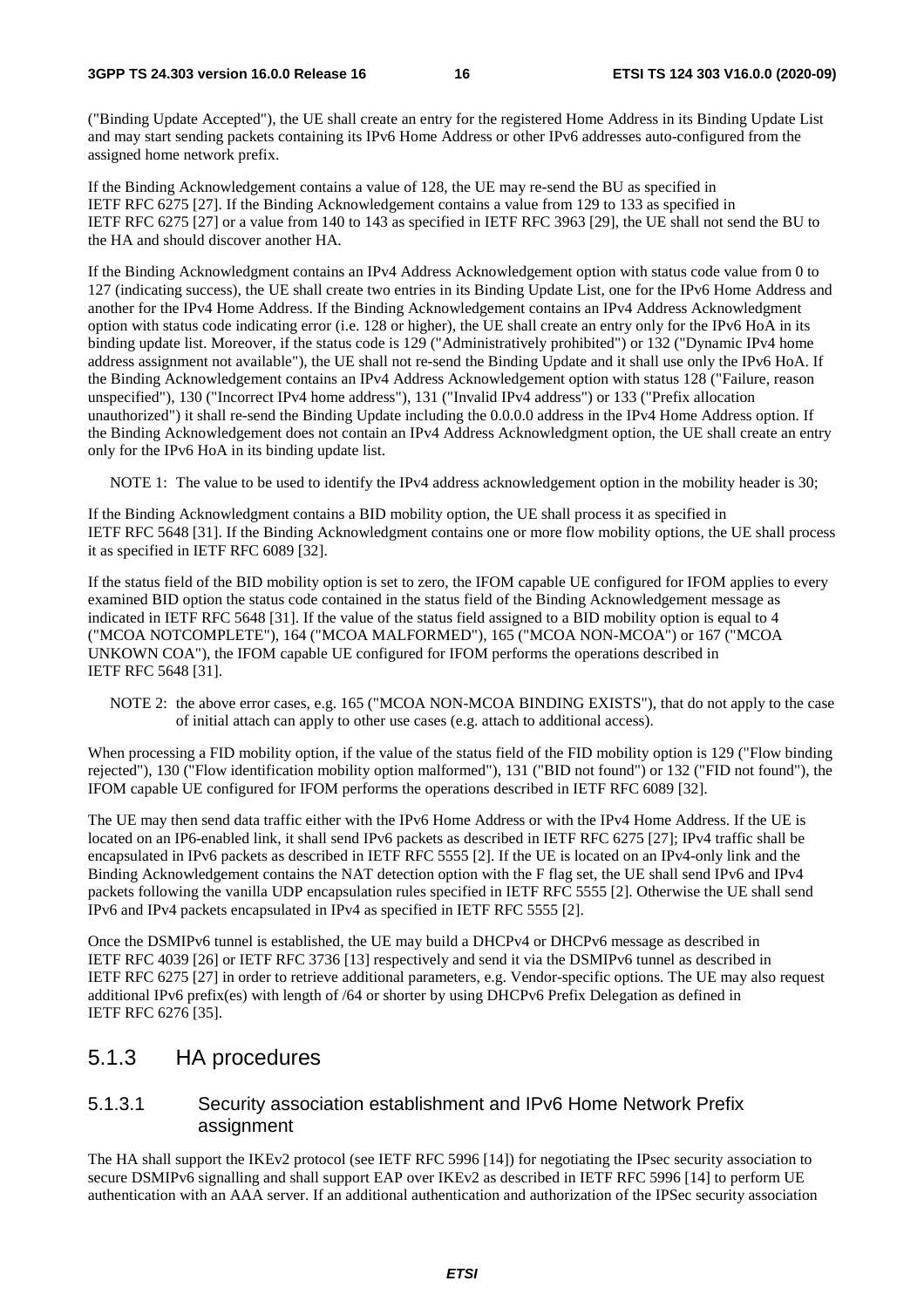were needed with an external AAA server, then the additional authentication steps during the IKEv2 exchange shall be supported as specified in IETF RFC 4739 [23] and the HA shall follow the PDG procedure defined in 3GPP TS 33.234 [24].

The HA shall support IPsec ESP (see IETF RFC 4303 [11]) in order to provide authentication of Binding Update and Binding Acknowledgement messages as specified in IETF RFC 4877 [4]. The HA shall support multiple authentication exchanges in the IKEv2 protocol as specified in IETF RFC 4739 [23] in order to support authentication with an external AAA server.

The HA shall complete the IKE\_SA\_INIT exchange as specified in IETF RFC 5996 [14]. The HA shall include in the IDr the same value included by the UE in the IDr payload of the request.

Upon successful authorization and authentication, the HA shall accept the security association establishment request by sending the IKE\_AUTH response message with the CFG\_REPLY payload including the IPv6 Home Network Prefix allocated to the UE in the MIP6\_HOME\_PREFIX attribute. This prefix information shall include the prefix length as specified in IETF RFC 5026 [10]. If the UE included the INTERNAL IP6 DNS or the INTERNAL IP4 DNS in the CFG\_REQUEST payload, the HA shall include the same attribute in the CFG\_REPLY payload including zero or more DNS server addresses as specified in IETF RFC 5996 [14].

If the HA needs to reject a IKEv2 security association establishment due to the network policies or capabilities to indicate that no more IKEv2 security association establishment request with any APN can be accepted for the UE, the HA shall include in the IKE\_AUTH response message containing the IDr payload a Notify Payload with a Private Notify Message Type MAX\_CONNECTION\_REACHED as specified in 3GPP TS 24.302 [21].

If the UE included a PDN Identifier notify payload within the IKE\_AUTH request message, the HA may apply the following procedure:

- 1) Process the PDN Identifier notify payload according to IETF RFC 5996 [14]; and
- 2) Use the IPv6 prefix contained in the payload to identify the PDN connection for which the security association is being set up and
	- if the HA is able to identify the PDN connection for which the security association is being set up, the HA shall insert the previously assigned IPv6 Home Network Prefix in the MIP6\_HOME\_PREFIX attribute in the CFG\_REPLY payload; or
	- if the HA is not able to identify the PDN connection for which the security association is being set up, the HA shall ignore the content of the received PDN Identifier notify payload and allocate an IPv6 Home Network Prefix as described below.

When allocating an IPv6 Home Network Prefix, the HA shall apply one of the following procedures:

- If the IKEv2 message is received over an existing PDN connection, the assigned IPv6 network prefix of the PDN connection shall be sent to the UE as IPv6 Home Network Prefix in the MIP6\_HOME\_PREFIX attribute; or,
- If the IKEv2 message is not received over an existing PDN connection, and the UE has an existing PDN connection which has no IPSec security association established, the assigned IPv6 network prefix of the PDN connection shall be sent to the UE as IPv6 Home Network Prefix in the MIP6\_HOME\_PREFIX attribute; or,
- If the IKEv2 message is not received over an existing PDN connection, and the UE does not have an existing PDN connection which has no IPSec security association established, a new IPv6 network prefix shall be allocated and sent to the UE as IPv6 Home Network Prefix in the MIP6\_HOME\_PREFIX attribute.

An IFOM capable Home Agent shall implement the IFOM Capability notify payload. If the UE included the IFOM Capability notify payload within the IKE\_SA\_INIT request message, the HA shall perform the following procedures:

- process the IFOM Capability notify payload according to IETF RFC 5996 [14];
- if the HA is IFOM capable, the HA includes the IFOM Capability notify payload in the IKE\_SA\_INIT response message; and
- if the HA is not IFOM capable, the HA ignores the IFOM Capability notify payload received from the UE and in the IKE\_SA\_INIT response message will not include the IFOM Capability notify payload.

If the 3GPP AAA server triggers the HA to perform a HA reallocation procedure as specified in 3GPP TS 33.402 [18], the HA learns the IP address of the target HA as specified in 3GPP TS 29.273 [20]. The HA shall provide to the UE the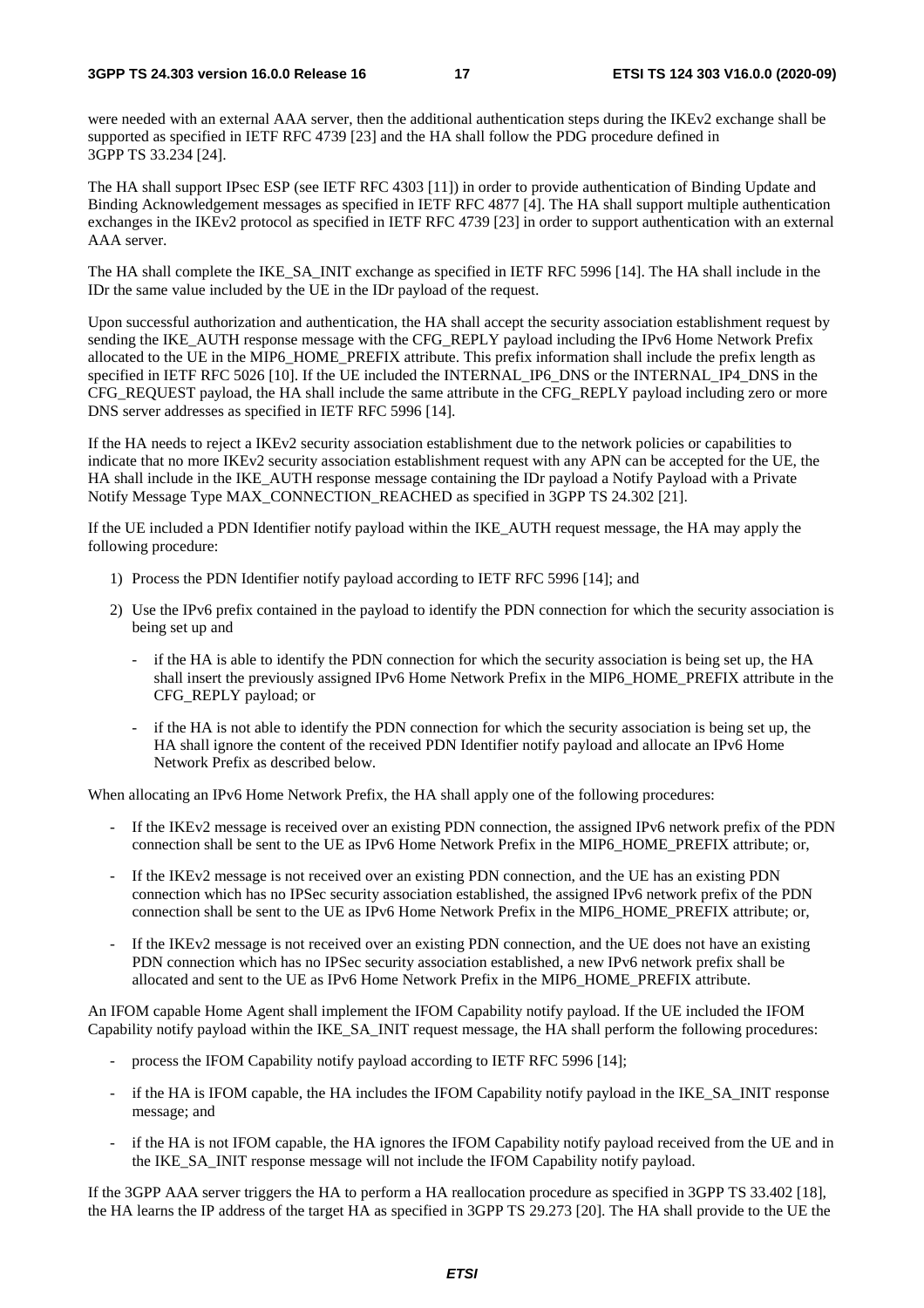target HA IP address in the REDIRECT payload during IKE\_AUTH exchange as specified in 3GPP TS 33.402 [18]. The encoding of the REDIRECT payload in the IKE\_AUTH response message is specified in IETF RFC 5685 [30]. The HA shall not assign an IPv6 prefix to the UE in the IKE\_AUTH exchange. The HA shall remove the states of the IKEv2 security association with the UE after receiving an IKEv2 Informational message with a DELETE payload from the UE.

#### 5.1.3.2 Initial binding registration and IPv4 Home Address assignment

When the HA receives a Binding Update message from the UE, it shall validate it as described in IETF RFC 6275 [27] and in IETF RFC 5555 [2]. If the Alternate Care-of Address option is present, the HA shall verify the correctness of the Alternate Care-of Address option. If the Care-of Address specified in the Alternate Care-of Address option and in the Source Address field of the IPv6 header of the Binding Update packet are different, the HA shall reject the request by returning a Binding Acknowledgement with status code 128. If the HA accepts the Binding Update message, it shall create a new entry in its binding cache for UE, marking it as a home registration. The lifetime of this binding cache entry is set based on operator's policies. The HA shall not perform a Duplicate Address Detection on the IPv6 Home Address of the UE because of the uniqueness of the IPv6 prefix assigned by the HA to the UE. Then the HA shall send a Binding Acknowledgement with R bit set to "1" as specified in IETF RFC 6275 [27] and IETF RFC 3963 [29]. The HA may include the Binding Refresh Advice mobility option following rules defined in IETF RFC 6275 [27] to indicate the remaining time until the UE should send a new home binding update.

If the Binding Update contains an IPv4 Home Address option with the 0.0.0.0 IPv4 address, the HA shall assign an IPv4 Home Address to the UE, including an IPv4 Address Acknowledgement option in the Binding Acknowledgement message, as specified in IETF RFC 5555 [2]. If no IPv4 addresses are available at the HA, the HA shall send a Binding Acknowledgement with status code 132 in the IPv4 address acknowledgement option.

If in the received Binding Update the IPv4 Care-of Address in the IPv4 Care-of Address option is not the same as the IPv4 address in the Source Address in the outer IPv4 header then a NAT was in the path. This information shall be included in the Binding Acknowledgement within a NAT Detection option with the F flag set and the Binding Acknowledgement shall be encapsulated based on the vanilla UDP encapsulation specified in IETF RFC 5555 [2].

If a NAT was not detected, the HA shall send the Binding Acknowledgement without any UDP encapsulation; the message shall be encapsulated in an IPv4 header if the Care-of Address is IPv4 or in an IPv6 header if the Care-of Address is IPv6 as specified in IETF RFC 5555 [2].

If the Binding Update contains a BID mobility option, the HA shall process it as specified in IETF RFC 5648 [31]. If one or more FID mobility options are included in the received Binding Update, the HA shall process it as specified in IETF RFC 6089 [32] and IETF RFC 6088 [33]. If binding update is accepted and IP flow mobility is supported, the HA shall insert the BID mobility option into the Binding Acknowledgement message as specified in IETF RFC 5648 [31]. In addition, if the received Binding Update contains FID mobility option, the HA shall create the flow bindings accordingly and insert the FID mobility option into the Binding Acknowledgement message as specified in IETF RFC 6089 [32].

If the binding update is accepted for both IPv4 and IPv6 home addresses, the HA creates two bindings, one for each home address as specified in IETF RFC 5555 [2]. The HA shall link the IPv4 home address binding to the IPv6 home address binding.

NOTE: How the linkage between the two bindings (e.g. separate or single binding cache entry) is performed is implementation specific.

When the binding cache entry is created for the UE, the HA shall tunnel all packets destined to the IPv6 Home Address, the home network prefix and all packets destined to the IPv4 Home Address (if present) to the UE's Care-of Address. If a NAT was detected, packets shall be encapsulated in UDP and IPv4 based on vanilla UDP encapsulation specified in IETF RFC 5555 [2]. If the Care-of Address is an IPv6 address, IPv4 and IPv6 packets shall be encapsulated in an IPv6 header as specified in IETF RFC 6275 [27] and in IETF RFC 5555 [2]; otherwise, if the Care-of Address is an IPv4 address, IPv4 and IPv6 packets shall be encapsulated in an IPv4 header as specified in IETF RFC 6275 [27] and in IETF RFC 5555 [2]. If the HA has multiple binding cache entries with flow bindings (see 3GPP TS 23.261 [34]), the HA shall route all packets destined to the IPv6 Home Address, the home network prefix, the IPv6 prefix(es) assigned through DHCP prefix delegation (if present) and all packets destined to the IPv4 Home Address (if present) as described in IETF RFC 6089 [32].

After the DSMIPv6 tunnel is established, if DHCPv6 Prefix Delegation request is received, the HA may assign additional IPv6 prefix(es) with length of /64 or shorter to the UE as defined in IETF RFC 6276 [35]. Once the DHCPv6 Prefix Delegation procedure has been completed, the HA shall add the assigned delegated prefix(es) into the binding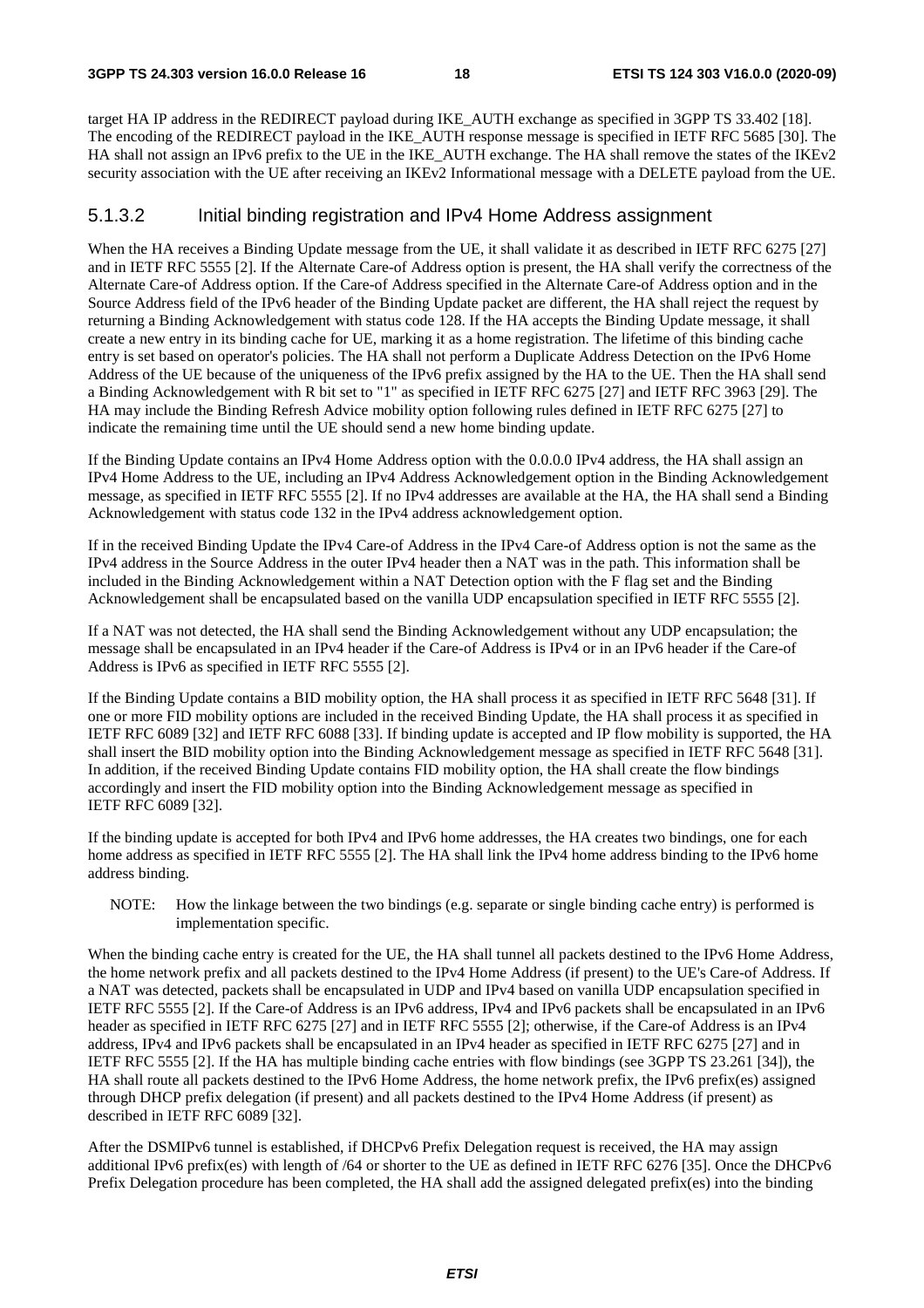cache entry as defined in IETF RFC 6276 [35]. When the delegated prefix(es) is included in the binding cache entry for UE, the HA shall tunnel all the packets destined to the delegated prefix(es) to the UE's Care-of Address.

#### 5.1.3.3 Binding Error message

When the HA receives a Binding Update and detects an unrecognized Mobility Header, the HA shall send a Binding Error message with status value 2 "Unrecognized MH Type value" as specified in IETF RFC 6275 [27]. The HA shall include the Home address that was contained in the Home Address destination option.

If NAT was not detected, the HA shall send the Binding Error without any UDP encapsulation; the message shall be encapsulated in an IPv4 header if the Care-of Address is IPv4 or in an IPv6 header if the Care-of Address is IPv6 in the same manner as the Binding Acknowledgement encapsulation specified in IETF RFC 5555 [2].

If NAT was detected, the HA shall send the Binding Error encapsulated in UDP and IPv4 based on vanilla UDP encapsulation specified in IETF RFC 5555 [2].

### 5.2 Dual-Stack Mobile IPv6 handover

### 5.2.1 General

The DSMIPv6 handover procedure is performed by the UE to update its Care-of Address at the HA after a movement between two different accesses (e.g. a movement from a 3GPP to a non-3GPP access). The procedure is also used when the Care-of Address is changed for other reasons (e.g. re-allocation of a local IP address or equivalent). When this procedure takes place, the UE has already a valid registration at the HA, which implies that the HA has an entry in its binding cache for that UE and a security association to secure DSMIPv6 signalling is in place between the UE and the HA.

The procedure involves performing the Home Link Detection, setup a security association with the HA if there is no security association existing, and the exchange of a Binding Update and a Binding Acknowledgement between the UE and the HA. For the handover procedure, at the previous access the UE shall already perform discovery of the HA address, and may set up a security association with it, as these steps are part of the initial attach procedure described in subclause 5.1.2.

There are different handover scenarios:

- handover from home link to a foreign link;
- handover from a foreign link to another foreign link; and
- handover from a foreign link to a home link.

### 5.2.2 UE procedures

#### 5.2.2.1 General

Following a change of access, the UE configures an IP address on the target access system. The details of IP address configuration can be access specific. The handling of the received Binding Acknowledgement is the same as specified in subclause 5.1.2.4.

#### 5.2.2.2 Handover from home link to a foreign link

If the access network supports IPv6, as soon as the UE has received via a Router Advertisement at least an IPv6 prefix which is not present in its Prefix List, the UE shall perform the Home Link detection as specified in subclause 5.1.2.3.

If the UE detects that it is moving from home link to foreign link, and if there is no security association existing with the HA, the UE shall perform the Security association establishment and Home Address assignment procedure with the HA as specified in subclause 5.1.2.2.

Then the UE shall perform the initial binding registration and IPv4 Home Address assignment as specified in subclause 5.1.2.4. In order to maintain IP address preservation for the IPv4 address used in the home link, the UE shall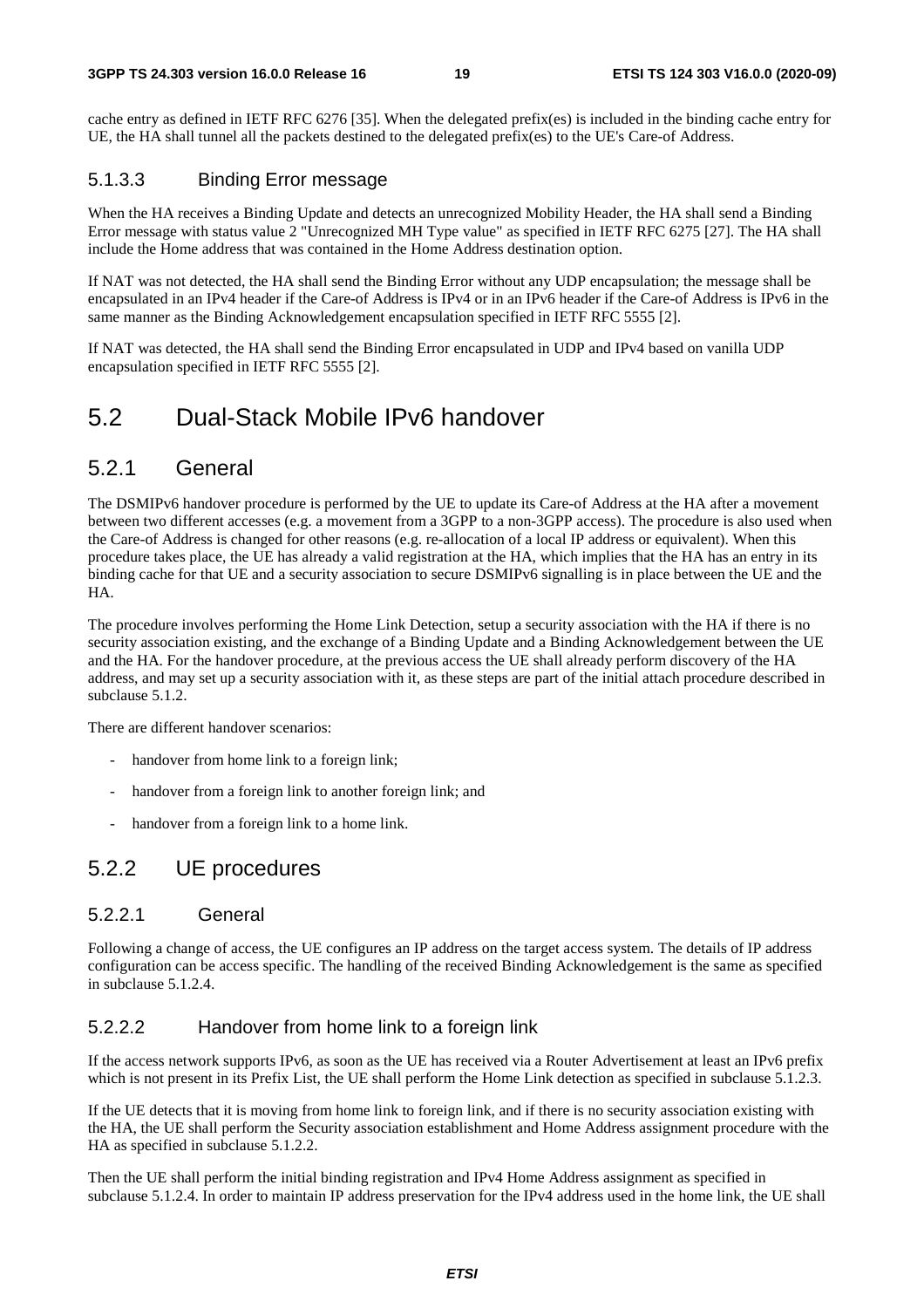include the IPv4 address used on the home link in an IPv4 Home Address option in the same Binding Update message. The IFOM capable UE configured for IFOM shall extend the Binding Update message as described in subclause 5.1.2.4.

If the UE does not have an IPv4 Home Address but wants to configure one, the UE shall include the IPv4 Home Address option with the 0.0.0.0 address as specified in subclause 5.1.2.4.

If the access network supports only IPv4, as soon as the UE has configured an IPv4 Care-of Address, the UE shall send a Binding Update tunnelled in UDP as specified in IETF RFC 5555 [2]. The UE shall set the F flag to "0". The UE shall set the R flag to "1".

Independent of an IPv6 or IPv4 access network the UE shall set the Key Management Capability (K) bit in the Binding Update message.

If the UE receives, as response to an outstanding binding registration, a binding acknowledgment having a status code equal to 135 ("Sequence number out of window") and a sequence number different from the one used in the outstanding binding registration, the UE shall accept the binding acknowledgment and process it as specified in IETF RFC 6275 [27].

#### 5.2.2.3 Handover from a foreign link to another foreign link

If the access network supports IPv6, as soon as the UE has received via a Router Advertisement at least an IPv6 prefix which is not present in its Prefix List, the UE shall perform the Home Link detection as specified in subclause 5.1.2.3.

If the UE detects it is not attached to the home link, the UE shall send a Binding Update to the HA including the newly configured IP address as the Care-of Address in the Source IP address of the packet and optionally in the Alternate Care-of Address Option IETF RFC 6275 [27]. The UE build the Binding Update message as specified in IETF RFC 6275 [27].

If the UE has been assigned also an IPv4 Home Address and wants to update also the binding for it, the UE shall include the IPv4 Home Address option including the assigned IPv4 Home Address in the same Binding Update message.

If the UE has been assigned also an IPv4 Home Address and wants to release it, the UE shall not include any IPv4 Home Address option in the same Binding Update.

If the UE does not have an IPv4 Home Address but wants to configure one, the UE shall include the IPv4 Home Address option with the 0.0.0.0 address as specified in subclause 5.1.2.4.

If the access network supports only IPv4, as soon as the UE has configured an IPv4 Care-of Address which is different from the previous Care-of Address, the UE shall send a Binding Update tunnelled in UDP as specified in IETF RFC 5555 [2]. The UE shall set the F flag to "0". The UE shall set the R flag to "1".

Independent of an IPv6 or IPv4 access network the UE shall set the Key Management Capability (K) bit in the Binding Update message.

If the UE is an IFOM capable UE configured for IFOM, the UE extends the Binding Update with the following options:

- a) the UE shall set the O (Overwrite) flag to "0";
- b) the UE shall include a BID identifier mobility option in the Binding Update as specified in IETF RFC 5648 [31];
	- the UE shall set the BID field to the value registered with the Home Agent;
	- the UE shall set the BID-PRI field to assign the priority to the BID as indicated in IETF RFC 6089 [32];
	- if the newly configured IP address used as Care-of Address is an IPv6 address, the UE shall not insert any Alternate Care-of Address option in the Binding Update message;
	- if the newly configured IP address used as Care-of Address is an IPv4 address, the UE shall not insert any IPv4 Care-of Address option in the Binding Update message; and
	- the UE shall insert the newly configured IP address used as Care-of Address in the Care-of Address field of the BID identifier mobility option insertd in the Binding Update message;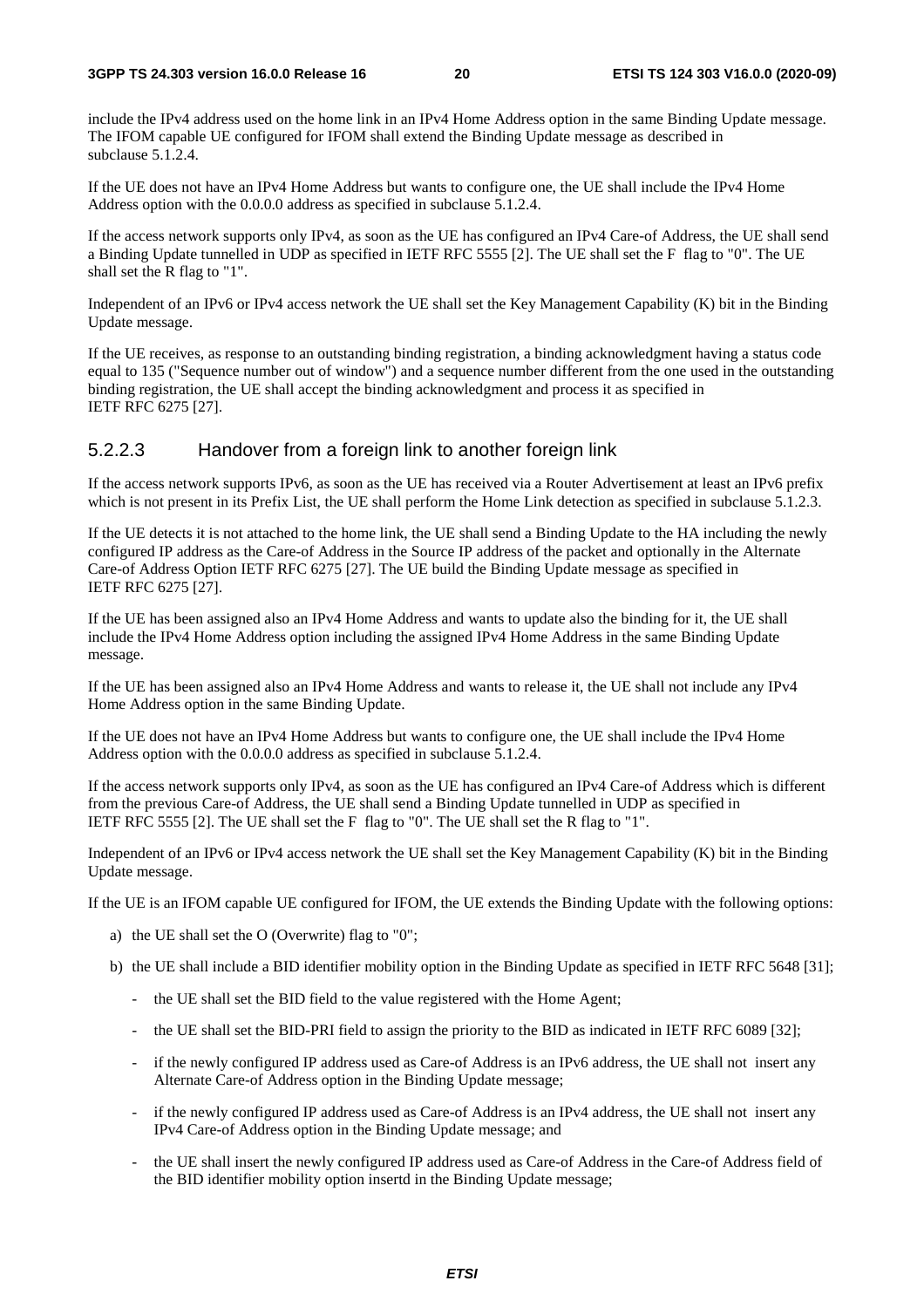- c) the UE may create one or more routing rules. For each routing rule that the UE wants to register with the HA, the UE shall include a FID mobility option containing one traffic selector as specified in IETF RFC 6089 [32]. Traffic selectors are defined in IETF RFC 6088 [33]:
	- the UE shall set the FID field to an arbitrary value;
	- the UE shall set the FID-PRI field to assign the priority to the routing filter as indicated in IETF RFC 6089 [32];
	- the UE shall include a Binding Reference suboption as indicated in IETF RFC 6089 [32]. The value assigned to the BID identifies the routing address that the UE wants to use to exchange the packets matching the routing filters; and
	- traffic selector suboption shall be set as specified in IETF RFC 6089 [32] and IETF RFC 6088 [33]. The parameters described in the traffic selector suboption represent the routing filter that corresponds to the routing rule that the UE wants to register with the HA;
- d) The UE may insert a flow summary mobility option (as described in IETF RFC 6089 [32]).
	- If the UE wants to keep some routing rules previously registered unmodified, i.e. no flow handover, the UE lists the values of the FIDs identifying the routing rules that the UE wants to keep unmodified in the flow summary mobility option; and
	- If the UE wants to remove one or more previously registered routing rules, the UE does not include in the flow summary mobility option the FIDs identifying the routing rules that the UE wants to remove; and
- e) the UE may modify one or more routing rules with the HA. For each routing rule that the UE wants to modify, the UE shall include a FID mobility option as specified in IETF RFC 6089 [32].
	- the UE shall set the FID field to the value identifying the routing filter the UE wants to handover;
	- the UE shall set the FID-PRI field to assign the priority to the BID as indicated in IETF RFC 6089 [32]; and
	- the UE shall include a Binding Reference suboption as indicated in IETF RFC 6089 [32]. The value assigned to the BID identifies the routing address that the UE wants to use to exchange the packets matching the routing filters.

The UE shall process the binding acknowledge message as described in subclause 5.1.2.4.

#### 5.2.2.4 Handover from a foreign link to a home link

If the access network supports IPv6, as soon as the UE has received via a Router Advertisement message at least an IPv6 prefix which is not present in its Prefix List, the UE shall perform the Home Link detection as specified in subclause 5.1.2.3 to detect if the UE is attaching to the home link. If the UE detects it is attached to the home link and there is a valid DSMIPv6 Binding Update list entry at the UE, the UE shall send a Binding Update with the Lifetime field set to "0" in order to remove the binding at the HA, as specified in IETF RFC 6275 [27]. If an IPv4 home address was assigned to the UE, as an optimization the UE may not include the IPv4 home address option as the binding for the IPv4 home address will be removed by the HA. Independent of an IPv6 or IPv4 access network the UE shall set the Key Management Capability (K) bit in the de-registration Binding Update message. The UE may preserve the IKEv2 session in order to avoid re-establishing the session when the next handover occurs. If there is not a safe assumption that the UE will remain in the home link (e.g. switching off the non-3GPP radio interface in case of a dual radio terminal), the UE should preserve the IKEv2 session.

If the UE receives a Binding Revocation Indication message from the HA while there is an outstanding unacknowledged Binding Update with Lifetime field set to "0" message, the UE need not send a Binding Revocation Acknowledgement as specified in subclause 5.4.2.1.

### 5.2.3 HA procedures

#### 5.2.3.1 Handover from home link to a foreign link

In case of UE handover from home link to foreign link, the HA shall support the initial registrstion procedure as specified in subclause 5.1.3.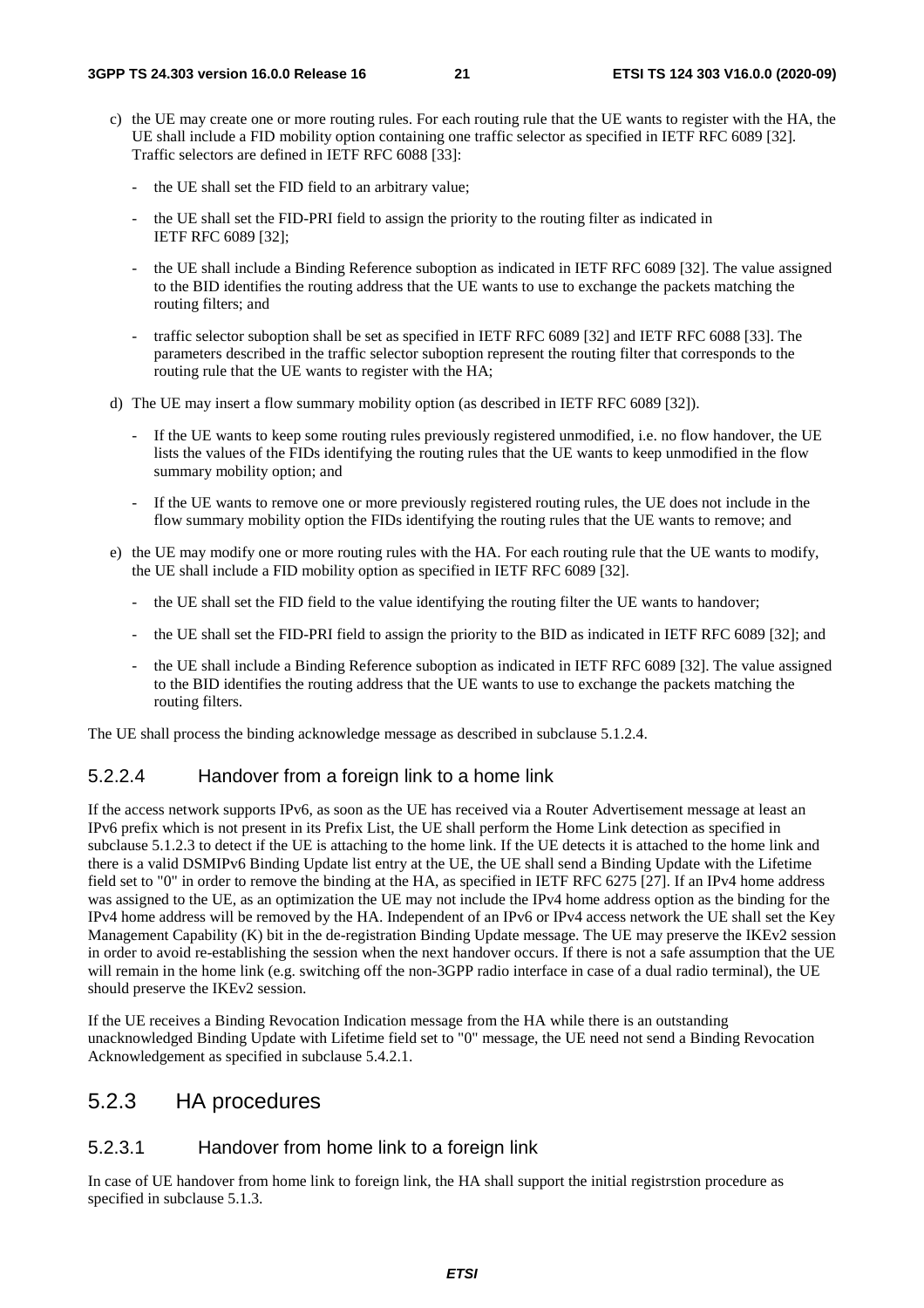The error codes used in the Binding Acknowledgement are the same as specified in subclause 5.1.3.2.

### 5.2.3.2 Handover from a foreign link to another foreign link

When the HA receives a Binding Update from the UE, the HA shall validate it as described in IETF RFC 6275 [27] and in IETF RFC 5555 [2]. If the validation is successful, the HA shall update the binding cache entry related to the Home Address included in the Binding Update.

If the Binding Update is an IPv6 packet, with the Alternate Care-of Address option present, the HA shall verify the correctness of the Alternate Care-of Address option. If the Care-of Address specified in the Alternate Care-of Address option and in the Source Address field of the IPv6 header of the Binding Update packet are different, the HA shall reject the request by returning a Binding Acknowledgement with status code 128. If the option is valid, the HA shall update the binding cache entry with the Care-of Address in the Source Address of the IPv6 header.

If the Binding Update outer header is an IPv4 header and the IPv4 Care-of Address in the IPv4 Care-of Address option is the same as the IPv4 address in the Source Address in the outer IPv4 header, the HA shall update the binding cache entry with the Care-of Address in the IPv4 Care-of Address option and shall send a Binding Acknowledgment encapsulated in IPv4 as specified in IETF RFC 5555 [2].

If in the received Binding Update the IPv4 Care-of Address in the IPv4 Care-of Address option is not the same as the IPv4 address in the Source Address in the outer IPv4 header then a NAT was in the path. This information shall be included in the Binding Acknowledgement within a NAT Detection option with the F bit set. The Binding Acknowledgment shall be encapsulated in UDP and the binding cache updated as specified in IETF RFC 5555 [2].

If the Binding Update contains an IPv4 Home Address option with an IPv4 Home Address previously assigned, the HA shall update also the binding cache entry related to the IPv4 Home Address to the UE. If the Binding Update contains no IPv4 Home Address option, the HA shall remove the binding cache entry related to the IPv4 Home Address of the UE if present.

If the Binding Update contains an IPv4 Home Address option with the 0.0.0.0 IPv4 address, the HA shall assign an IPv4 Home Address to the UE, including an IPv4 Address Acknowledgement option in the Binding Acknowledgement message.

The error codes used in the Binding Acknowledgement are the same as specified in subclause 5.1.3.2.

If the Binding Update contains a BID mobility option and (optionally) a Flow summary mobility option, the HA shall process the received Binding Update message and send a Binding Acknowledgement message as described in subclause 5.1.3.2.

If the Key Management Mobility Capability (K) bit is set in the Binding Update and the HA supports the feature, the HA updates its IKEv2 security associations to include the UE's Care-of Address as the peer address and the Binding Acknowledgement is returned with the K bit set.

The HA shall set the R bit to "1" in the Binding Acknowledgement.

### 5.2.3.3 Handover from a foreign link to a home link

When a UE hands over from a foreign link to its home link, a network based mobility protocol (PMIPv6 or GTP) in the home link creates a binding cache entry for the UE. The DSMIPv6 binding cache entry that was created by the UE on the foreign link shall not be overwritten. The downlink UE packets shall be processed by the HA based on the DSMIPv6 binding cache entry before the DSMIPv6 binding cache entry is removed.

The DSMIPv6 binding cache entry shall be removed when a Binding Update with lifetime field set to "0" is received by the HA from the UE. The HA shall process the message as per IETF RFC 5555 [2] and IETF RFC 6275 [27], removing the associated binding cache entry and sending the Binding Acknowledge message with the Status field set to "0" (Binding Update accepted). If an IPv4 home address was assigned to the UE, the HA shall also remove the binding for the IPv4 home address tied to the IPv6 home address included in the Binding Update.

If the HA decides to remove the DSMIPv6 binding cache entry of the UE, prior to receiving a binding update with lifetime set to "0" from the UE , the HA shall send a Binding Revocation Indication message as specified in subclause 5.4.3.1.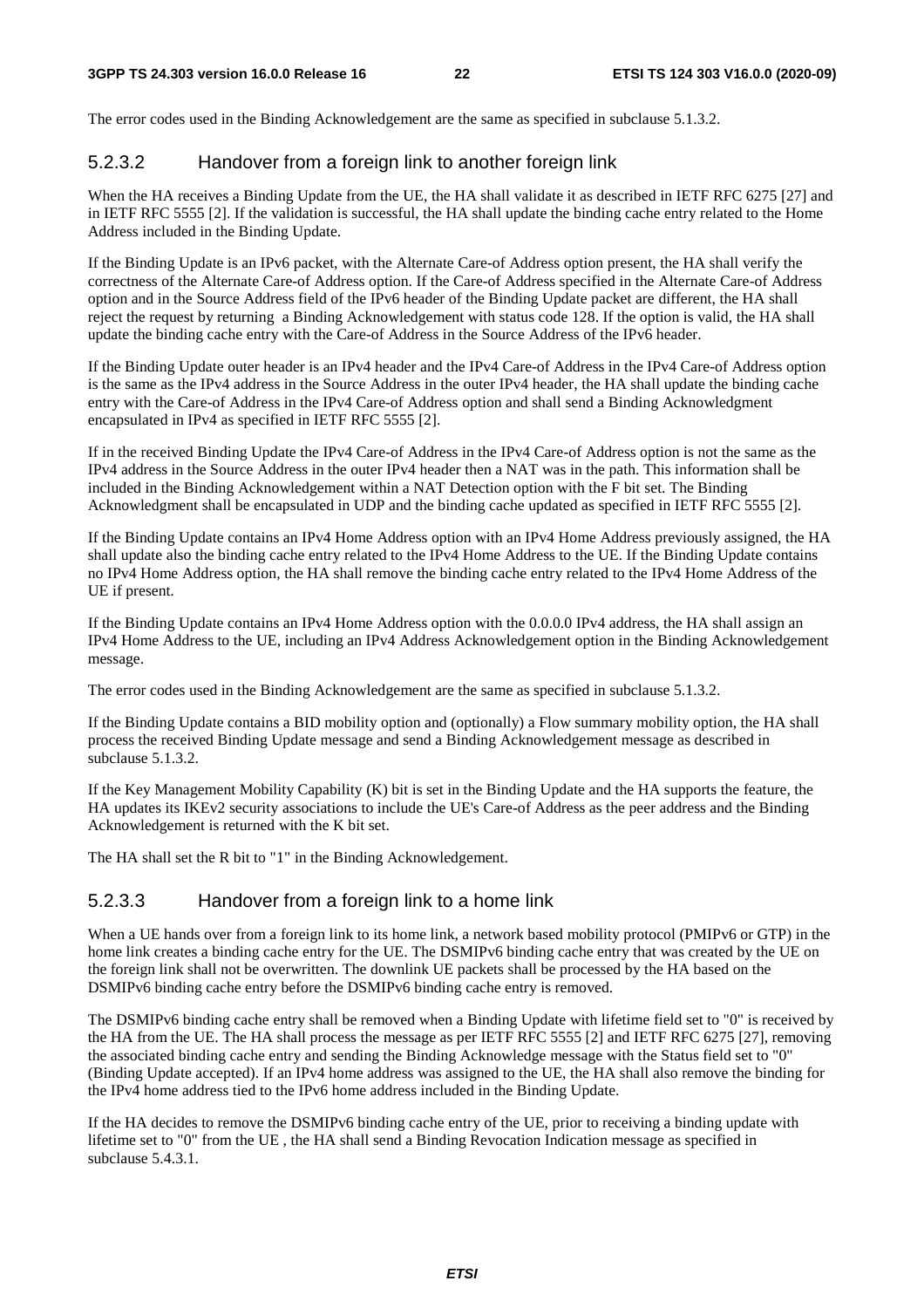NOTE: As described above, if the HA receives a Binding Update with Lifetime field set to "0", the HA removes the associated binding cache entry, but additionally the HA can store some data of the binding cache entry for a certain time in order to allow the HA to identify a delayed Binding Update registration message arriving at the HA after the Binding Update de-registration.

### 5.3 Dual Stack Mobile IPv6 Re-Registration

### 5.3.1 General

The DSMIPv6 Re-Registration procedure can occur at any time when the UE is already registered at the HA. The procedure is initiated by the UE when it wishes to extend the lifetime of an existing registration, e.g. in case the lifetime is expiring. The procedure can also be initiated by the UE when it wishes to request an IPv4 home address or to release the IPv4 binding while maintaining the IPv6 binding. The procedure may also be initiated by the UE as a mechanism to refresh the NAT bindings in order to be reachable from the HA.

NOTE: The usage of BU messages for keepalive purposes can have impacts to the battery life of the UE. The UE can be configured to rate limiting or avoid NAT keepalive as specified in IETF RFC 5555 [2].

### 5.3.2 UE procedures

As specified in IETF RFC 6275 [27], if the UE wants to extend the validity of an existing binding at the HA, the UE shall send a new Binding Update to the HA before the expiration of the lifetime indicated in the received Binding Acknowledgement, even if it is not changing its primary Care-of Address. This Binding Update is usually referred as periodic Binding Update.

The UE shall follow the rules described in IETF RFC 6275 [27], IETF RFC 5555 [2] and in subclause 5.1.2.4 to send a periodic Binding Update and handle the associated Binding Acknowledgement. As the UE has not performed any handover, the UE shall confirm the already registered Care of Address and shall indicate the desired lifetime value. In a periodic Binding Update the UE may request an IPv4 Home Address.

If a NAT was detected and the UE is not exchanging data traffic, the UE may send a re-registration Binding Update in order to refresh the NAT binding. The Binding Update shall be sent with the interval contained in the Refresh Time field of the NAT detection option received when the NAT was detected. If the Refresh Time field was set to all 1s, the UE shall use the Binding Acknowledge lifetime as reference interval to send NAT keepalives Binding Updates.

The UE may also send a re-registration Binding Update with the purpose of requesting an IPv4 Home Address.

The UE may also send a re-registration Binding Update for the purpose of releasing the IPv4 Home Address previoulsy assigned. For this purpose, the UE shall follow the rules described in IETF RFC 5555 [2] sending a re-registration Binding Update containing no IPv4 Home Address option.

If the UE is an IFOM capable UE configured for IFOM, the UE extends the Binding Update with the following options:

- a) the UE shall set the O (Overwrite) flag to "0";
- b) the UE shall include a BID identifier mobility option in the Binding Update as specified in IETF RFC 5648 [31];
	- the UE shall set the BID field to the value identifying the Binding it wants to re-register;
	- the UE shall set the BID-PRI field to assign the priority to the BID as indicated in IETF RFC 6089 [32]; and
- c) if the UE previously registered in the HA one or more routing filters, the UE shall include a flow summary mobility option as specified in IETF RFC 6089 [32] listing the values of the FIDs identifying the registered routing filter.

### 5.3.3 HA procedures

When the HA receives a periodic Binding Update message from the UE, it shall validate it as described in subclause 5.1.3.2, in IETF RFC 6275 [27], IETF RFC 5555 [2] and IETF RFC 5648[31].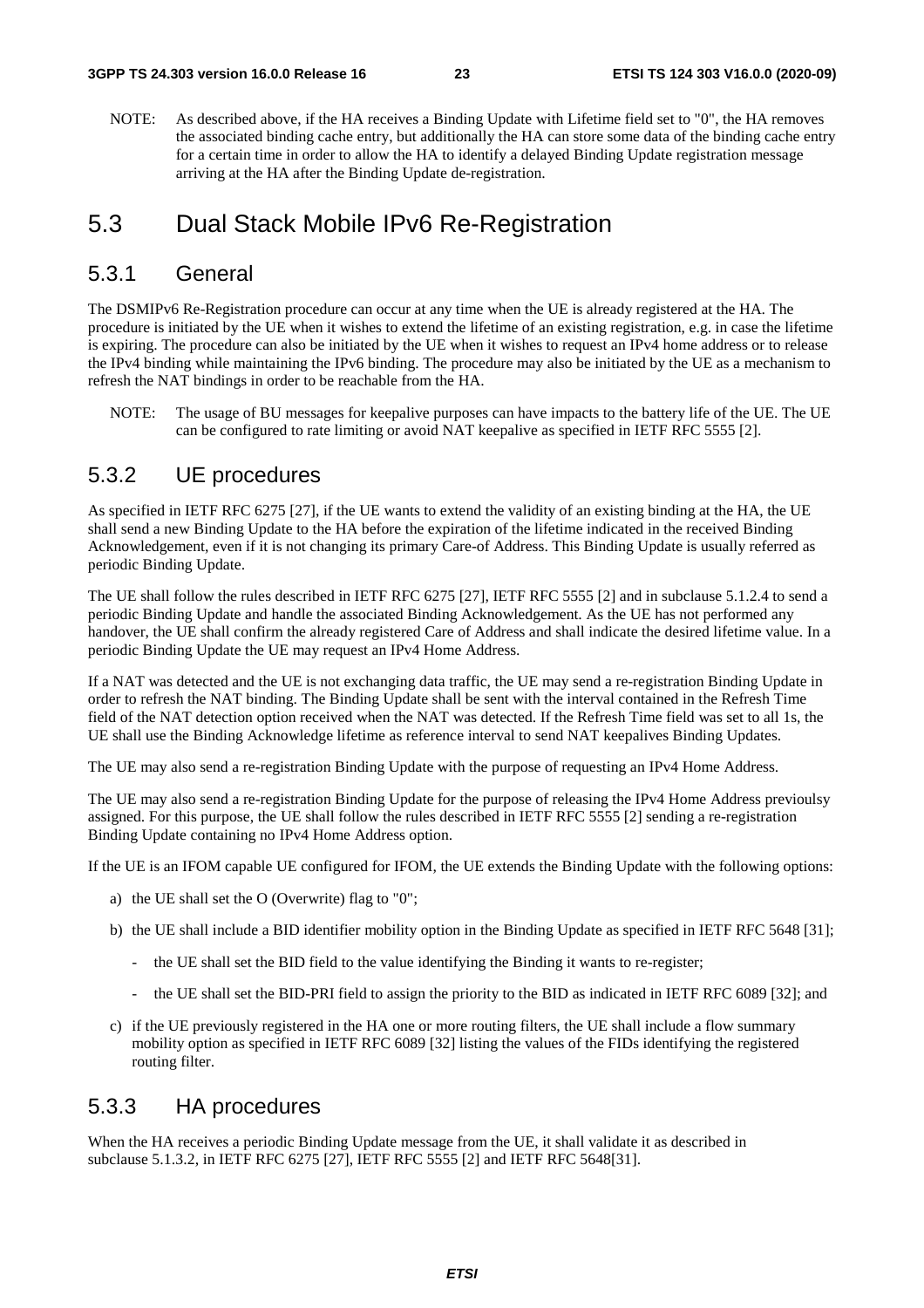In processing a periodic Binding Update the HA shall follow the rules described in subclause 5.1.3.2. In addition if the Binding Update does not include the IPv4 home address option the HA shall remove any associated IPv4 binding cache entry and continue to maintain the IPv6 binding.

If the HA accepts the Binding Update message, it shall update the lifetime and sequence number of the existing entry in its binding cache for the Home Address. If the Binding Update contains a BID mobility option, the HA shall process it as specified in IETF RFC 5648 [31] and IETF RFC 6089 [32]. If binding update is accepted, the HA shall insert the BID mobility option into the Binding Acknowledgement message as specified in IETF RFC 5648 [31]. The Care-of Address is not updated as the periodic Binding Update is not used to update the Care-of Address.

### 5.4 Dual-Stack Mobile IPv6 detach

### 5.4.1 General

The DSMIPv6 detach is performed by the UE to close the DSMIPv6 session and the respective IKEv2 session or by the network to inform the UE that it does not have access to a specific PDN through DSMIPv6 any longer. After the DSMIPv6 detach procedure, the UE still has IP connectivity provided by the access network.

There are two explicit detach procedures:

- UE-initiated detach procedure: in this case the UE performs a DSMIPv6 de-registration with the HA and closes the IKEv2 session.
- HA-initiated detach procedure: in this case the HA informs the UE that the DSMIPv6 binding is no more valid. The UE shall then perform the network-initiated detach procedure.

### 5.4.2 UE procedures

#### 5.4.2.1 Network-initiated detach

Upon receiving a Binding Revocation Indication (BRI) message according to IETF RFC 5846 [19] from the HA, the UE first shall perform the required validity checks on the BRI according to IETF RFC 5846 [19].

The UE shall send a Binding Revocation Acknowledgement (BRA) as specified in IETF RFC 5846 [19]. In this message the UE shall set the status field to 'Success' to reflect that it has received the BRI message. The BRA message may be tunnelled in UDP or IPv4 as specified in subclause 5.1.2.4 for Binding Update messages.

The UE then shall remove the entry identified in the BRI as deregistered from its binding update list and shall use the procedures defined in IETF RFC 5996 [14] to remove the IPsec security associations associated with the DSMIPv6 registration as described in subclause 5.4.2.2.

#### 5.4.2.2 UE-initiated detach

To detach from a specific PDN to which it is connected through a DSMIPv6 session, the UE shall send a Binding Update with the Lifetime field set to 0 as specified in IETF RFC 6275 [27].

The UE shall use the procedures defined in the IKEv2 protocol in IETF RFC 5996 [14] to remove the IPsec security associations associated with the DSMIPv6 registration. The UE shall close the security associations associated with the DSMIPv6 registration and instruct the HA to do the same by sending the INFORMATIONAL request message including a DELETE payload. The Protocol ID in the DELETE payload shall be set to "1" (IKE) to indicate that all IPsec ESP security associations that were negotiated within the IKEv2 exchange shall be deleted.

### 5.4.3 HA procedures

#### 5.4.3.1 Network-initiated detach

As soon as it receives a trigger for network-initiated detach procedure (see 3GPP TS 29.273 [20]) the HA shall send a Binding Revocation Indication (BRI) message according to IETF RFC 5846 [19] to the UE. The message shall contain the Home Address, corresponding to the PDN connection which shall be removed. The HA shall set the P (Proxy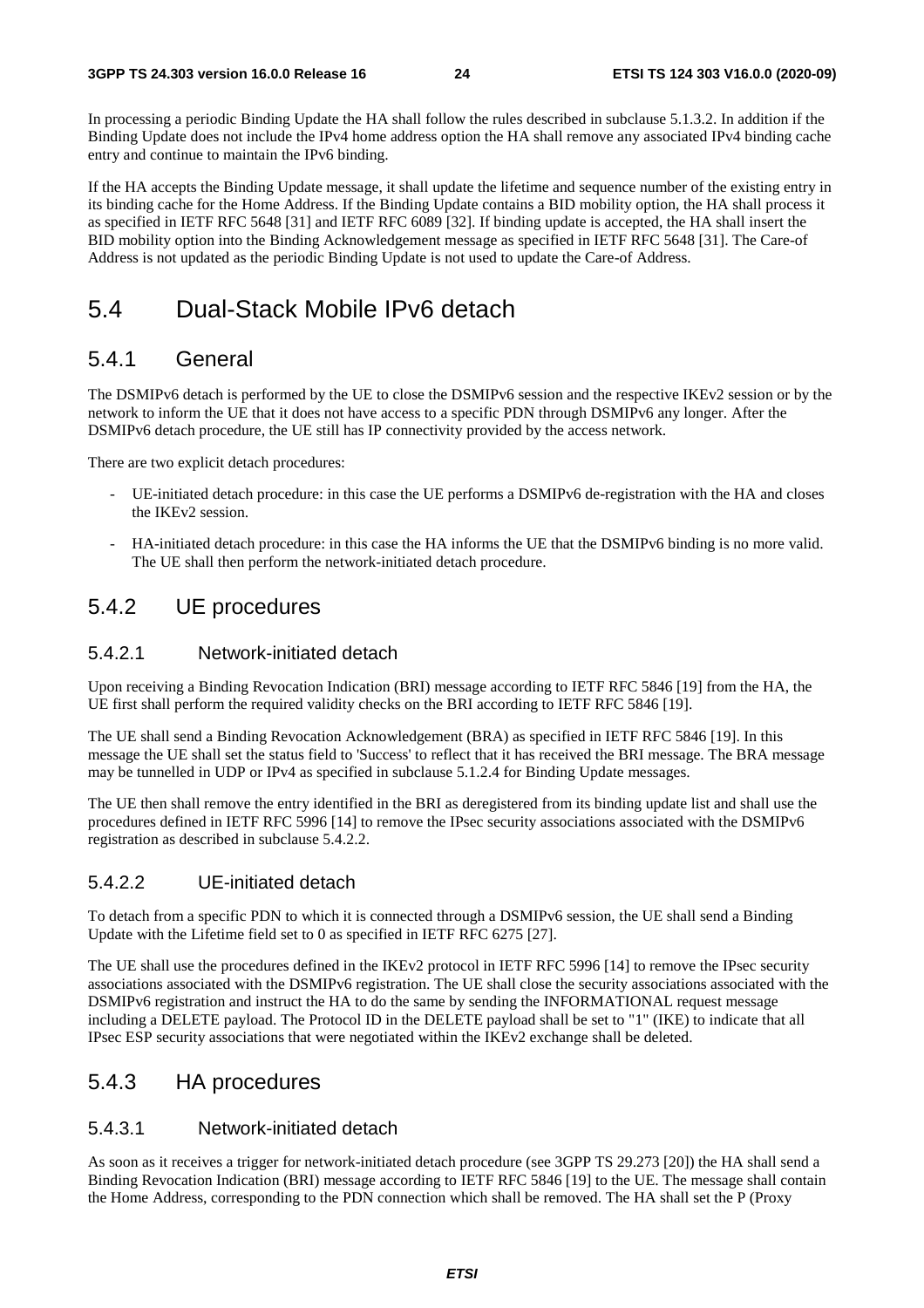Binding) bit to 0 (Not Proxy MIPv6 binding), G bit (Global) to 0 (only the PDN Connection specified by the HoA is removed) and V bit (IPv4 HoA Binding Only) to 0 (Not to terminate the IPv4 Home Address binding only). The revocation trigger value shall be set to 1 (Unspecified). The HA shall include the UE home address in the Type 2 routing header as per IETF RFC 5846 [19] and shall not include any mobility option. The HA shall not include a BID option in the BRI message. The BRI message may be tunnelled in UDP or IPv4 as specified in subclause 5.1.3.2 for Binding Acknowledgement messages.

The HA shall follow procedures according to IETF RFC 5846 [19] to await the receipt of a Binding Revocation Acknowledgment (BRA) message from the UE. These procedures are based on the timer MINDelayBRIs defined in IETF RFC 5846 [19]. The HA shall not remove the entry from its binding cache before receiving the BRA.

If the HA receives a Binding Update with Lifetime set to 0 after initiating the network-initiated detach procedure, the HA should treat the BU as acknowledgement to the BRI for the purposes of completing the revocation procedures that are defined in IETF RFC 5846 [19]; in this case, the HA shall remove the respective entry in its binding cache, deleting the timer MINDelayBRIs and respond with a Binding Acknowledgement according to IETF RFC 5555 [2] and IETF RFC 6275 [27].

#### 5.4.3.2 UE-initiated detach

When the HA receives a Binding Update with the Lifetime field set to 0, it shall delete any existing entry for the Home Address included in the Binding Update. Then the HA shall send a Binding Acknowledgement as specified in IETF RFC 5555 [2] and IETF RFC 6275 [27].

On receipt of the INFORMATIONAL request message including a DELETE payload indicating that the UE is deleting the IPsec security associations associated with the DSMIPv6 registration, the HA shall close the IKE security association, and all IPsec ESP security associations that were negotiated within it towards the UE.

### 5.5 Void

### 5.5A Protection of data traffic

### 5.5A.1 General

UE and HA can use the IKEv2 CREATE\_CHILD\_SA exchange procedure to create a child security association to be used to provide integrity protection, confidentiality protection or both, to all data traffic exchanged within the DSMIPv6 tunnel. The procedure can be initiated by the HA or by the UE at any time after the security association between UE and HA has been set up. If both UE and HA independently decide to initiate the child security association establishment, the procedure described in IETF RFC 5996 [14] applies. The profiles for tunnel mode IPsec ESP are defined in 3GPP TS 33.402 [18].

### 5.5A.2 UE procedures

After establishing the IPsec security association with the HA as described in subclause 5.1.2.2, the UE may initiate the creation of child security association pair to provide integrity protection, confidentiality protection or both. If the UE determines that the trust relationship of the non-3GPP access network is "untrusted" (see 3GPP TS 24.302 [21]), the UE shall not initiate the creation of child security association. If the UE initiates the creation of child security association pair, the UE shall send to the HA a CREATE\_CHILD\_SA request as described in IETF RFC 4877 [4] and IETF RFC 5996 [14] with the following additions:

- a) the content of the Security Association payload is set accordingly for integrity protection, confidentiality protection or both as indicated in IETF RFC 5996 [14] using the IPsec profiles defined in 3GPP TS 33.402 [18]; and
- b) the TSi shall contain all the Home Network Prefix assigned to the UE. If prefix delegation is used, the TSi shall also contain all the prefix(es) provided to the UE. If the UE received an IPv4 Home Address, the TSi shall also contain the IPv4 Home Address.

When the UE receives a CREATE\_CHILD\_SA request from the HA with selectors indicating the DSMIPv6 tunnel traffic, if the UE supports integrity protection, confidentiality protection or both, the UE shall reply with a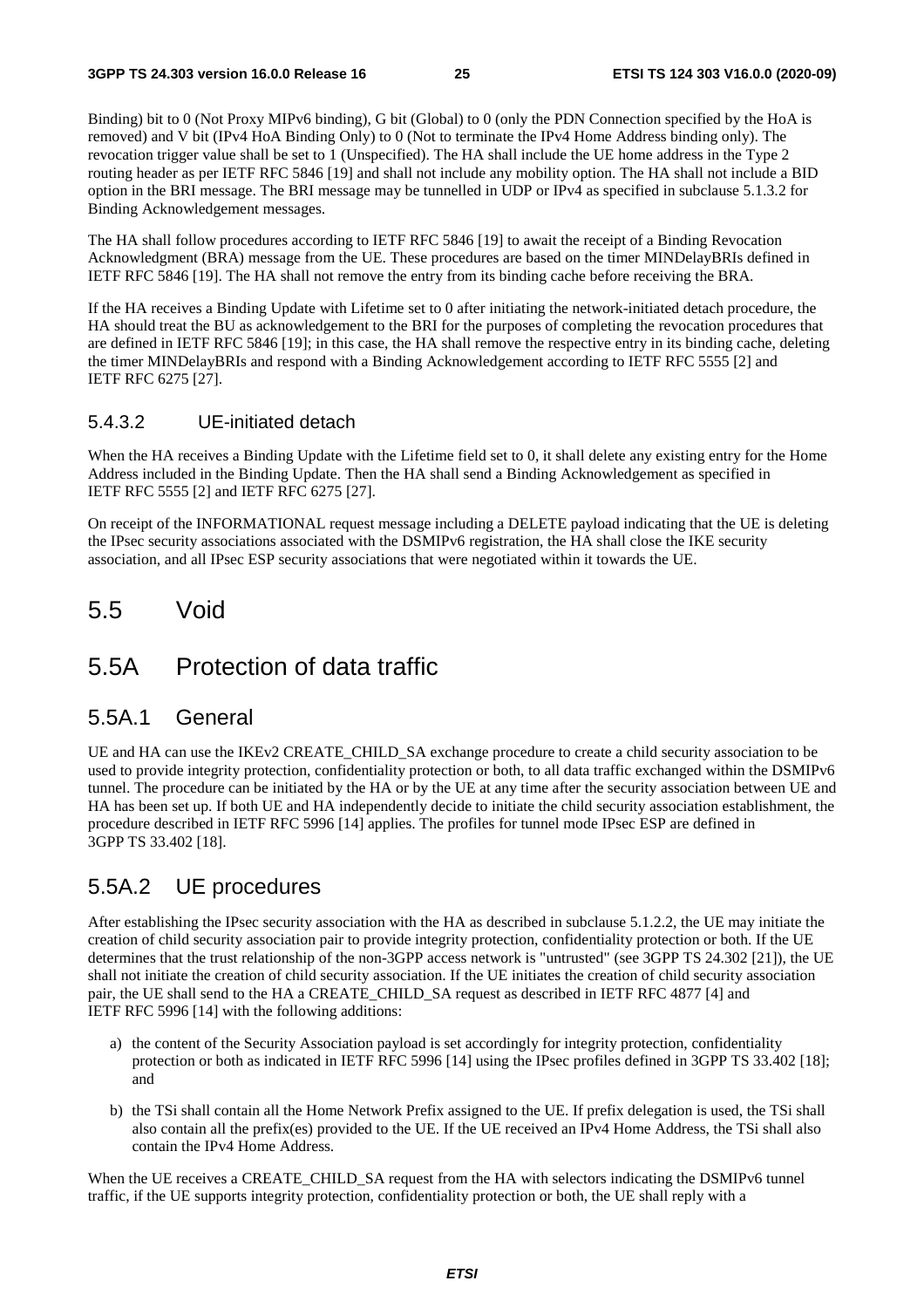CREATE\_CHILD\_SA response selecting the preferred transform proposed by the HA as specified in IETF RFC 5996 [14].

If the child SA is created successfully, the UE shall start encapsulating all the uplink packets in the DSMIPv6 tunnel in an IPsec ESP tunnel as negotiated with the HA during the CREATE\_CHILD\_SA procedure.

The UE can stop using integrity protection, confidentiality protection or both, for the DSMIPv6 tunnel traffic. In order to do that, the UE shall delete the respective child security association by sending an INFORMATIONAL request message including the DELETE payload as specified in IETF RFC 5996 [14].

### 5.5A.3 HA procedures

After establishing the IPsec security association with the UE as described in subclause 5.1.3.1, the HA may initiate the creation of child security association pair to provide integrity protection, confidentiality protection or both. If the HA receives the trust relationship indication as "untrusted" from the 3GPP AAA server during the authentication and authorization procedure or the authorization procedure (see 3GPP TS 29.273 [20]), the HA shall not initiate the creation of child security association procedure. If the trust relationship indication is not received, the initiation of the creation of the child security association is implementation dependent (e.g. based on configuration). If the HA initiates the creation of child security association pair, the HA shall send to the UE a CREATE\_CHILD\_SA request as described in IETF RFC 4877 [4] and IETF RFC 5996 [14] with the following additions:

- a) the content of the Security Association payload is set accordingly for integrity protection, confidentiality protection or both as indicated in IETF RFC 5996 [14] using the IPsec profiles defined in 3GPP TS 33.402 [18]; and
- b) the TSi shall contain all the Home Network Prefix assigned to the UE. If prefix delegation is used, the TSi shall also contain all the prefix(es) provided to the UE. If the UE received an IPv4 Home Address, the TSi shall also contain the IPv4 Home Address.

When the HA receives a CREATE\_CHILD\_SA request from the UE with selectors indicating the DSMIPv6 tunnel traffic, if the HA supports integrity protection, confidentiality protection or both, the HA shall check whether the child security association establishment can be accepted or not. If the HA receives the trust relationship indication set to "untrusted" indication from the 3GPP AAA server (see 3GPP TS 29.273 [20]), the HA shall reject the child security association establishment by using the NOTIFY payload of type "NO\_ADDITIONAL\_SAS" in the CREATE\_CHILD\_SA response. If HA does not receive the trust relationship indication, whether to accept or reject the child security association is implementation dependent. Otherwise, the HA shall reply with a CREATE\_CHILD\_SA response selecting the preferred transform proposed by the HA as specified in IETF RFC 5996 [14].

If the child SA is created successfully, the HA shall start encapsulating, all the uplink packets in the DSMIPv6 tunnel in an IPsec ESP tunnel as negotiated with the UE during the CREATE\_CHILD\_SA procedure.

The HA can stop using integrity protection, confidentiality protection or both, for the DSMIPv6 tunnel traffic. In order to do that, the HA shall delete the respective child security association by sending an INFORMATIONAL request message including the DELETE payload as specified in IETF RFC 5996 [14].

### 5.6 Attach to additional access network

### 5.6.1 General

The operations defined within subclause 5.6 apply to an IFOM capable UE configured for IFOMand a HA supporting IFOM.

The attach to additional access network procedure is performed by a UE supporting IFOM that has already established a PDN connection through an access network and decides to extend the PDN connection to another access network.

There can be two possible scenarios:

- the existing access network is a home link and the added access network is a foreign link; or
- the existing access network is a foreign link and the added access network is a home link.

The attach to additional access network procedure involves performing the following: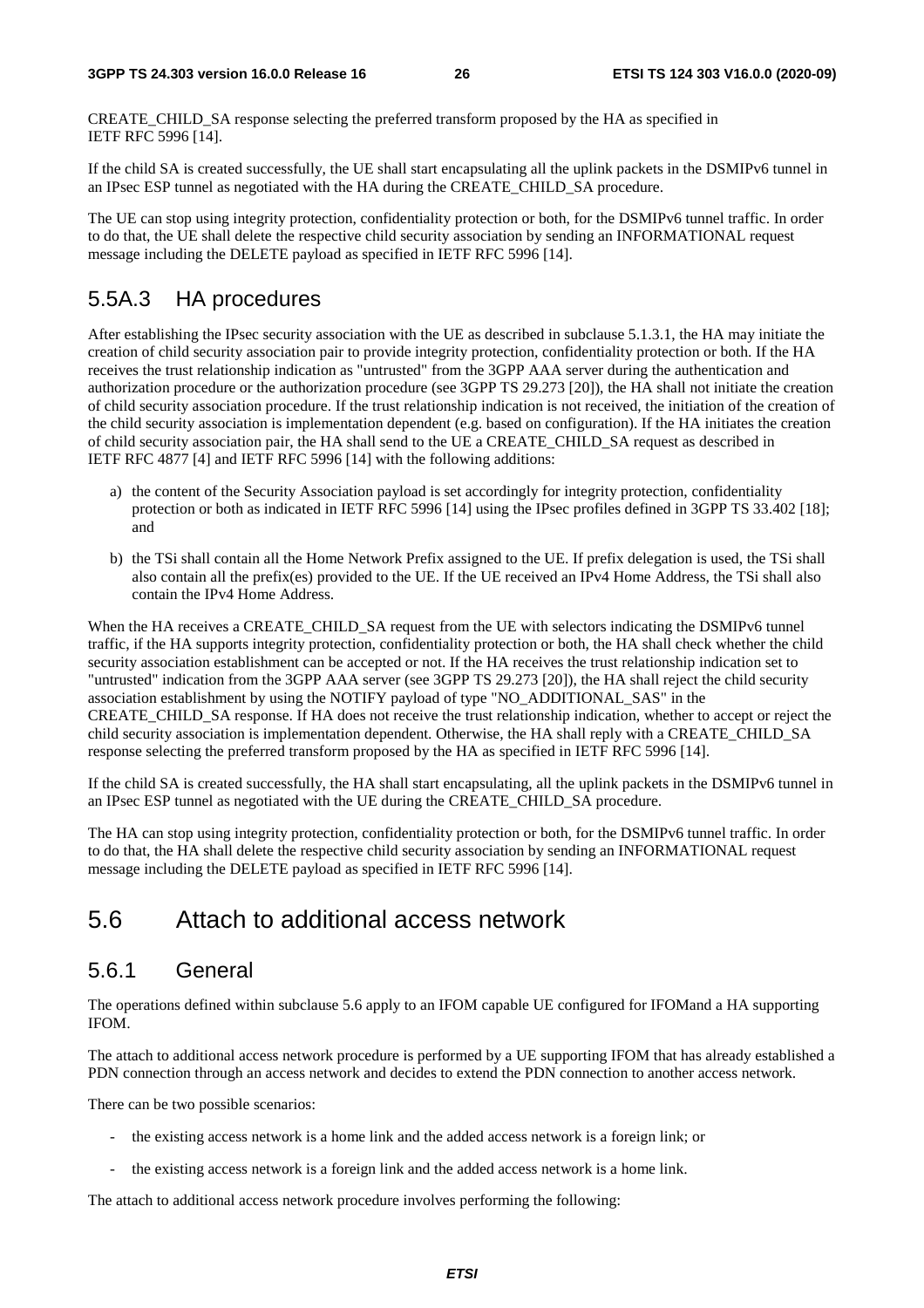- access specific procedure to connect and configure an IP address for the added access network;
- discovery of a HA IP address if the UE has not obtained the IP address of the HA;
- home link detection:
- setting up a security association if there is no security existing association between the UE and HA; and
- exchange of Binding Update and Binding Acknowledgement with the BID mobility option and FID mobility option between the UE and HA.

### 5.6.2 UE procedures

#### 5.6.2.1 General

For the attach to additional access network procedure, the UE is already attached to either a home link or foreign link and discovers a new link. The UE applies the DSMIPv6 Home Link Detection Function as specified in subclause 5.1.2.3 to determine if the new link will be a home link or a foreign link. If the new link is a home link, the UE follows the procedure as specified in subclause 5.6.2.2. If the new link is a foreign link, the UE follows the procedure as specified in subclause 5.6.2.3.

#### 5.6.2.2 Attach to additional access network acting as home link

The UE shall perform the DSMIPv6 Home Link Detection Function as specified in subclause 5.1.2.3.

In addition, the UE shall perform the initial binding registration and IPv4 Home Address assignment as specified in subclause 5.1.2.4 with the following additional rules:

- a) the UE shall send a Binding Update through the home link;
- b) the O (Overwrite) flag in the Binding Update shall be set to "0";
- c) the UE shall insert a BID mobility option in this Binding Update with:
	- the 'H' flag in the BID mobility option set to "1";
	- the Care-of Address field set to the IPv6 Home Address of the binding; and
	- the BID-PRI field set to assign the priority to the BID as indicated in IETF RFC 6089 [32];
- d) if routing filters were previously registered with the HA, the UE shall include a flow summary mobility option as specified in IETF RFC 6089 [32] listing the values of the FIDs identifying the routing filter that were previously registered; and
- e) if the UE creates one or more routing rules as specified in subclause 5.1.2.4, for each FID mobility option, the value of the BID field in the Binding Reference suboption identifies the routing address that the UE wants to use to exchange packets matching the routing filter.

When the UE receives the Binding Acknowledgment from the HA, the UE shall process the Binding Acknowledgment as specified in subclause 5.1.2.4.

#### 5.6.2.3 Attach to an additional access acting as foreign link

The UE shall perform the same procedures described in subclause 5.1.2.4. The UE shall send the Binding Update message through the added link. In addition, the UE shall register the binding for the home link by including a BID mobility option in the Binding Update message. The BID mobility option fields for the binding for the home link are those indicated in IETF RFC 5648 [31] for home binding with the following distinctions:

- (a) the H flag shall be set to "1";
- (b) the Care-of Address field shall be set to the IPv6 HoA of the binding; and
- (c) the BID-PRI field shall be set to the assigned priority of the BID as indicated in IETF RFC 6089 [32].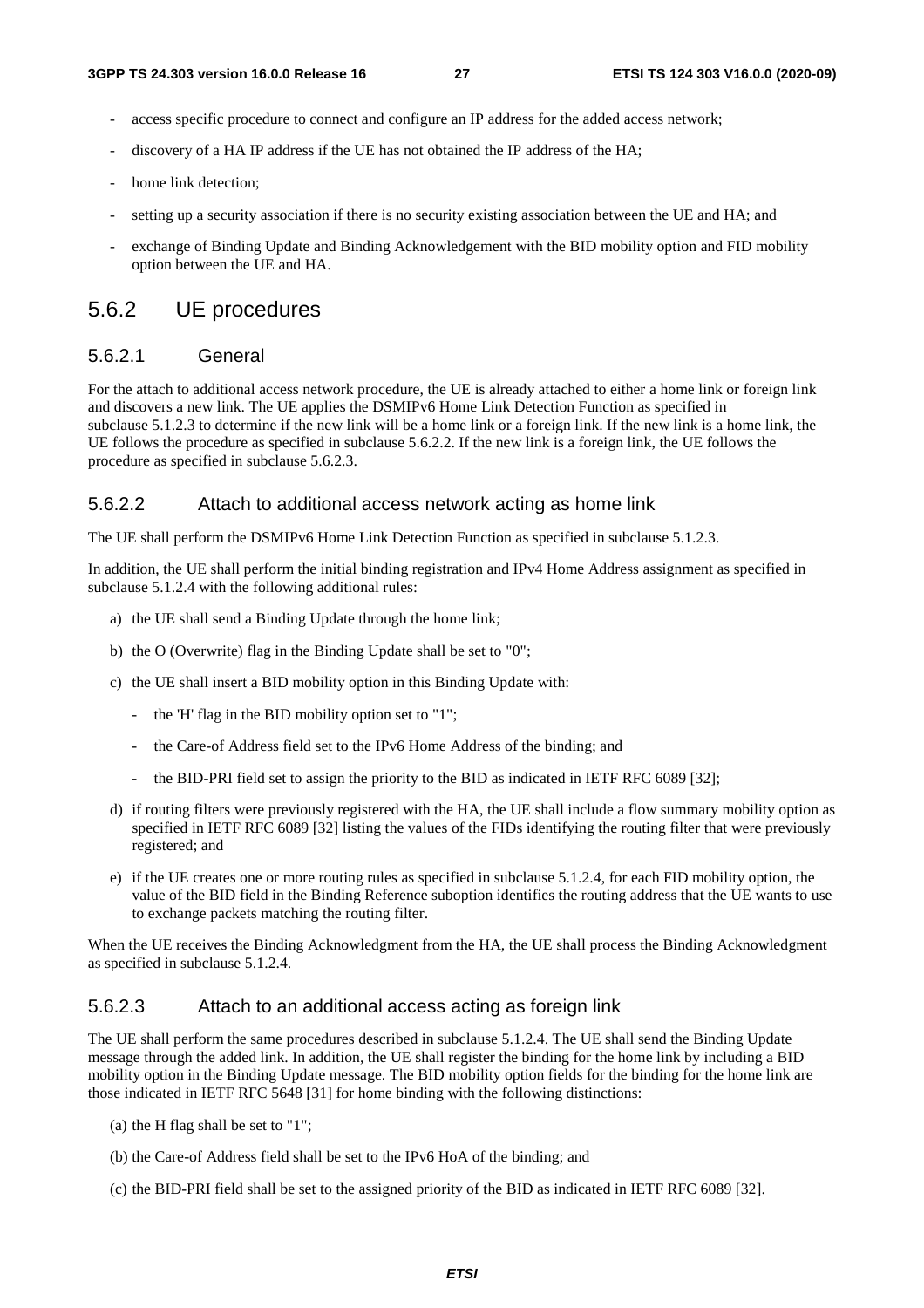The UE shall process the received Binding Acknowledgement as specified in subclause 5.1.2.4.

### 5.6.3 HA procedures

#### 5.6.3.1 General

The following subclauses describe the detailed HA procedures for the case when a UE is attaching to an additional access network.

#### 5.6.3.2 Attach to an additional access network acting as home link

When receiving a Binding Update from the UE, the HA performs the same procedure as specified in subclause 5.2.3.2. In addition, the HA shall validate the Binding Update as described in IETF RFC 5648 [31], IETF RFC 6089 [32] and IETF RFC 6088 [33].

#### 5.6.3.3 Attach to additional access acting as foreign link

When receiving a Binding Update from the UE, the HA performs the same procedures described in subclause 5.2.3.2 and in addition the HA shall validate the Binding Update as described in IETF RFC 5648 [31], and IETF RFC 6089 [32] and IETF RFC 6088 [33]. As described in IETF RFC 5648 [31], the HA shall:

- process the IPv6 address contained in the BID option with the H flag set to 0 as the Care-of Address; and
- process the IPv4 address contained in the BID option with the H flag set to 0 in the same way as the HA process the address contained in the IPv4 Care-of Address option in subclause 5.2.3.2.

### 5.7 Inter-access flow mobility

### 5.7.1 General

The operations defined within this sub-clause apply to an IFOM capable UE configured for IFOM and to HA supporting IFOM.

The inter-access flow mobility is performed by the UE supporting IFOM that already established a PDN connection and exchanges packets belonging to the PDN connection through multiple access networks. The UE has previously registered one or more routing rules with the HA.

In this procedure, the UE updates the HA by performing any of the following operations:

- assigning one or more routing filters to an access network different from the one those routing filters were previously assigned;
- adding one or more new routing rules to the HA; or
- removing one or more previously registered routing rules from the HA.

The procedure involves the exchange of a Binding Update and a Binding Acknowledgement with BID and FID options between the UE and the HA.

### 5.7.2 UE procedures

The UE performs the same procedures described in subclause 5.3.2 with the following exceptions:

- the UE shall set the O (Overwrite) flag to 0;
- the UE shall not include any Alternate Care-of Address option in the Binding Update message; and
- the UE shall not include any IPv4 Care-of Address option in the Binding Update message.

In addition, the UE shall extend the Binding Update message with the following options (see IETF RFC 5648 [31], IETF RFC 6089 [32] and IETF RFC 6088 [33]):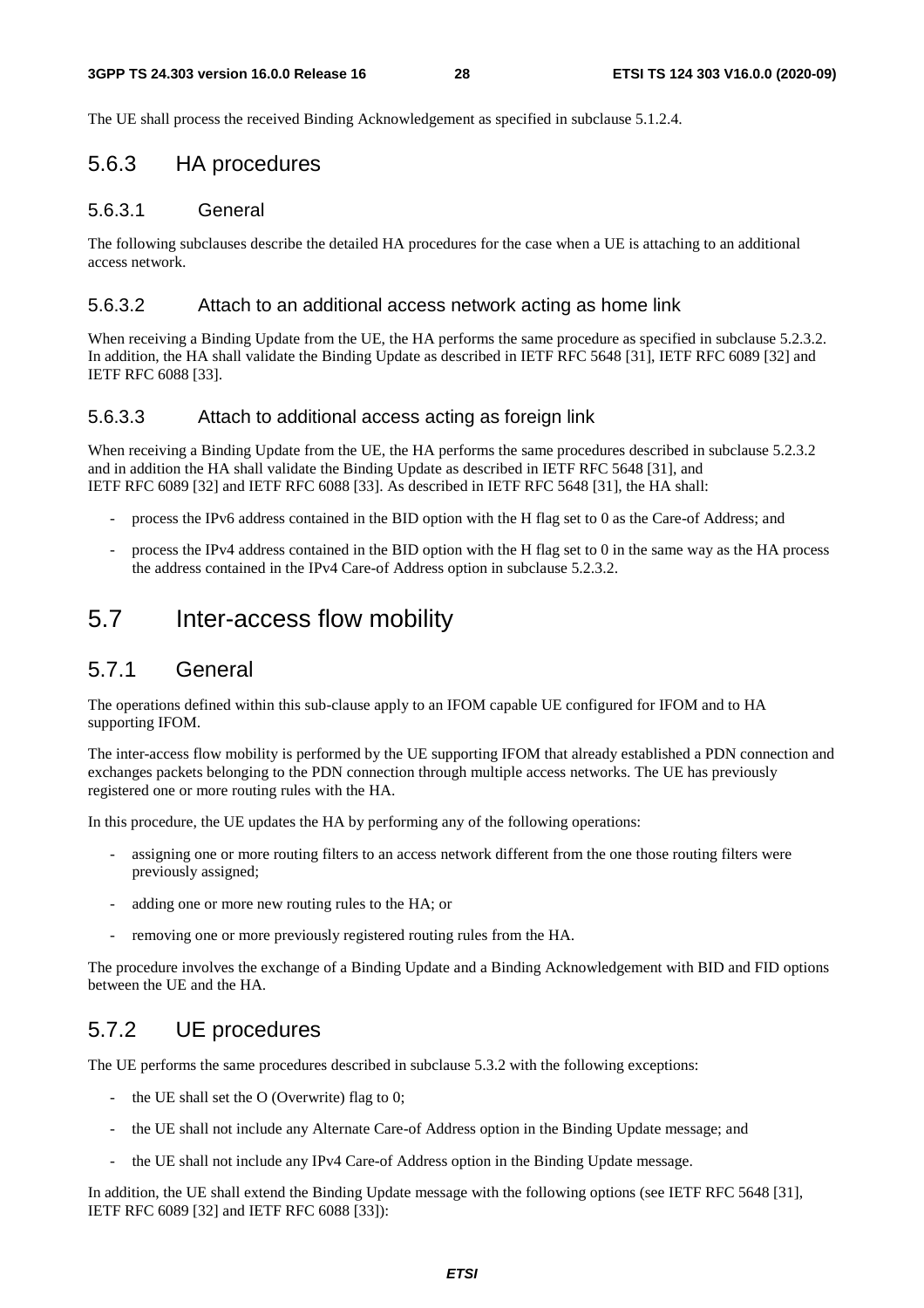- a) The UE shall include a BID identifier mobility option:
	- the BID field is set to the value identifying the routing address used as IP Source Address of the Binding Update message;
	- if the Binding Update message is sent over a home link, the "H" flag is set to 1;
	- if the Binding Update message is sent over a foreign link, the "H" flag is set to  $0$ ;
	- the BID-PRI priority field is set to the priority assigned to the BID as indicated in IETF RFC 6089 [32]; and
	- if the routing address is an IPv4 address, a NAT was detected and the UE is not exchanging data traffic, the UE may insert the routing address in the Care-of Address field of the BID mobility option;
- b) the UE may create one or more routing rules. For each routing rule that the UE wants to register with the HA, the UE shall include a FID mobility option containing one traffic selector as specified in IETF RFC 6089 [32]. Traffic selectors are defined in IETF RFC 6088 [33]:
	- the UE shall set the FID field to an arbitrary value;
	- the UE shall set the FID-PRI field to assign the priority to the routing filter as indicated in IETF RFC 6089 [32];
	- the UE shall include a Binding Reference suboption as indicated in IETF RFC 6089 [32]. The value assigned to the BID identifies the routing address that the UE wants to use to exchange the packets matching the routing filters; and
	- traffic selector suboption shall be set as specified in IETF RFC 6089 [32] and IETF RFC 6088 [33]. The parameters described in the traffic selector suboption represent the routing filter that corresponds to the routing rule that the UE wants to register with the HA;
- c) The UE may insert a flow summary mobility option (as described in IETF RFC 6089 [32]).
	- If the UE wants to keep some routing rules previously registered unmodified, i.e. no flow handover, the UE lists the values of the FIDs identifying the routing rules that the UE wants to keep unmodified in the flow summary mobility option; and
	- If the UE wants to remove one or more previously registered routing rules, the UE does not include in the flow summary mobility option the FIDs identifying the routing rules that the UE wants to remove; and
- d) the UE may modify one or more routing rules with the HA. For each routing rule that the UE wants to modify, the UE shall include a FID mobility option as specified in IETF RFC 6089 [32].
	- the UE shall set the FID field to the value identifying the routing filter the UE wants to handover;
	- the UE shall set the FID-PRI field to assign the priority to the BID as indicated in IETF RFC 6089 [32]; and
	- the UE shall include a Binding Reference suboption as indicated in IETF RFC 6089 [32]. The value assigned to the BID identifies the routing address that the UE wants to use to exchange the packets matching the routing filters.

The handling of the received Binding Acknowledgement message is the same as specified in subclause 5.1.2.4. In addition, the UE handles the FID and BID mobility options contained in the received Binding Acknowledgment message as specified in IETF RFC 5648 [31], IETF RFC 6089 [32] and IETF RFC 6088 [33].

### 5.7.3 HA procedures

When receiving a Binding Update from the UE, the HA performs the same procedures described in subclause 5.3.3 and in addition the HA shall validate the Binding Update as described in IETF RFC 5648 [31], IETF RFC 6089 [32] and IETF RFC 6088 [33].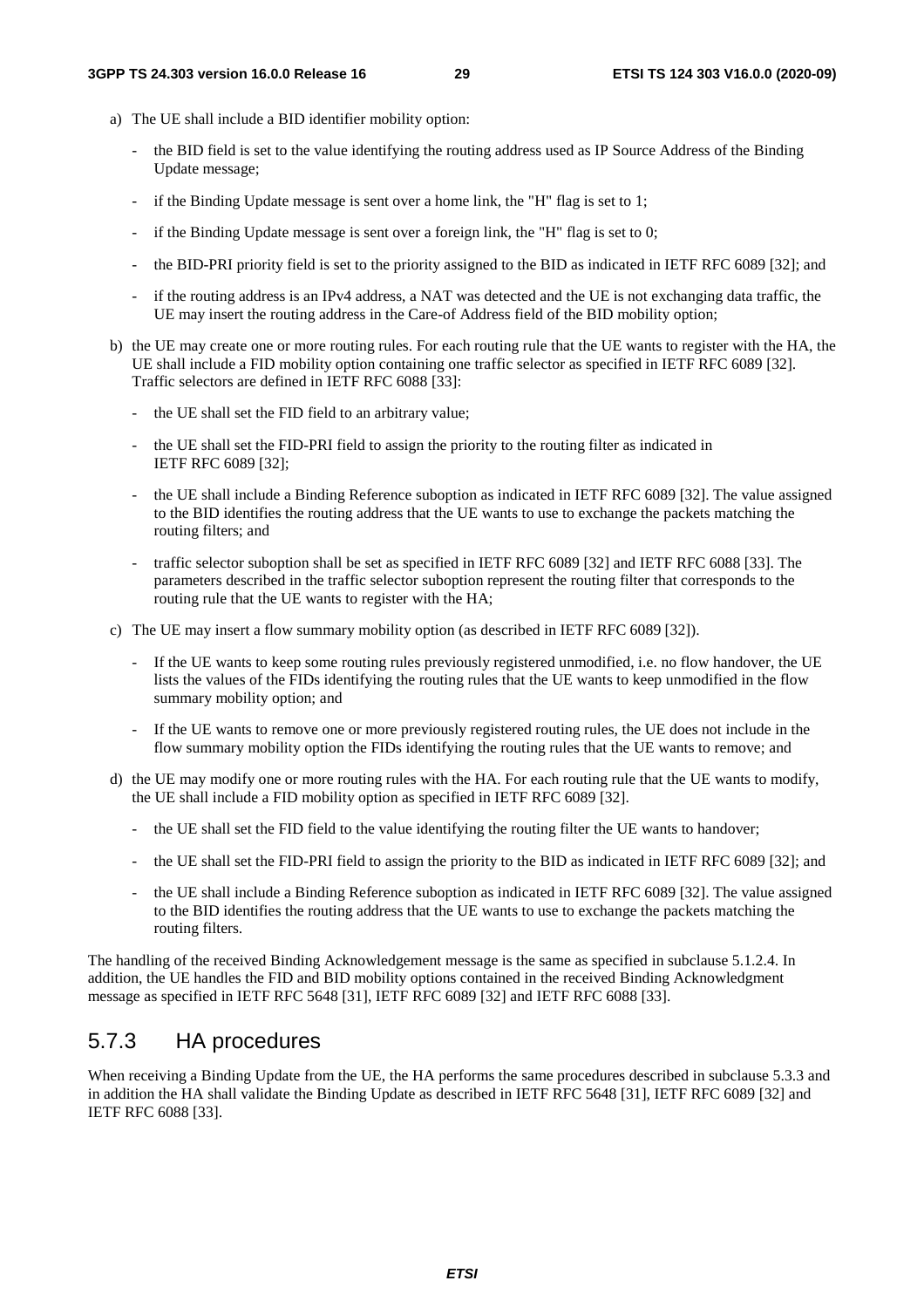### 5.8 UE-initiated removal of an access network from a PDN connection

### 5.8.1 General

The operations defined within this sub-clause apply to an IFOM capable UE configured for IFOM and to HA supporting IFOM.

The removal of an access network from a PDN connection procedure is initiated by a UE which has a PDN connection through multiple access networks. In this procedure, the UE stops using one of the access network for the PDN connection.

The procedure involves the exchange of a Binding Update and a Binding Acknowledgement between the UE and the HA.

There can be two possible scenarios:

- home link access network is removed and foreign link access network is maintained; or
- foreign link access network is removed and home link access network is maintained.

### 5.8.2 UE procedures

#### 5.8.2.1 General

The removal of an access network from a PDN connection is performed by a UE attached to multiple access networks. The UE sends a Binding Update message in order to update the HA binding cache removing the entry corresponding to the removed access network. If the removed access network is a home link, the UE follows the procedure as specified in subclause 5.8.2.2. If the removed access network is a foreign link, the UE follows the procedure as specified in subclause 5.8.2.3.

#### 5.8.2.2 Removal of Home link access

If the UE removes the home link from a specific PDN connection, the UE shall perform one of the following operations:

- (a) the UE sends a Binding Update with the Lifetime field set to 0 as specified in IETF RFC 5555 [2] and IETF RFC 6275 [27] and with a BID mobility option. The UE populates the BID mobility option as follows (see IETF RFC 5648 [31]):
	- the BID identifier field is set to the BID corresponding to the access network the UE wants to remove;
	- the H flag is set to 0; and
	- the Care-of Address field in the BID mobility option is omitted;

or:

(b) the UE sends a Binding Update message as indicated in subclause 5.1.2.4 with the following additions:

- the Binding Update message shall be exchanged through the maintained access network;
- the BID identifier field is set to the value identifying the maintained access network; and
- the Care-of Address field in the BID mobility option is omitted.

NOTE: The choice of the operation to follow is up to UE implementation.

#### 5.8.2.3 Removal of foreign link from a PDN connection

If the UE removes an access network acting as foreign link from a specific PDN connection and maintains the connection to the PDN through the home link, the UE shall send a Binding Update message with the Lifetime field set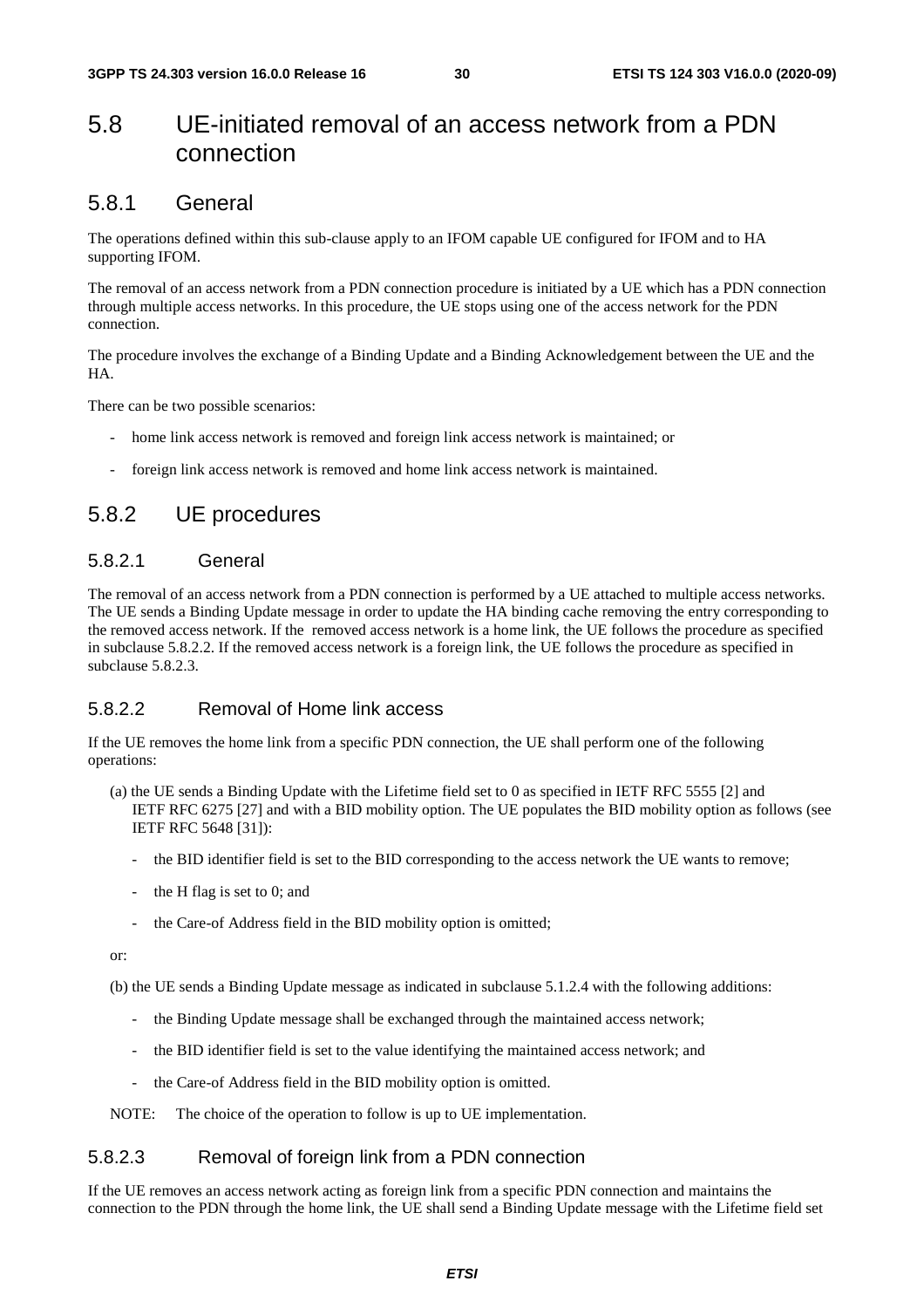to 0 as specified in subclause 5.4.2.2.If the UE decides to close the security association set up with the HA, the UE shall send the INFORMATIONAL request message including a DELETE payload as specified in subclause 5.4.2.2.

### 5.8.3 HA procedures

#### 5.8.3.1 General

The following subclauses describe the detailed HA procedures for the case when a UE is removing an access network from a PDN connection.

#### 5.8.3.2 Removal of home link access from a PDN connection

In case of removal of a home link from a PDN connection executed by the UE, the HA shall perform the following operations:

- if the Lifetime field of the received Binding Update is set to 0, the HA processes the received Binding Update message as described in IETF RFC 5555 [2] and IETF RFC 6275 [27] and IETF RFC 5648 [31]; and
- if the Lifetime field of the received Binding Update is not set to 0, the HA shall perform the same procedures described in subclause 5.6.3.3.

#### 5.8.3.3 Removal of foreign link from a PDN connection

When the HA receives a Binding Update with the Lifetime field set to 0, the HA shall perform the same procedures described in subclause 5.4.3.2.

### 5.9 Network-initiated removal of an access network from a PDN connection

### 5.9.1 General

The operations defined within this subclause apply to IFOM capable UE configured for IFOM and to HA supporting IFOM.

The removal of an access network from a PDN connection procedure is initiated by the HA for a UE that has an established PDN connection through multiple access networks with the HA. In this procedure, the HA informs the UE that an entry in the binding cache is no more valid over one of the access network for the PDN connection. The UE then performs the network-initiated removal of an access network from a PDN connection procedure.

The procedure involves the exchange of a Binding Revocation Indication (BRI) message and a Binding Revocation Acknowledgement (BRA) between the UE and the HA as specified in IETF RFC 5846 [19].

Once the procedure is completed, the UE uses the maintained access network for the PDN connection.

There can be two possible scenarios:

- home link access network is removed and foreign link access network is maintained; or
- foreign link access network is removed and home link access network is maintained.

### 5.9.2 UE procedures

#### 5.9.2.1 General

The following subclauses describe the detailed UE procedures for the case when the HA removes an access network from a PDN connection.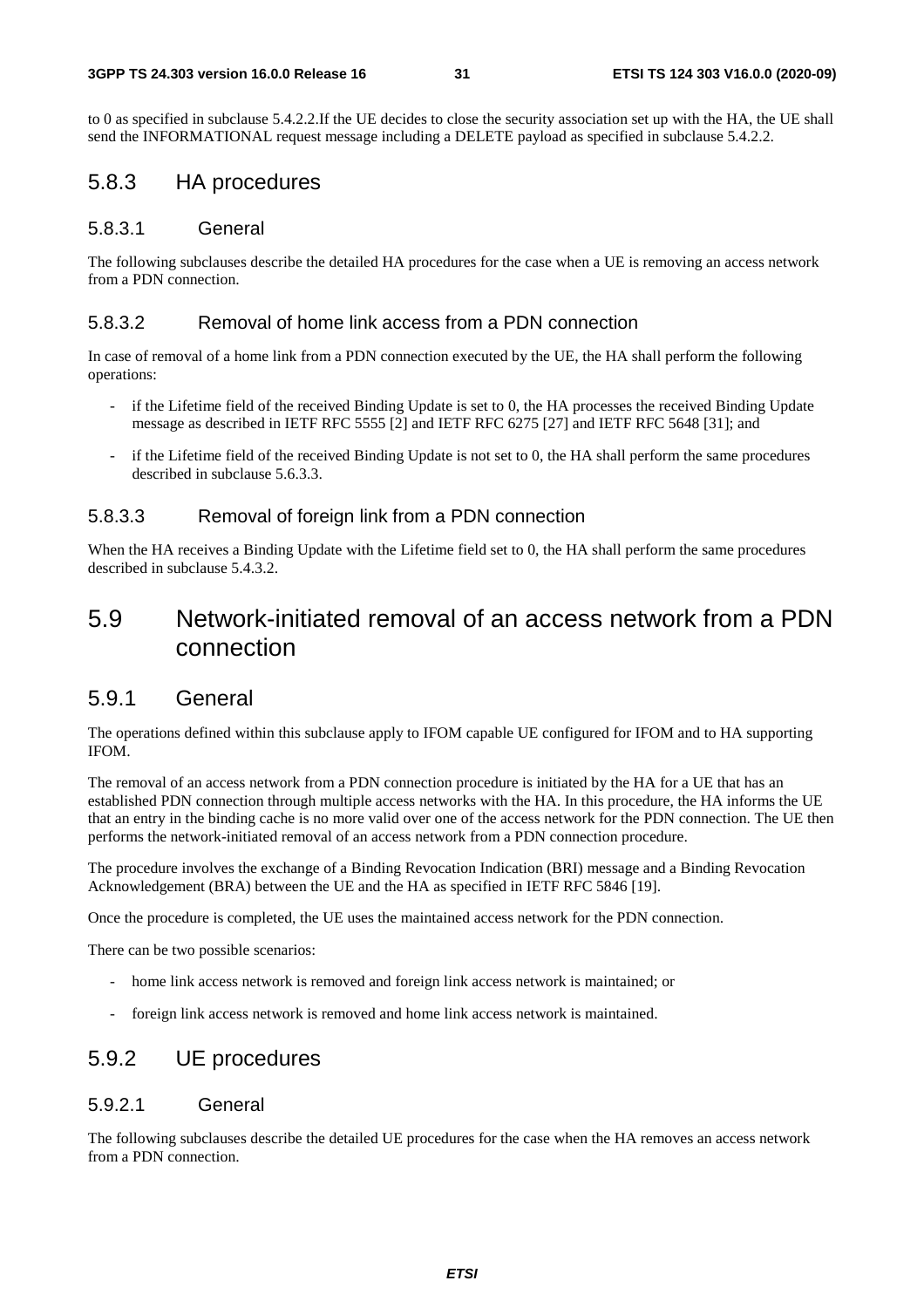#### 5.9.2.2 Removal of home link access from a PDN connection

Upon receiving a BRI message with a BID option, the UE shall perform the procedure as specified in subclause 5.4.2.1 with the following additions:

- the UE shall process the BID mobility option as specified in IETF RFC 5846 [19];
- the UE shall include the received BID mobility option in the BRA as specified in IETF RFC 5846 [19]; and
- the UE shall not close the security associations set up with the HA.

#### 5.9.2.3 Removal of foreign link from a PDN connection

Upon receiving a BRI message without a BID mobility option from the HA, the UE shall process the BRI message as specified in subclause 5.4.2.1. If the UE decides to close the security association set up with the HA, the UE shall send the INFORMATIONAL request message including a DELETE payload as specified in subclause 5.4.2.2.

### 5.9.3 HA procedures

#### 5.9.3.1 General

The following subclauses describe the detailed HA procedures for the case when the HA removes an access network from a PDN connection.

#### 5.9.3.2 Removal of home link access from a PDN connection

In order to remove the home link access from a PDN connection, the HA shall perform the procedure as specified in subclause 5.4.3.1 with the following additions:

- the HA shall include a BID mobility option of the home link access in the BRI message sent to the UE; and
- the HA shall only remove the home binding of the the PDN connection from the HA binding update cache, when a BRA message with the same BID mobility option is received.

#### 5.9.3.3 Removal of foreign link from a PDN connection

In order to remove the foreign link access network from a PDN connection, the HA shall perform the network initiated detach procedure by sending a BRI message without a BID mobility option as described in subclause 5.4.3.1.

If an INFORMATIONAL request message including a DELETE payload is received, the HA shall perform the procedure as specified in subclause 5.4.3.2.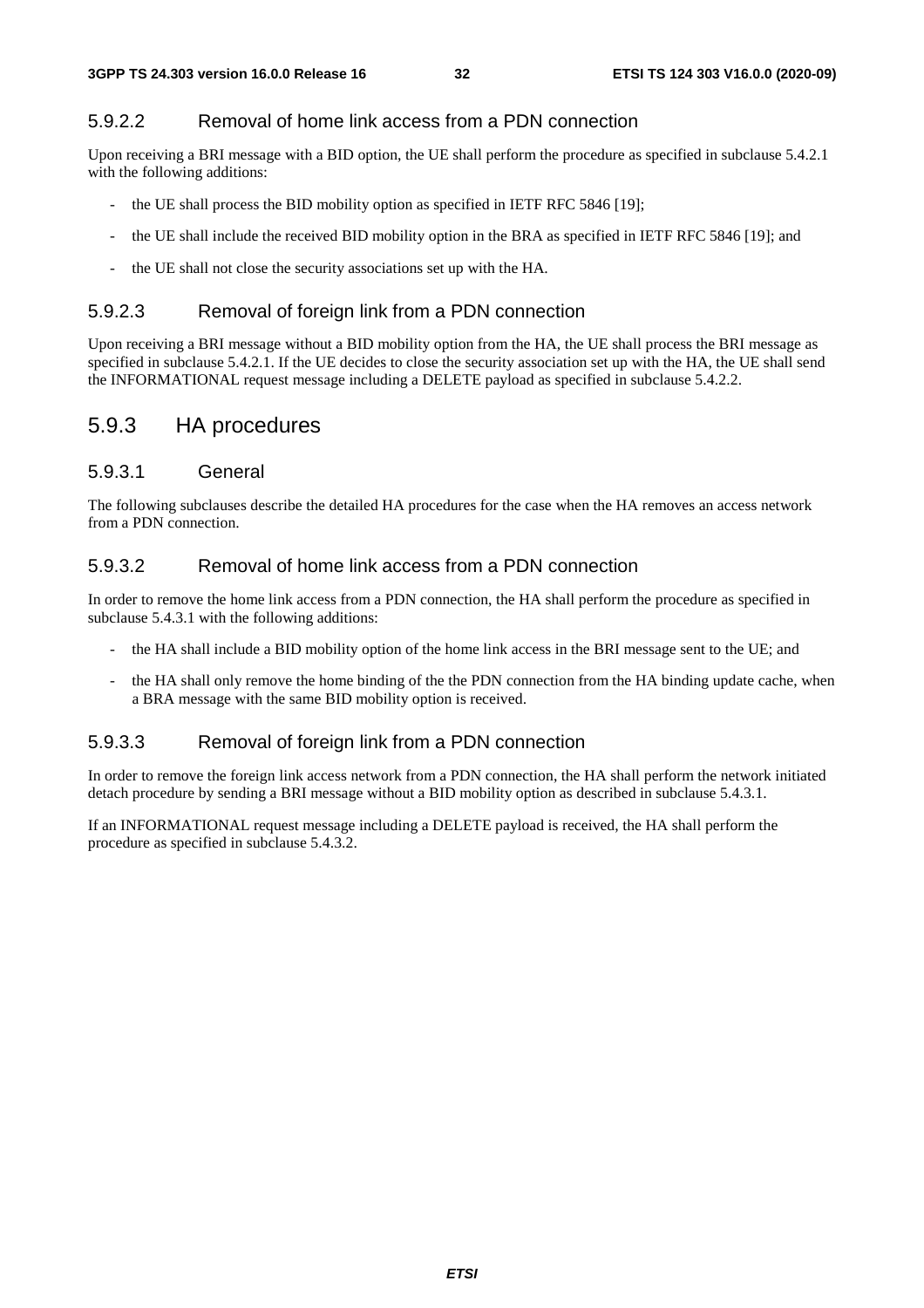## Annex A (normative): Message Details

## A.1 General

Only the message fields and the mobility options used in the DSMIPv6 procedures defined in this TS are present in this annex. Unspecified message fields and mobility options are not used by this specification.

The IP header, the home address destination option, and type 2 routing header option of the DSMIPv6 signalling messages are not included in this annex. They shall be set in the message as defined in the IETF RFC 6275 [27], IETF RFC 5555 [2] and IETF RFC 5846 [19].

Only the message fields and mobility options used for normal cases in this TS are present in this annex.

## A.2 Initial Binding Registration

## A.2.1 Binding Update

The fields of a BU message for the DSMIPv6 Initial Binding Registration procedure are depicted in Table A.2.1-1.

The Mobility Options in a BU message for the DSMIPv6 Initial Binding Registration procedure are depicted in Table A.2.1-2.

| <b>Fields</b>           | <b>Fields Description</b>                                                  | <b>Reference</b>          |
|-------------------------|----------------------------------------------------------------------------|---------------------------|
| Sequence Number         | Set to a monotonically increasing value.                                   | <b>IETF RFC 6275 [27]</b> |
| Lifetime                | Set to the requested number of time in units of 4                          | <b>IETF RFC 6275 [27]</b> |
|                         | seconds the binding shall remain valid.                                    |                           |
| Home Registration (H)   | Set to "1" to indicate receiving node should act as this                   | <b>IETF RFC 6275 [27]</b> |
|                         | node's HA                                                                  |                           |
| ILink-local Address     | The Link-Local Address Compatibility (L) bit is set                        | IETF RFC 6275 [27]        |
| Compatibility (L)       | when the home address reported by the mobile node                          |                           |
|                         | has the same interface identifier as the mobile node's                     |                           |
|                         | link-local address.                                                        |                           |
| Key Management Mobility | Set to "1" to indicate IKEv2 SA ability to survive                         | <b>IETF RFC 6275 [27]</b> |
| Capability (K)          | mobility                                                                   |                           |
| Acknowledge (A)         | Set to "1" to request an acknowledgement message.                          | <b>IETF RFC 6275 [27]</b> |
| Force UDP encapsulation | Set to "0" to indicate no forced UDP encapsulation                         | <b>IETF RFC 5555 [2]</b>  |
| request (F) Flag        |                                                                            |                           |
| Mobile Router Flag (R)  | Set to "1" to indicate home network prefix preservation IETF RFC 3963 [29] |                           |
|                         | lfor the UE.                                                               |                           |
| Overwrite Flag (O)      | Set to "1" to indicate replacing all binding cache                         | <b>IETF RFC 5648 [31]</b> |
|                         | entries at the HA with the entries listed in the Binding<br>Update.        |                           |

#### **Table A.2.1-1: Fields of a BU message for the DSMIPv6 Initial Binding Registration procedure**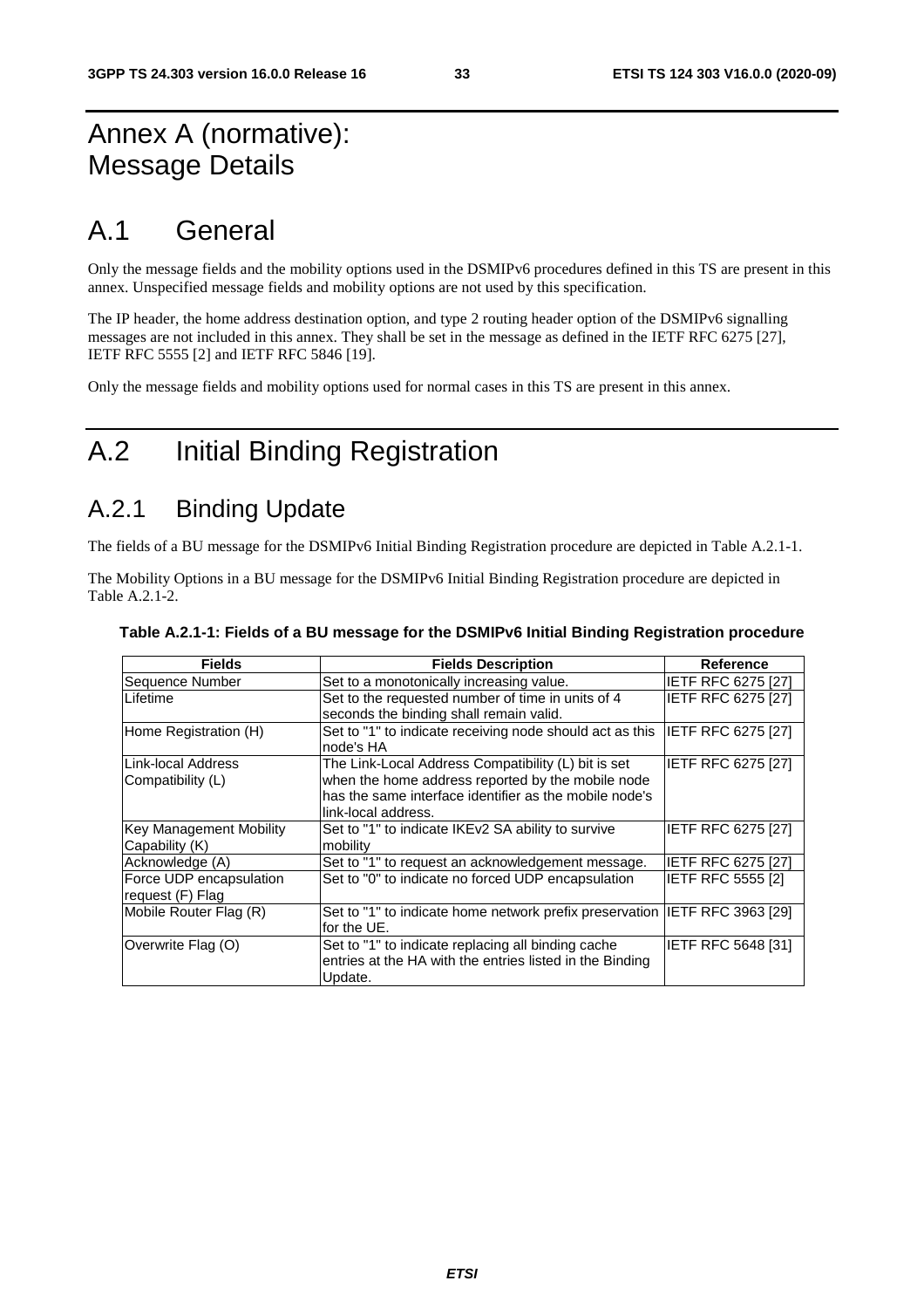| <b>Mobility Option</b>                        | Cat.     | <b>Mobility Option Description</b>                                                                                                                                                                                                                                                                   | Reference                                 |
|-----------------------------------------------|----------|------------------------------------------------------------------------------------------------------------------------------------------------------------------------------------------------------------------------------------------------------------------------------------------------------|-------------------------------------------|
| <b>IPv4 Home Address</b><br>option            | $\Omega$ | Set to the value "0.0.0.0" to request allocation for the<br>UE. The "P" flag is set to '0'.<br>The Prefix Length is set to the requested prefix length<br>of '32'.                                                                                                                                   | <b>IETF RFC 5555 [2]</b>                  |
| <b>IPv 4 Care-of Address</b>                  | C        | Set to the IPv4 Care-of address when in an IPv4<br>Access Network.                                                                                                                                                                                                                                   | IETF RFC 5555 [2]                         |
| Alternate Care-of<br><b>Address</b>           | C.       | Used (in addition to the Source address of the IPv6<br>packet) to carry the IPv6 care-of address when in an<br>IPv6 access network.                                                                                                                                                                  | IETF RFC 6275 [27]                        |
| Binding Identifier<br>mobility option         | $\Omega$ | The BID and BID-PRI are set to an arbitrary value.<br>For registration of a home link, the "H" flag is set to "1"<br>and the value of the CoA field is the Home Address.<br>For registration of a foreign link, the "H" flag is set to "0"<br>and the value of the CoA field is the Care-of Address. | IETF RFC 5648 [31],<br>IETF RFC 6089 [32] |
| <b>Flow Identification</b><br>mobility option | $\Omega$ | The FID and FID-PRI are set to an arbitrary value.<br>The Action field is set to indicate the action taken by<br>the receiver of the Binding Update.<br>The sub-option field conveys the Traffic Selector sub-<br>option.                                                                            | IETF RFC 6089 [32],<br>IETF RFC 6088 [33] |
| <b>Flow Summary</b><br>mobility option        | $\Omega$ | Contain one or more FIDs present in the binding<br>update list to refresh the respective flow bindings.                                                                                                                                                                                              | IETF RFC 6089 [32]                        |

#### **Table A.2.1-2: Mobility Options in a BU message for the DSMIPv6 Initial Binding Registration procedure**

## A.2.2 Binding Acknowledgement

The fields of a BA message for the DSMIPv6 Initial Binding Registration procedure are depicted in Table A.2.2-1.

The Mobility Options in a BA message for the DSMIPv6 Initial Binding Registration procedure are depicted in Table A.2.2-2.

| Table A.2.2-1: Fields of a BA message for the DSMIPv6 Initial Binding Registration procedure |  |  |
|----------------------------------------------------------------------------------------------|--|--|
|                                                                                              |  |  |

| <b>Fields</b>           | <b>Fields Description</b>                                                    | Reference                 |
|-------------------------|------------------------------------------------------------------------------|---------------------------|
| <b>Status</b>           | Set to indicate the result.                                                  | <b>IETF RFC 6275 [27]</b> |
| Key Management Mobility | Set as per HA ability to support the feature of updating IETF RFC 6275 [27], |                           |
| Capability (K)          | the IKE SA based on Binding Update processing                                | <b>IETF RFC 5555 [2]</b>  |
|                         |                                                                              |                           |
| Mobile Router Flag (R)  | Set to "1"                                                                   | <b>IETF RFC 3963 [29]</b> |
| Sequence Number         | Set to the value received in the corresponding Binding IETF RFC 6275 [27]    |                           |
|                         | Update.                                                                      |                           |
| Lifetime                | Set to the granted number of time units of 4 seconds                         | <b>IETF RFC 6275 [27]</b> |
|                         | the binding shall remain valid.                                              |                           |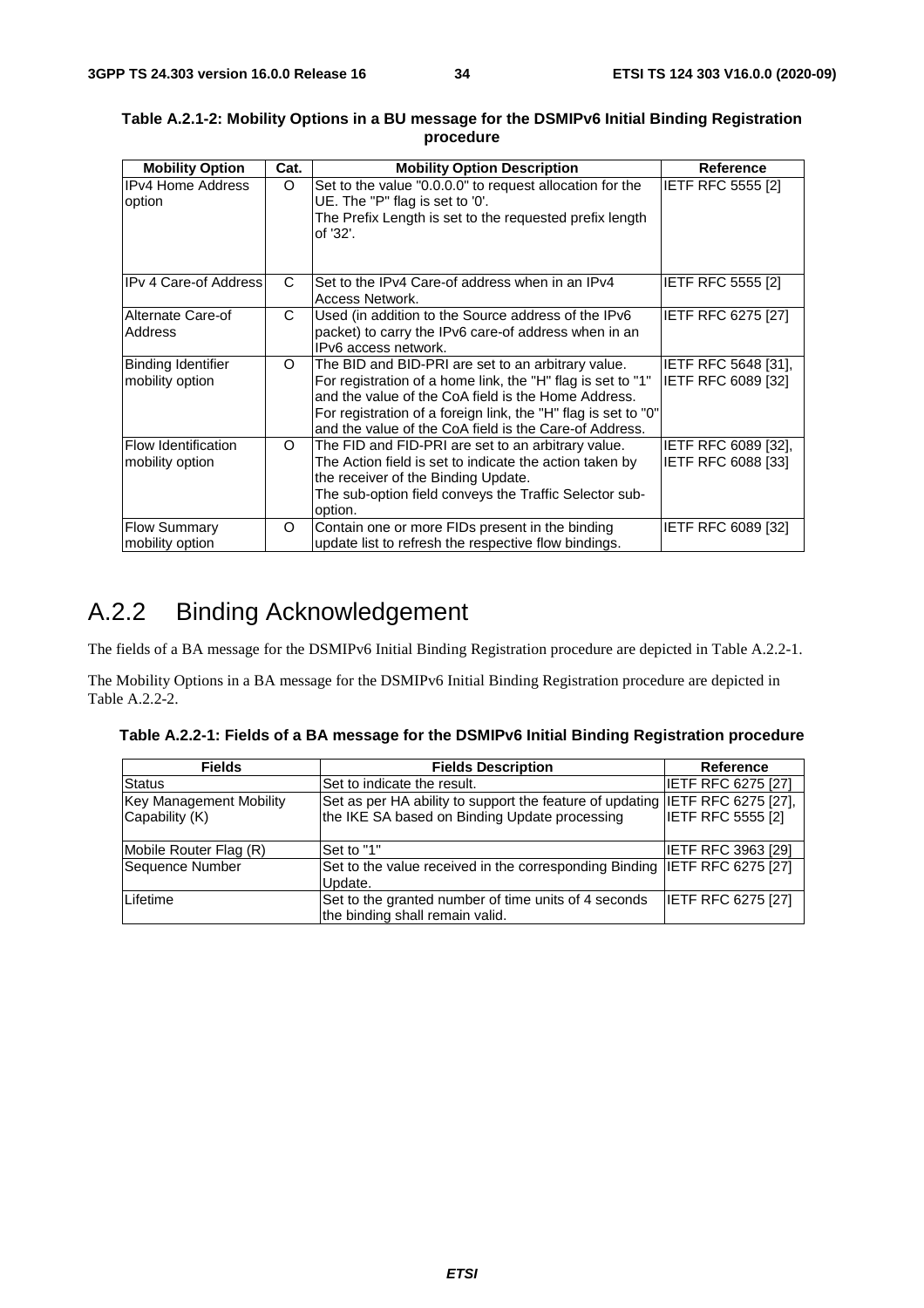| <b>Mobility Option</b>                          | Cat.     | <b>Mobility Option Description</b>                                                                                                                                                                                                                                                                    | <b>Reference</b>                          |
|-------------------------------------------------|----------|-------------------------------------------------------------------------------------------------------------------------------------------------------------------------------------------------------------------------------------------------------------------------------------------------------|-------------------------------------------|
| <b>IPv4 Address</b><br>Acknowledgment<br>option | C        | If IPv4 Home Address option is present in the<br>corresponding BU, IPv4 Home Address is set to the<br>IPv4 Home Address allocated for the UE. The<br>supporting Status field is set accordingly. Pref-len field<br>is set to "32".                                                                    | <b>IETF RFC 5555 [2]</b>                  |
| NAT Detection Option                            | C        | When present the option contains the F Flag which<br>indicates to the UE that UDP encapsulation is required.<br>Option contains an optionally Refresh Time for the UE<br>to refresh the NAT binding.                                                                                                  | IETF RFC 5555 [2]                         |
| <b>Binding Refresh</b><br>Advice                | $\Omega$ | Contains a Refresh Interval in units of 4 seconds<br>indicating the remaining time until the UE should send<br>a new home registration to the HA.                                                                                                                                                     | <b>IETF RFC 6275 [27]</b>                 |
| <b>Binding Identifier</b><br>mobility option    | C        | The option is present if the UE sent a Binding Identifier<br>mobility option in the corresponding BU.<br>The Status field is set accordingly.<br>The BID, BID-PRI and "H" flag are set to the value<br>indicated in the BID mobility option of the received<br>Binding Update.                        | IETF RFC 5648 [31],<br>IETF RFC 6089 [32] |
| <b>Flow Identification</b><br>mobility option   | C        | The option is present if the UE sent a Flow<br>Identification mobility option in the corresponding BU.<br>The Status field is set accordingly.<br>The FID, FID-PRI, Action field and sub-option field are<br>set to the value indicated in the FID mobility option of<br>the received Binding Update. | IETF RFC 6089 [32],<br>IETF RFC 6088 [33] |

#### **Table A.2.2-2: Mobility Options in a BA message for the DSMIPv6 Initial Binding Registration procedure**

## A.2.3 Binding Error

The fields of a BE message for the DSMIPv6 Initial Binding Registration procedure are depicted in Table A.2.3-1.

| Table A.2.3-1: Fields of a BE message for the DSMIPv6 Initial Binding Registration procedure |
|----------------------------------------------------------------------------------------------|
|----------------------------------------------------------------------------------------------|

| <b>Fields</b> | <b>Fields Description</b>                                                      | Reference                 |
|---------------|--------------------------------------------------------------------------------|---------------------------|
| Status        | Set to indicate the result.                                                    | <b>IETF RFC 6275 [27]</b> |
| Home Address  | IThe home address that was contained in the Home<br>Address destination option | <b>IETF RFC 6275 [27]</b> |

## A.3 Re-Registration

### A.3.1 Binding Update

The fields of a BU message for the DSMIPv6 Re-Registration procedure are depicted in Table A.3.1-1.

The Mobility Options in a BU message for the DSMIPv6 Re-Registration procedure are depicted in Table A.3.1-2.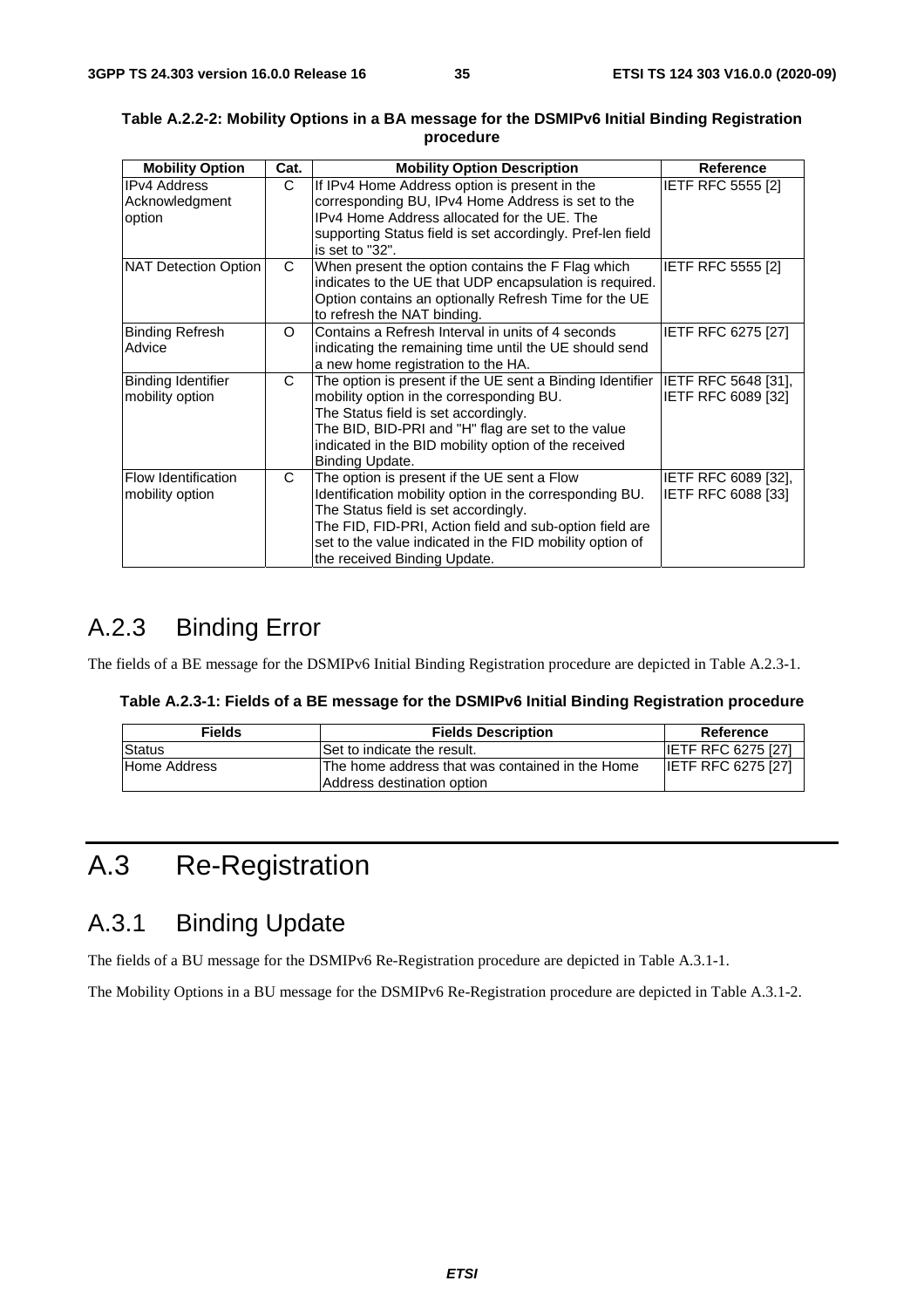| <b>Fields</b>           | <b>Fields Description</b>                                                   | Reference                 |
|-------------------------|-----------------------------------------------------------------------------|---------------------------|
| Sequence Number         | Set to a monotonically increasing value.                                    | <b>IETF RFC 6275 [27]</b> |
| Lifetime                | Set to the requested number of time units the binding                       | <b>IETF RFC 6275 [27]</b> |
|                         | shall remain valid.                                                         |                           |
| Home Registration (H)   | Set to "1" to indicate receiving node should act as this IETF RFC 6275 [27] |                           |
|                         | node's HA                                                                   |                           |
| Link-local Address      | The Link-Local Address Compatibility (L) bit is set                         | <b>IETF RFC 6275 [27]</b> |
| Compatibility (L)       | when the home address reported by the mobile node                           |                           |
|                         | has the same interface identifier as the mobile node's                      |                           |
|                         | link-local address.                                                         |                           |
| Key Management Mobility | Set to "1" to indicate IKEv2 SA ability to survive                          | <b>IETF RFC 6275 [27]</b> |
| Capability (K)          | mobility                                                                    |                           |
| Acknowledge (A)         | Set to "1" to request an acknowledgement message.                           | <b>IETF RFC 6275 [27]</b> |
| Force UDP encapsulation | Set to "0" to indicate no forced UDP encapsulation                          | <b>IETF RFC 5555 [2]</b>  |
| request (F) Flag        |                                                                             |                           |
| Mobile Router Flag (R)  | Set to "1" to indicate home network prefix preservation IETF RFC 3963 [29]  |                           |
|                         | for the UE.                                                                 |                           |
| Overwrite Flag (O)      | Set to "0" to maintain all binding cache entries at the                     | <b>IETF RFC 5648 [31]</b> |
|                         | HA previously registered.                                                   |                           |

| Table A.3.1-1: Fields of a BU message for the DSMIPv6 Re-Registration procedure |
|---------------------------------------------------------------------------------|
|---------------------------------------------------------------------------------|

#### **Table A.3.1-2: Mobility Options in a BU message for the DSMIPv6 Re-Registration procedure**

| <b>Mobility Option</b>                 | Cat.         | <b>Mobility Option Description</b>                                                                                                                                                                                                                                                                                                                                                                                                                          | <b>Reference</b>          |
|----------------------------------------|--------------|-------------------------------------------------------------------------------------------------------------------------------------------------------------------------------------------------------------------------------------------------------------------------------------------------------------------------------------------------------------------------------------------------------------------------------------------------------------|---------------------------|
| <b>IPv4 Home Address</b><br>option     | C.           | If the UE has previously registered IPv4 home address IETF RFC 5555 [2]<br>and wants to keep it, it is included in the option. The "P"<br>flag is not set. The Prefix Length is set to the requested<br>prefix length of 32.<br>If the UE has previously registered IPv4 home address                                                                                                                                                                       |                           |
|                                        |              | and wants to release it, it is not included in the BU.<br>If the UE has no IPv4 Home address it may set the<br>value "0.0.0.0" to request allocation for the UE. In this<br>case the "P" flag is set to "0".<br>The Prefix Length is set to the requested prefix length<br>of 32.                                                                                                                                                                           |                           |
| <b>IPv 4 Care-of Address</b>           | C            | Set to the IPv4 Care-of address (same value as was<br>set in the Initial BU) when in an IPv4 Access Network                                                                                                                                                                                                                                                                                                                                                 | <b>IETF RFC 5555 [2]</b>  |
| Alternate Care-of<br>Address           | $\mathsf{C}$ | Used (in addition to the Source address of the IPv6<br>packet) to carry the IPv6 care-of address when in an<br>IPv6 access network.                                                                                                                                                                                                                                                                                                                         | <b>IETF RFC 6275 [27]</b> |
| Binding Identifier<br>mobility option  | C            | The option is present if the UE included a Binding<br>Identifier mobility option in the BU previously sent to the IETF RFC 6089 [32]<br>Home Agent.<br>The BID and BID-PRI are set to an arbitrary value.<br>For registration of a home link, the "H" flag is set to "1"<br>and the value of the CoA field is the Home Address.<br>For registration of a foreign link, the "H" flag is set to "0"<br>and the value of the CoA field is the Care-of Address. | IETF RFC 5648 [31],       |
| <b>Flow Summary</b><br>mobility option | C            | The option is present if the UE included a Flow<br>Summary mobility option or at least one Flow<br>Identification mobility option in the BU previously sent<br>to the Home Agent.<br>Contain one or more FIDs present in the binding<br>update list to refresh the respective flow bindings.                                                                                                                                                                | IETF RFC 6089 [32]        |

## A.3.2 Binding Acknowledgement

The fields of a BA message for the DSMIPv6 Re-Registration procedure are depicted in Table A.3.2-1.

The Mobility Options in a BA message for the DSMIPv6 Re-Registration procedure are depicted in Table A.3.2-2.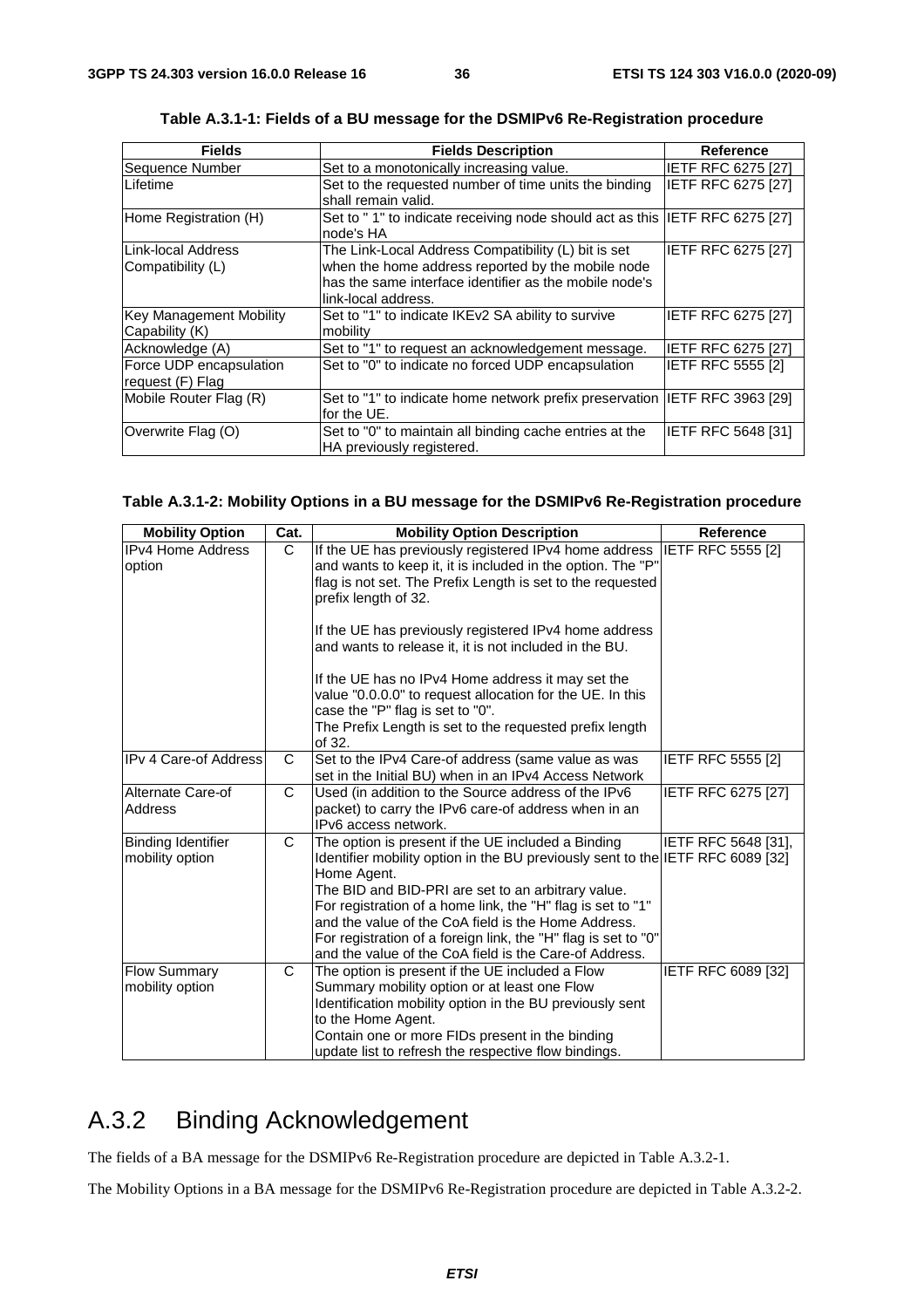| <b>Fields</b>                  | <b>Fields Description</b>                                                                                                                                                             | <b>Reference</b>          |
|--------------------------------|---------------------------------------------------------------------------------------------------------------------------------------------------------------------------------------|---------------------------|
| <b>Status</b>                  | Set to indicate the result.                                                                                                                                                           | IETF RFC 6275 [27]        |
| <b>Key Management Mobility</b> | Set as per HA ability to support the feature of updating IETF RFC 6275 [27],                                                                                                          |                           |
| Capability (K)                 | the IKE SA based on Binding Update processing                                                                                                                                         | <b>IETF RFC 5555 [2]</b>  |
| Mobile Router Flag (R)         | Set to "1"                                                                                                                                                                            | <b>IETF RFC 3963 [29]</b> |
| Sequence Number                | Set to the value received in the corresponding Binding IETF RFC 6275 [27]<br>Update or the last accepted sequence number in the<br>case of Status 135 ("Sequence Number out of window |                           |
| Lifetime                       | Set to the granted number of time units of 4 seconds<br>the binding shall remain valid.                                                                                               | <b>IETF RFC 6275 [27]</b> |

**Table A.3.2-1: Fields of a BA message for the DSMIPv6 Re-Registration procedure** 

#### **Table A.3.2-2: Mobility Options in a BA message for the DSMIPv6 Re-Registration procedure**

| <b>Mobility Option</b>                          | Cat.     | <b>Mobility Option Description</b>                                                                                                                                                                                                                                                                                                                                   | Reference                                        |
|-------------------------------------------------|----------|----------------------------------------------------------------------------------------------------------------------------------------------------------------------------------------------------------------------------------------------------------------------------------------------------------------------------------------------------------------------|--------------------------------------------------|
| <b>IPv4 Address</b><br>Acknowledgment<br>option | C.       | If IPv4 Home Address option is present in the<br>corresponding BU, IPv4 Home Address is set to the<br>IPv4 Home Address previously allocated for the UE or<br>to a dynamically allocated value if the UE had no<br>previous IPv4 home address and requested one at with<br>the BU. The supporting Status field is set accordingly.<br>Pref-len field is set to "32". | <b>IETF RFC 5555 [2]</b>                         |
| NAT Detection Option                            | C        | When present the option contains the F Flag which<br>indicates to the UE that UDP encapsulation is required.<br>Option contains an optionally Refresh Time for the UE<br>to refresh the NAT binding.                                                                                                                                                                 | <b>IETF RFC 5555 [2]</b>                         |
| Binding Refresh<br>Advice                       | $\Omega$ | Contains a Refresh Interval in units of 4 seconds<br>indicating the remaining time until the UE should send<br>a new home registration to the HA.                                                                                                                                                                                                                    | <b>IETF RFC 6275 [27]</b>                        |
| Binding Identifier<br>mobility option           | C        | The option is present if the UE sent a Binding Identifier IETF RFC 5648 [31],<br>mobility option in the corresponding BU.<br>The Status field is set accordingly.<br>The BID, BID-PRI and "H" flag are set to the value<br>indicated in the BID mobility option of the received<br>Binding Update.                                                                   | IETF RFC 6089 [32]                               |
| Flow Identification<br>mobility option          | $\circ$  | The Status field is set accordingly.<br>The FID, FID-PRI, Action field and sub-option field are<br>set to the value indicated in the Flow Summary mobility<br>option of the received Binding Update.                                                                                                                                                                 | IETF RFC 6089 [32],<br><b>IETF RFC 6088 [33]</b> |

## A.4 Handover

## A.4.1 Binding Update

The fields of a BU message for the DSMIPv6 Handover procedure are depicted in Table A.4.1-1.

The Mobility Options in a BU message for the DSMIPv6 Handover procedure are depicted in Table A.4.1-2.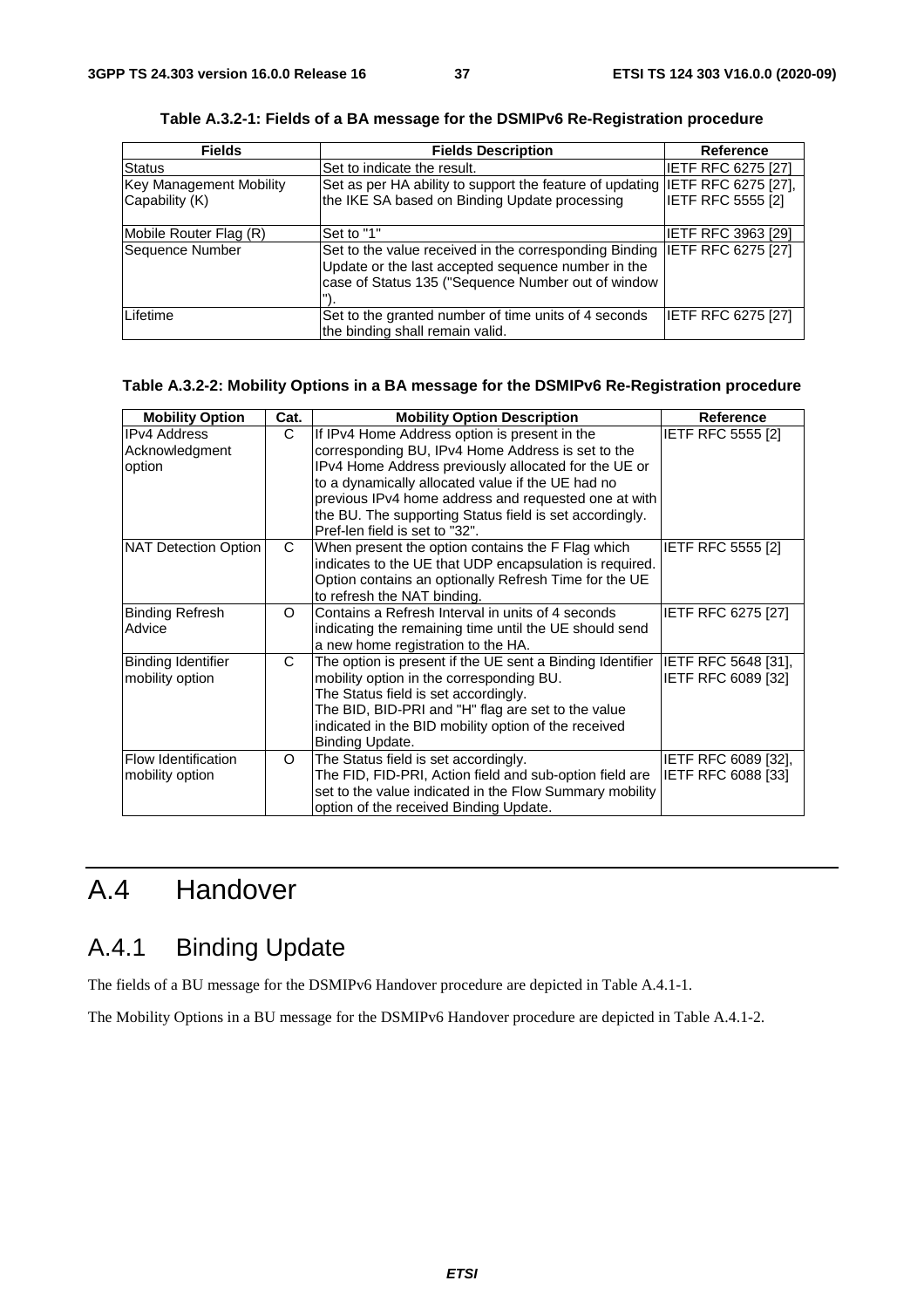| <b>Fields</b>           | <b>Fields Description</b>                                                   | <b>Reference</b>          |
|-------------------------|-----------------------------------------------------------------------------|---------------------------|
| Sequence Number         | Set to a monotonically increasing value.                                    | <b>IETF RFC 6275 [27]</b> |
| Lifetime                | Set to the requested number of time units the binding                       | <b>IETF RFC 6275 [27]</b> |
|                         | shall remain valid.                                                         |                           |
| Home Registration (H)   | Set to "1" to indicate receiving node should act as this                    | <b>IETF RFC 6275 [27]</b> |
|                         | node's HA                                                                   |                           |
| Link-local Address      | The Link-Local Address Compatibility (L) bit is set                         | IETF RFC 6275 [27]        |
| Compatibility (L)       | when the home address reported by the mobile node                           |                           |
|                         | has the same interface identifier as the mobile node's                      |                           |
|                         | link-local address.                                                         |                           |
| Key Management Mobility | Set to "1" to indicate IKEv2 SA ability to survive                          | IETF RFC 6275 [27]        |
| Capability (K)          | mobility.                                                                   |                           |
| Acknowledge (A)         | Set to "1" to request an acknowledgement message.                           | <b>IETF RFC 6275 [27]</b> |
| Force UDP encapsulation | Set to "0" to indicate no forced UDP encapsulation                          | IETF RFC 5555 [2]         |
| request (F) Flag        |                                                                             |                           |
| Mobile Router Flag (R)  | Set to "1" to indicate home network prefix preservation  IETF RFC 3963 [29] |                           |
|                         | for the UE.                                                                 |                           |
| Overwrite Flag (O)      | Set accordingly if the BID mobility option is present in                    | IETF RFC 5648 [31]        |
|                         | the Binding Update. The purpose is to indicate                              |                           |
|                         | replacing all binding cache entries at the HA with the                      |                           |
|                         | entries listed in the Binding Update.                                       |                           |

**Table A.4.1-1: Fields of a BU message for the DSMIPv6 Handover procedure** 

#### **Table A.4.1-2: Mobility Options in a BU message for the DSMIPv6 Handover procedure**

| <b>Mobility Option</b>                       | Cat. | <b>Mobility Option Description</b>                                                                                                                                                                                                                                                                                                                                                                                                                          | <b>Reference</b>          |
|----------------------------------------------|------|-------------------------------------------------------------------------------------------------------------------------------------------------------------------------------------------------------------------------------------------------------------------------------------------------------------------------------------------------------------------------------------------------------------------------------------------------------------|---------------------------|
| <b>IPv4 Home Address</b><br>option           | C    | For dynamic allocation, set to the value "0.0.0.0" to<br>request allocation for the UE. In this case the "P" flag<br>is set to "0".<br>The Prefix Length is set to the requested prefix length<br>of "32".<br>If the UE already has an IPv4 Home Address and                                                                                                                                                                                                | IETF RFC 5555 [2]         |
|                                              |      | wants to keep on using it, the IPv4 home address is set<br>to the previously allocated value. The "P" flag is not set.<br>The Prefix Length is set to "32".<br>If the UE already has an IPv4 Home Address and<br>wants to release it, the option is not inserted in the BU,                                                                                                                                                                                 |                           |
| IIPv 4 Care-of Address                       | C    | Set to the IPv4 Care-of address when in an IPv4<br>Access Network.                                                                                                                                                                                                                                                                                                                                                                                          | <b>IETF RFC 5555 [2]</b>  |
| Alternate Care-of<br>Address                 | C    | Used (in addition to the Source address of the IPv6<br>packet) to carry the IPv6 care-of address when in an<br>IPv6 access network.                                                                                                                                                                                                                                                                                                                         | <b>IETF RFC 6275 [27]</b> |
| <b>Binding Identifier</b><br>mobility option | C    | The option is present if the UE included a Binding<br>Identifier mobility option in the BU previously sent to the IETF RFC 6089 [32]<br>Home Agent.<br>The BID and BID-PRI are set to an arbitrary value.<br>For registration of a home link, the "H" flag is set to "1"<br>and the value of the CoA field is the Home Address.<br>For registration of a foreign link, the "H" flag is set to "0"<br>and the value of the CoA field is the Care-of Address. | IETF RFC 5648 [31],       |
| <b>Flow Summary</b><br>mobility option       | C    | The option is present if the UE included a Flow<br>Summary mobility option or at least one Flow<br>Identification mobility option in the BU previously sent<br>to the Home Agent.<br>Contain one or more FIDs present in the binding<br>update list to refresh the respective flow bindings.                                                                                                                                                                | IETF RFC 6089 [32]        |

## A.4.2 Binding Acknowledgement

The fields of a BA message for the DSMIPv6 Handover procedure are depicted in Table A.4.2-1.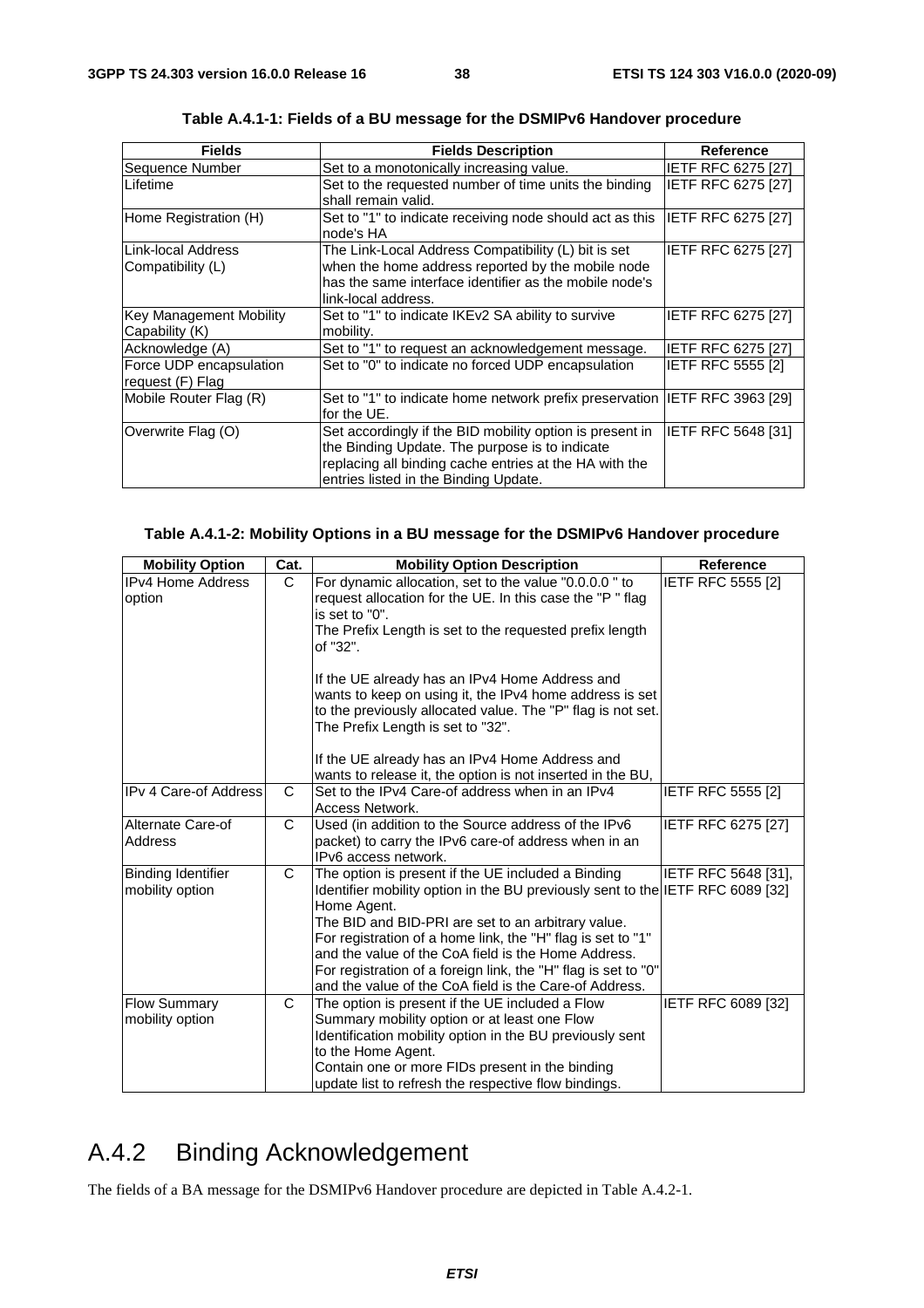The Mobility Options in a BA message for the DSMIPv6 Handover procedure are depicted in Table A.4.2-2.

| <b>Fields</b>                  | <b>Fields Description</b>                                                                                                                                                 | <b>Reference</b>           |
|--------------------------------|---------------------------------------------------------------------------------------------------------------------------------------------------------------------------|----------------------------|
| Status                         | Set to indicate the result.                                                                                                                                               | <b>IETF RFC 6275 [27]</b>  |
| <b>Key Management Mobility</b> | Set as per HA ability to support the feature of updating                                                                                                                  | <b>IETF RFC 6275 [27],</b> |
| Capability (K)                 | the IKE SA based on Binding Update processing                                                                                                                             | <b>IETF RFC 5555 [2]</b>   |
| Mobile Router Flag (R)         | Set to "1"                                                                                                                                                                | <b>IETF RFC 3963 [29]</b>  |
| Sequence Number                | Set to the value received in the corresponding Binding<br>Update or the last accepted sequence number in the<br>case of Status 135 (" Sequence Number out of<br>window"). | IETF RFC 6275 [27]         |
| Lifetime                       | Set to the granted number of time units of 4 seconds<br>the binding shall remain valid.                                                                                   | IETF RFC 6275 [27]         |

**Table A.4.2-1: Fields of a BA message for the DSMIPv6 Handover procedure** 

#### **Table A.4.2-2: Mobility Options in a BA message for the DSMIPv6 Handover procedure**

| <b>Mobility Option</b>     | Cat.     | <b>Mobility Option Description</b>                        | <b>Reference</b>           |
|----------------------------|----------|-----------------------------------------------------------|----------------------------|
| <b>IIPv4 Address</b>       | C        | If IPv4 Home Address option is present in the             | IETF RFC 5555 [2]          |
| Acknowledgment             |          | corresponding BU, IPv4 Home Address is set to the         |                            |
| option                     |          | IPv4 Home Address either newly allocated for the UE       |                            |
|                            |          | or previously assigned prior to the Handover. The         |                            |
|                            |          | supporting Status field is set accordingly. The Pref-len  |                            |
|                            |          | is set to "32".                                           |                            |
| NAT Detection Option       | C        | When present the option contains the F Flag which         | <b>IETF RFC 5555 [2]</b>   |
|                            |          | indicates to the UE that UDP encapsulation is required.   |                            |
|                            |          | Option contains an optionally Refresh Time for the UE     |                            |
|                            |          | to refresh the NAT binding.                               |                            |
| Binding Refresh            | $\Omega$ | Contains a Refresh Interval in units of four seconds      | IETF RFC 6275 [27]         |
| Advice                     |          | indicating the remaining time until the UE should send    |                            |
|                            |          | a new home registration to the HA.                        |                            |
| <b>Binding Identifier</b>  | C        | The option is present if the UE sent a Binding Identifier | IETF RFC 5648 [31],        |
| mobility option            |          | mobility option in the corresponding BU.                  | IETF RFC 6089 [32]         |
|                            |          | The Status field is set accordingly.                      |                            |
|                            |          | The BID, BID-PRI and "H" flag are set to the value        |                            |
|                            |          | indicated in the BID mobility option of the received      |                            |
|                            |          | Binding Update.                                           |                            |
| <b>Flow Identification</b> | O        | The Status field is set accordingly.                      | <b>IETF RFC 6089 [32].</b> |
| mobility option            |          | The FID, FID-PRI, Action field and sub-option field are   | IETF RFC 6088 [33]         |
|                            |          | set to the value indicated in the Flow Summary mobility   |                            |
|                            |          | option of the received Binding Update.                    |                            |

## A.5 UE-initiated Detach

## A.5.1 Binding Update

The fields of a BU message for the DSMIPv6 UE-Initiated Detach are depicted in Table A.5.1-1.

The Mobility Options in a BU message for the DSMIPv6 UE-Initiated Detach are depicted in Table A.5.1-2.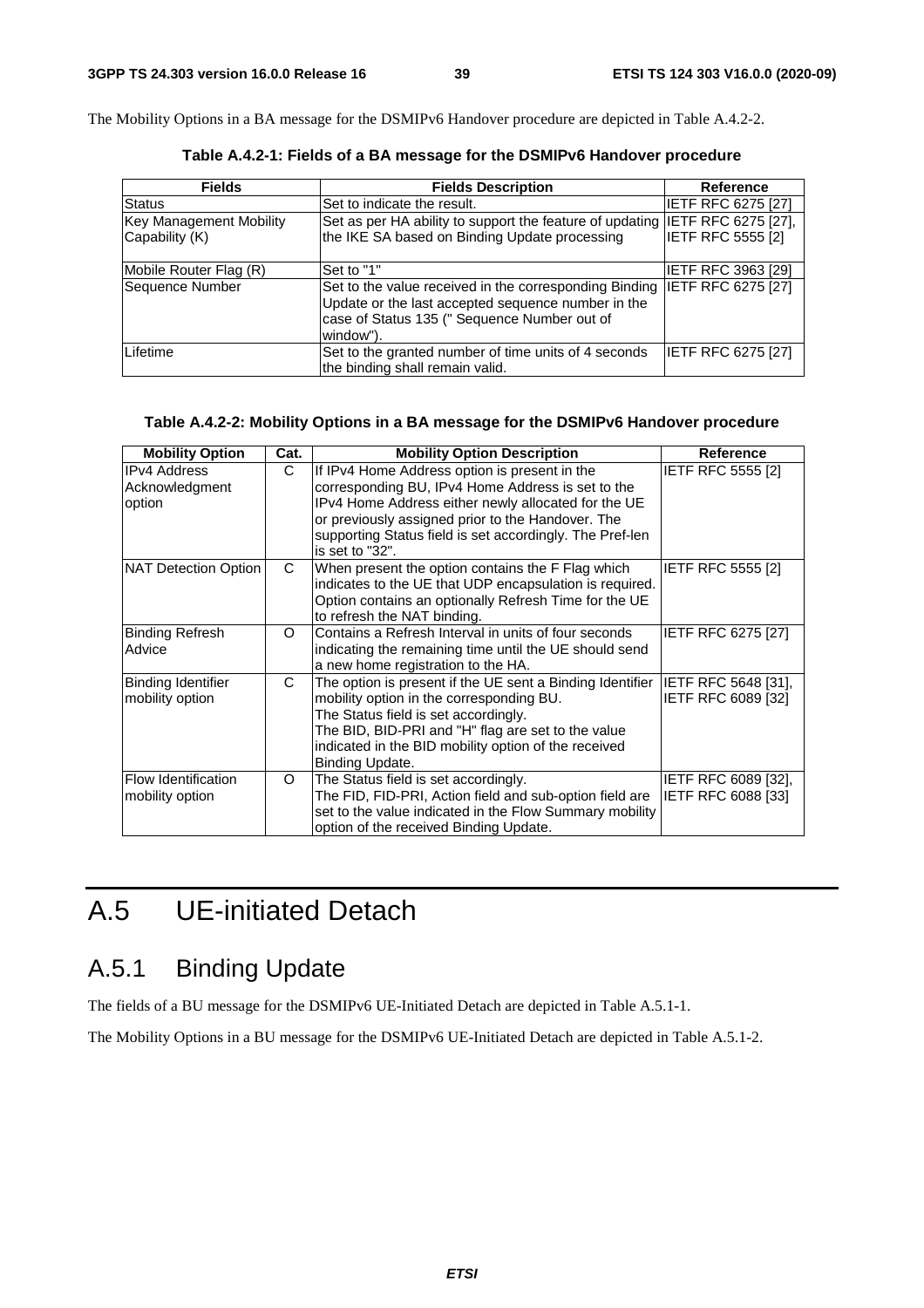| <b>Fields</b>                               | <b>Fields Description</b>                                                                                                                                                                 | Reference                 |
|---------------------------------------------|-------------------------------------------------------------------------------------------------------------------------------------------------------------------------------------------|---------------------------|
| Sequence Number                             | Set to a monotonically increasing value.                                                                                                                                                  | IETF RFC 6275 [27]        |
| Lifetime                                    | Set to a value of "0" indicating that the Binding Cache<br>entry for the UE is to be deleted.                                                                                             | <b>IETF RFC 6275 [27]</b> |
| Home Registration (H)                       | Set to "1" to indicate receiving node should act as this  IETF RFC 6275 [27]<br>node's HA                                                                                                 |                           |
| Link-local Address<br>Compatibility (L)     | The Link-Local Address Compatibility (L) bit is set<br>when the home address reported by the mobile node<br>has the same interface identifier as the mobile node's<br>link-local address. | <b>IETF RFC 6275 [27]</b> |
| Key Management Mobility<br>Capability (K)   | Set to "1" to indicate IKEv2 SA ability to survive<br>mobility                                                                                                                            | IETF RFC 6275 [27]        |
| Acknowledge (A)                             | Set to "1" to request an acknowledgement message.                                                                                                                                         | IETF RFC 6275 [27]        |
| Force UDP encapsulation<br>request (F) Flag | Set to "0" to indicate no forced UDP encapsulation                                                                                                                                        | <b>IETF RFC 5555 [2]</b>  |

**Table A.5.1-1: Fields of a BU message for the DSMIPv6 UE-Initiated Detach procedure** 

#### **Table A.5.1-2: Mobility Options in a BU message for the DSMIPv6 UE-Initiated Detach procedure**

| <b>Mobility Option</b>       | Cat. | <b>Mobility Option Description</b>                                                                                                  | Reference                 |
|------------------------------|------|-------------------------------------------------------------------------------------------------------------------------------------|---------------------------|
| <b>IPv4 Home Address</b>     | O    | Set to the UE's previously registered value. The "P" flag IETF RFC 5555 [2]                                                         |                           |
| <b>loption</b>               |      | is set to zero. The Prefix Length is set to 32.                                                                                     |                           |
| <b>IPv 4 Care-of Address</b> | C    | Set to the IPv4 Care-of address when in an IPv4<br>Access Network.                                                                  | <b>IETF RFC 5555 [2]</b>  |
| Alternate Care-of<br>Address | С    | Used (in addition to the Source address of the IPv6<br>packet) to carry the IPv6 care-of address when in an<br>IPv6 access network. | <b>IETF RFC 6275 [27]</b> |

### A.5.2 Binding Acknowledgement

The fields of a BA message for the DSMIPv6 Initial Binding Registration procedure are depicted in Table A.5.2-1.

The Mobility Options in a BA message for the DSMIPv6 Initial Binding Registration procedure are depicted in Table A.5.2-2.

| <b>Fields</b>                  | <b>Fields Description</b>                                                                                                                                                                   | <b>Reference</b>          |
|--------------------------------|---------------------------------------------------------------------------------------------------------------------------------------------------------------------------------------------|---------------------------|
| <b>Status</b>                  | Set to indicate the result.                                                                                                                                                                 | <b>IETF RFC 6275 [27]</b> |
| <b>Key Management Mobility</b> | Set as per HA ability to support the feature of updating IETF RFC 6275 [27],                                                                                                                |                           |
| Capability (K)                 | the IKE SA based on Binding Update processing                                                                                                                                               | <b>IETF RFC 5555 [2]</b>  |
| Sequence Number                | Set to the value received in the corresponding Binding IETF RFC 6275 [27]<br>Update or the last accepted sequence number in the<br>case of Status 135 ("Sequence Number out of<br>window"). |                           |
| <b>Lifetime</b>                | Set to "0".                                                                                                                                                                                 | IETF RFC 6275 [27]        |

**Table A.5.2-1: Fields of a BA message for the DSMIPv6 UE-Initiated Detach procedure** 

#### **Table A.5.2-2: Mobility Options in a BA message for the DSMIPv6 UE-Initiated Detach procedure**

| <b>Mobility Option</b> | Cat. | <b>Mobility Option Description</b>                         | Reference                |
|------------------------|------|------------------------------------------------------------|--------------------------|
| <b>IPv4Address</b>     |      | If present in the BU the IPv4 Home Address is set to       | <b>IETF RFC 5555 [2]</b> |
| Acknowledgment         |      | the IPv4 Home Address that is now de-registered. The       |                          |
| option                 |      | pref-len is set to "32" and the supporting Status field is |                          |
|                        |      | set accordingly.                                           |                          |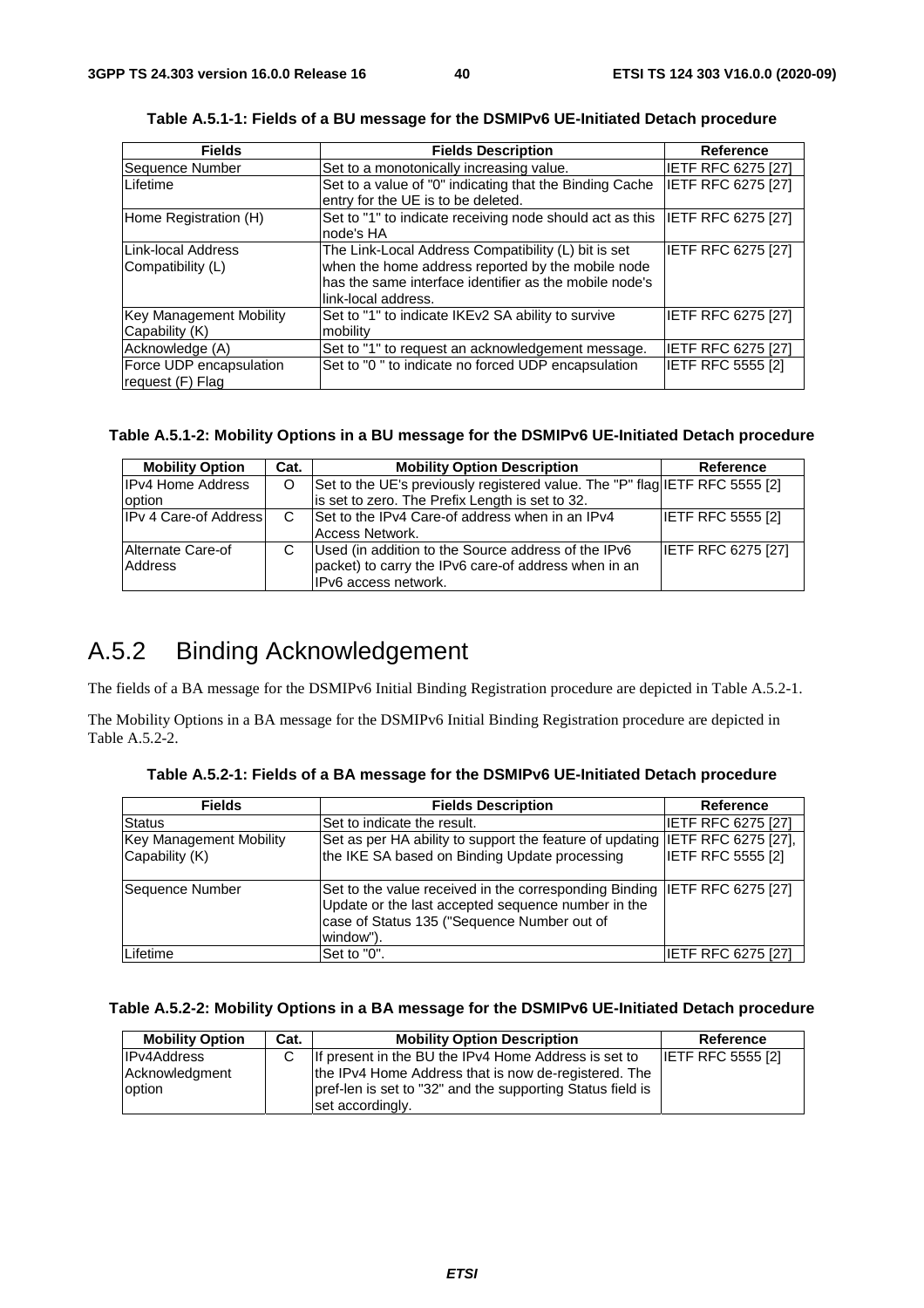## A.6 Network-initiated detach

## A.6.1 Binding Revocation Indication Message

The fields of a Binding Revocation Indication message for the Network-Initiated Detach are depicted in table A.6.1-1.

**Table A.6.1-1: Fields of a BRI message for the Network-Initiated Detach procedure** 

| <b>Fields</b>             | <b>Fields Description</b>                                                 | Reference                 |
|---------------------------|---------------------------------------------------------------------------|---------------------------|
| B.R. Type                 | Set to "1" to indicate B.R.I.                                             | <b>IETF RFC 5846 [19]</b> |
| Sequence Number           | Set to a monotonically increasing value and is used to IETF RFC 5846 [19] |                           |
|                           | match with the returned Binding Revocation                                |                           |
|                           | Acknowledge                                                               |                           |
| <b>Revocation Trigger</b> | Set to "1"                                                                | <b>IETF RFC 5846 [19]</b> |
| Proxy Binding (P)         | Set to "0"                                                                | <b>IETF RFC 5846 [19]</b> |
| Global (G)                | Set to "0"                                                                | <b>IETF RFC 5846 [19]</b> |
| IPv4 HoA Binding Only (V) | Set to "0"                                                                | <b>IETF RFC 5846 [19]</b> |

## A.6.2 Binding Revocation Acknowledgement

The fields of a BRA message for the Network-Initiated Detach procedure are depicted in Table A.6.2-1.

#### **Table A.6.2-1: Fields of a BRA message for the Network-Initiated Detach procedure**

| <b>Fields</b>               | <b>Fields Description</b>                                                                                       | Reference                 |
|-----------------------------|-----------------------------------------------------------------------------------------------------------------|---------------------------|
| B.R. Type                   | Set to "2" to indicate B.R.A.                                                                                   | <b>IETF RFC 5846 [19]</b> |
| Sequence Number             | Set to the value received in the corresponding BRI.                                                             | <b>IETF RFC 5846 [19]</b> |
| <b>Status</b>               | Indicates the result of the BRI.                                                                                | <b>IETF RFC 5846 [19]</b> |
| Proxy Registration Flag (P) | Set to "0" to indicate that the Binding Revocation<br>Acknowledgment is NOT for a proxy MIPv6 binding<br>entry. | <b>IETF RFC 5846 [19]</b> |
| Global (G)                  | Set to "0"; the same value as for the BRI.                                                                      | <b>IETF RFC 5846 [19]</b> |
| IPv4 HoA Binding Only (V)   | Set to "0"                                                                                                      | <b>IETF RFC 5846 [19]</b> |

## A.7 Void

## A.8 Attach to an additional access network

## A.8.1 Binding Update

The DSMIPv6 attach to additional access network procedure is described in subclause 5.5 and the fields of a BU message used for this procedure are depicted in table A.8.1-1.

The DSMIPv6 attach to additional access network procedure is described in subclause 5.5 and the Mobility Options in a BU message used for this procedure are depicted in table A.8.1-2.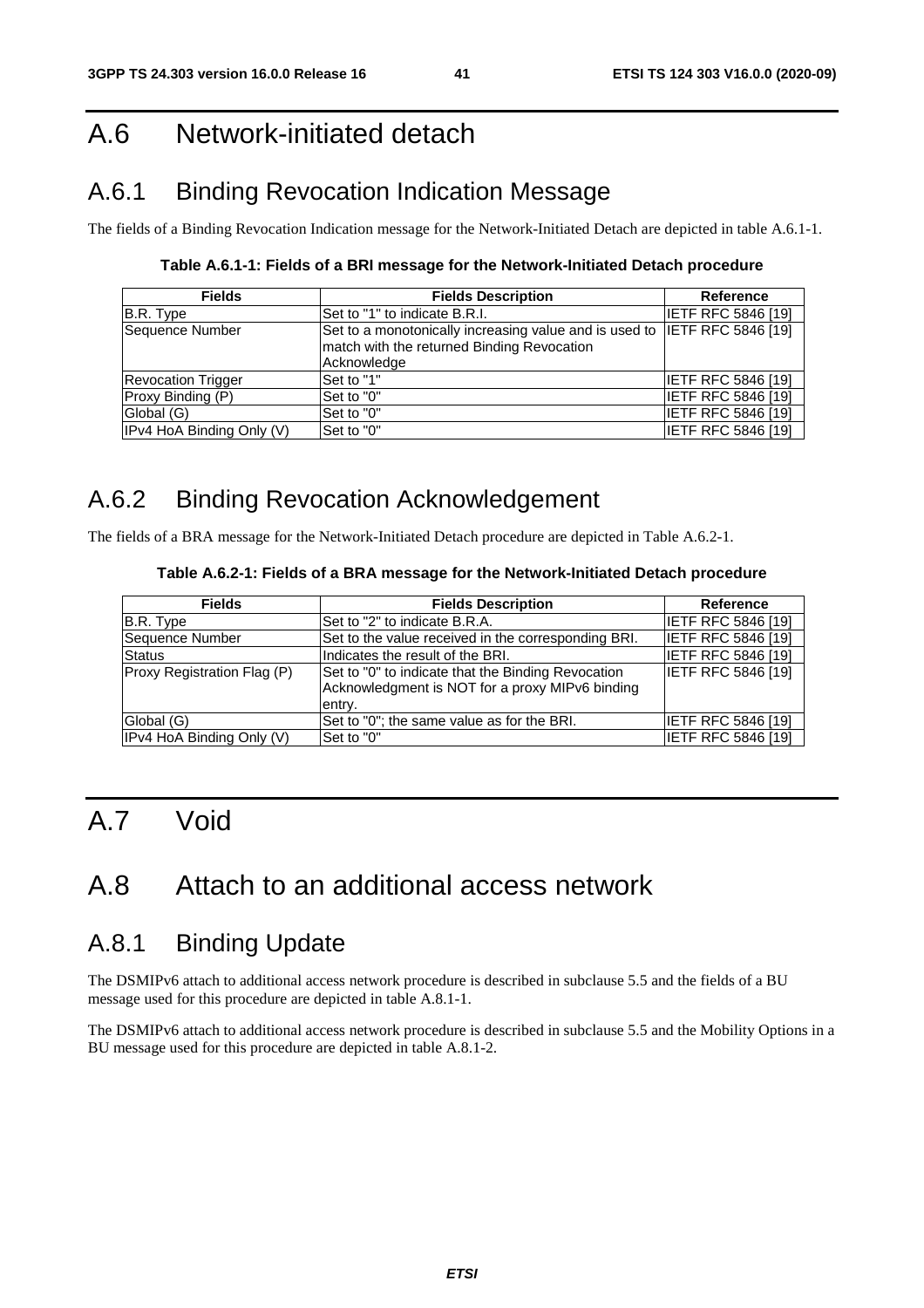| <b>Fields</b>                  | <b>Fields Description</b>                                                  | <b>Reference</b>          |
|--------------------------------|----------------------------------------------------------------------------|---------------------------|
| Sequence Number                | Set to a monotonically increasing value.                                   | <b>IETF RFC 6275 [27]</b> |
| Lifetime                       | Set to the requested number of time in units of 4                          | <b>IETF RFC 6275 [27]</b> |
|                                | seconds to indicate how long the binding will remain                       |                           |
|                                | valid.                                                                     |                           |
| Home Registration (H)          | Set to "1" to indicate receiving node can act as this                      | <b>IETF RFC 6275 [27]</b> |
|                                | node's HA                                                                  |                           |
| Link-local Address             | The Link-Local Address Compatibility (L) bit is set                        | IETF RFC 6275 [27]        |
| Compatibility (L)              | when the home address reported by the mobile node                          |                           |
|                                | has the same interface identifier as the mobile node's                     |                           |
|                                | link-local address.                                                        |                           |
| <b>Key Management Mobility</b> | Set to "1" to indicate IKEv2 SA ability to survive                         | IETF RFC 6275 [27]        |
| Capability (K)                 | mobility                                                                   |                           |
| Acknowledge (A)                | Set to "1" to request an acknowledgement message.                          | <b>IETF RFC 6275 [27]</b> |
| Force UDP encapsulation        | Set to "0" to indicate no forced UDP encapsulation                         | <b>IETF RFC 5555 [2]</b>  |
| request (F) Flag               |                                                                            |                           |
| Mobile Router Flag (R)         | Set to "1" to indicate home network prefix preservation IETF RFC 3963 [29] |                           |
|                                | for the UE.                                                                |                           |
| Overwrite Flag (O)             | If the UE attaches to a foreign link, set to "1" to                        | IETF RFC 5648 [31]        |
|                                | indicate first registration                                                |                           |
|                                | If the UE attaches to the home link, set to "0" to                         |                           |
|                                | maintain all binding cache entries at the HA previously                    |                           |
|                                | registered.                                                                |                           |

#### **Table A.8.1-1: Fields of a BU message for the DSMIPv6 attach to an additional access network procedure**

#### **Table A.8.1-2: Mobility Options in a BU message for the DSMIPv6 attach to an additional access network procedure**

| <b>Mobility Option</b>                        | Cat. | <b>Mobility Option Description</b>                                                                                       | <b>Reference</b>                          |
|-----------------------------------------------|------|--------------------------------------------------------------------------------------------------------------------------|-------------------------------------------|
| <b>IPv4 Home Address</b>                      | O    | Set to the value "0.0.0.0" to request allocation of an                                                                   | <b>IETF RFC 5555 [2]</b>                  |
| option                                        |      | IPv4 Home Address for the UE.                                                                                            |                                           |
|                                               |      | The "P" flag is set to '0'.                                                                                              |                                           |
|                                               |      | The Prefix Length is set to the requested prefix length<br>of '32'.                                                      |                                           |
| Binding Identifier<br>mobility option         | O    | The BID and BID-PRI are set to an arbitrary value.                                                                       | IETF RFC 5648 [31],<br>IETF RFC 6089 [32] |
|                                               |      | For registration of a home link, the "H" flag is set to "1"                                                              |                                           |
|                                               |      | and the value of the CoA field is the Home Address.                                                                      |                                           |
|                                               |      | For registration of a foreign link, the "H" flag is set to "0"<br>and the value of the CoA field is the Care-of Address. |                                           |
| <b>Flow Identification</b><br>mobility option | O    | The FID and FID-PRI are set to an arbitrary value.                                                                       | IETF RFC 6089 [32],<br>IETF RFC 6088 [33] |
|                                               |      | The sub-option field conveys the Traffic Selector sub-                                                                   |                                           |
|                                               |      | option.                                                                                                                  |                                           |
| <b>Flow Summary</b>                           | O    | Contain one or more FIDs present in the binding                                                                          | IETF RFC 6089 [32]                        |
| mobility option                               |      | update list to refresh the respective flow bindings.                                                                     |                                           |

## A.8.2 Binding Acknowledgement

The DSMIPv6 attach to additional access network procedure is described in subclause 5.5 and the fields of a BA message used for this procedure are depicted in table A.8.2-1.

The DSMIPv6 attach to additional access network procedure is described in subclause 5.5 and the Mobility Options in a BA message used for this procedure are depicted in table A.8.2-2.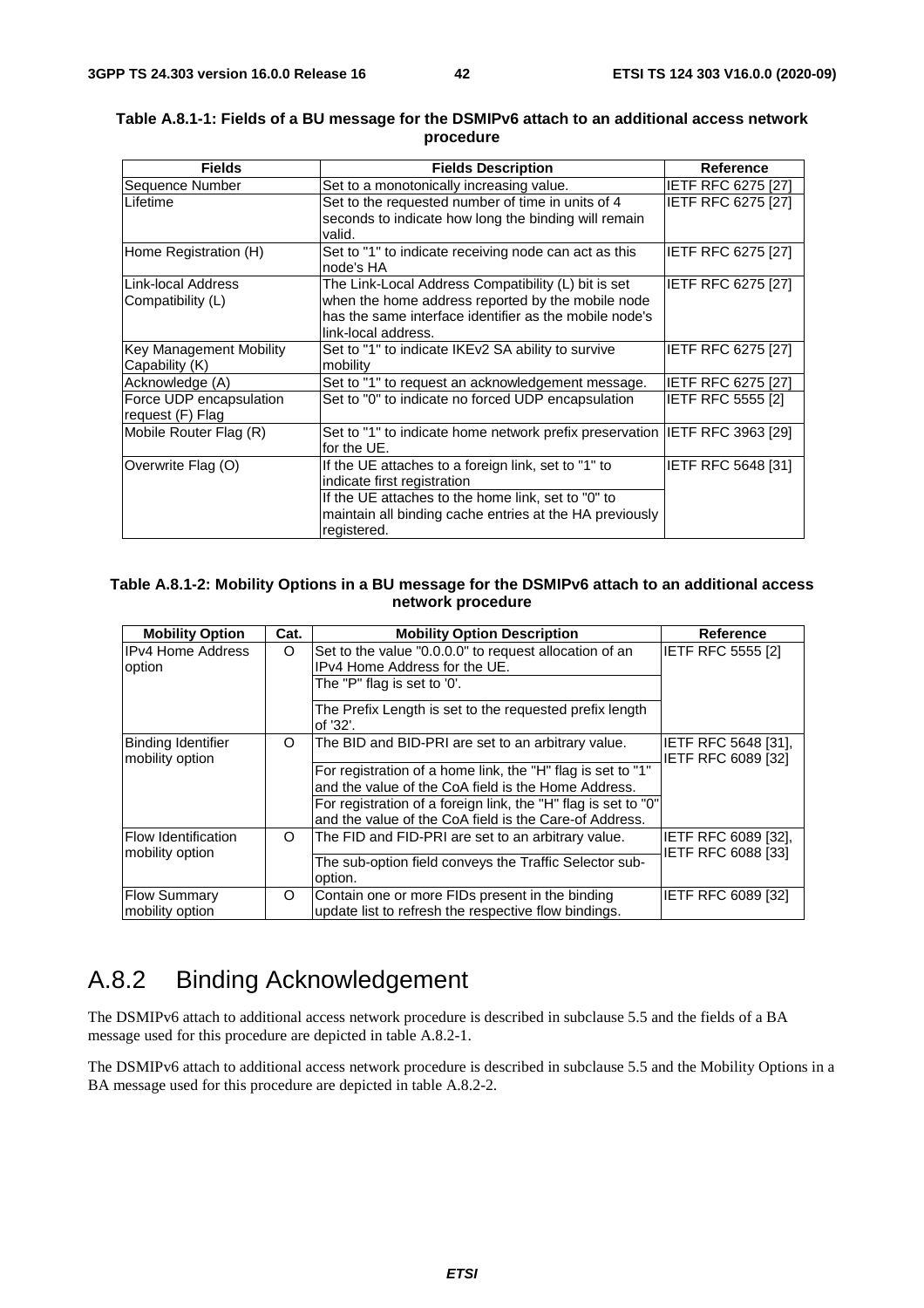| <b>Fields</b>                  | <b>Fields Description</b>                                                    | <b>Reference</b>          |
|--------------------------------|------------------------------------------------------------------------------|---------------------------|
| <b>Status</b>                  | Set to indicate the result.                                                  | <b>IETF RFC 6275 [27]</b> |
| <b>Key Management Mobility</b> | Set as per HA ability to support the feature of updating IETF RFC 6275 [27], |                           |
| Capability (K)                 | the IKE SA based on Binding Update processing                                | <b>IETF RFC 5555 [2]</b>  |
|                                |                                                                              |                           |
| Mobile Router Flag (R)         | Set to "1"                                                                   | <b>IETF RFC 3963 [29]</b> |
| Sequence Number                | Set to the value received in the corresponding Binding IETF RFC 6275 [27]    |                           |
|                                | Update.                                                                      |                           |
| Lifetime                       | Set to the granted number of time units of 4 seconds                         | <b>IETF RFC 6275 [27]</b> |
|                                | to indicate how long the binding will remain valid.                          |                           |

#### **Table A.8.2-1: Fields of a BA message for the DSMIPv6 attach to an additional access network procedure**

#### **Table A.8.2-2: Mobility Options in a BA message for the DSMIPv6 attach to an additional access network procedure**

| <b>Mobility Option</b>                          | Cat.     | <b>Mobility Option Description</b>                                                                                                                                                                                                                                                      | <b>Reference</b>                          |
|-------------------------------------------------|----------|-----------------------------------------------------------------------------------------------------------------------------------------------------------------------------------------------------------------------------------------------------------------------------------------|-------------------------------------------|
| <b>IPv4 Address</b><br>Acknowledgment<br>option | C.       | If IPv4 Home Address option is present in the<br>corresponding BU, IPv4 Home Address is set to the<br>IPv4 Home Address allocated for the UE.<br>The supporting Status field is set accordingly.<br>Pref-len field is set to "32".                                                      | <b>IETF RFC 5555 [2]</b>                  |
| NAT Detection Option                            | C        | When present the option contains the F Flag which<br>indicates to the UE that UDP encapsulation is required.<br>Option contains an optionally Refresh Time for the UE<br>to refresh the NAT binding.                                                                                    | <b>IETF RFC 5555 [2]</b>                  |
| <b>Binding Refresh</b><br>Advice                | $\Omega$ | Contains a Refresh Interval in units of 4 seconds<br>indicating the remaining time until the UE could send a<br>new home registration to the HA.                                                                                                                                        | <b>IETF RFC 6275 [27]</b>                 |
| <b>Binding Identifier</b><br>mobility option    | C        | The option is present if the UE sent a Binding Identifier IETF RFC 5648 [31],<br>mobility option in the corresponding BU.<br>The Status field is set accordingly.<br>The BID and BID-PRI are set to the value indicated in<br>the BID mobility option of the received Binding Update.   | IETF RFC 6089 [32]                        |
| Flow Identification<br>mobility option          | C.       | The option is present if the UE sent a Flow<br>Identification mobility option in the corresponding BU.<br>The Status field is set accordingly.<br>The FID, FID-PRI and sub-option field are set to the<br>value indicated in the FID mobility option of the<br>received Binding Update. | IETF RFC 6089 [32],<br>IETF RFC 6088 [33] |

## A.9 Inter-access flow mobility

## A.9.1 Binding Update

The DSMIPv6 inter-access flow mobility procedure is described in subclause 5.5 and the fields of a BU message used for this procedure are depicted in table A.9.1-1.

The DSMIPv6 inter-access flow mobility procedure is described in subclause 5.5 and the Mobility Options in a BU message used for this procedure are depicted in table A.9.1-2.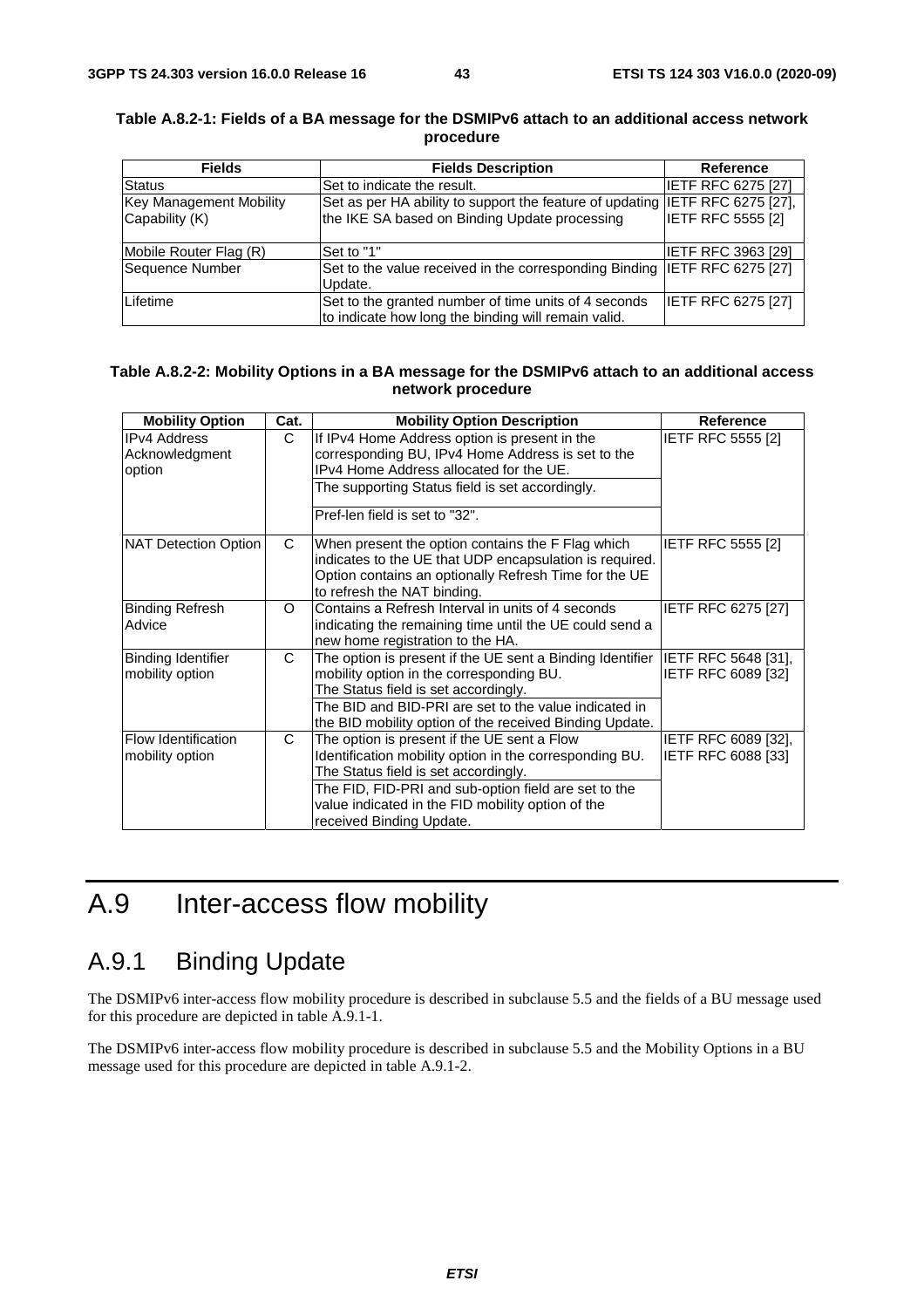| <b>Fields</b>                                     | <b>Fields Description</b>                                                                                                                                                                 | <b>Reference</b>          |
|---------------------------------------------------|-------------------------------------------------------------------------------------------------------------------------------------------------------------------------------------------|---------------------------|
| Sequence Number                                   | Set to a monotonically increasing value.                                                                                                                                                  | <b>IETF RFC 6275 [27]</b> |
| Lifetime                                          | Set to the requested number of time in units of 4<br>seconds to indicate how long the binding will remain                                                                                 | <b>IETF RFC 6275 [27]</b> |
|                                                   | valid.                                                                                                                                                                                    |                           |
| Home Registration (H)                             | Set to "1" to indicate receiving node can act as this<br>node's HA                                                                                                                        | IETF RFC 6275 [27]        |
| Link-local Address<br>Compatibility (L)           | The Link-Local Address Compatibility (L) bit is set<br>when the home address reported by the mobile node<br>has the same interface identifier as the mobile node's<br>link-local address. | <b>IETF RFC 6275 [27]</b> |
| <b>Key Management Mobility</b><br> Capability (K) | Set to "1" to indicate IKEv2 SA ability to survive<br>mobility                                                                                                                            | IETF RFC 6275 [27]        |
| Acknowledge (A)                                   | Set to "1" to request an acknowledgement message.                                                                                                                                         | <b>IETF RFC 6275 [27]</b> |
| Force UDP encapsulation<br>request (F) Flag       | Set to "0" to indicate no forced UDP encapsulation                                                                                                                                        | <b>IETF RFC 5555 [2]</b>  |
| Mobile Router Flag (R)                            | Set to "1" to indicate home network prefix preservation IETF RFC 3963 [29]<br>for the UE.                                                                                                 |                           |
| Overwrite Flag (O)                                | Set to "0" to indicate not replacing all binding cache<br>entries at the HA with the entries listed in the Binding<br>Update                                                              | IETF RFC 5648 [31]        |

**Table A.9.1-1: Fields of a BU message for the DSMIPv6 inter-access flow mobility procedure**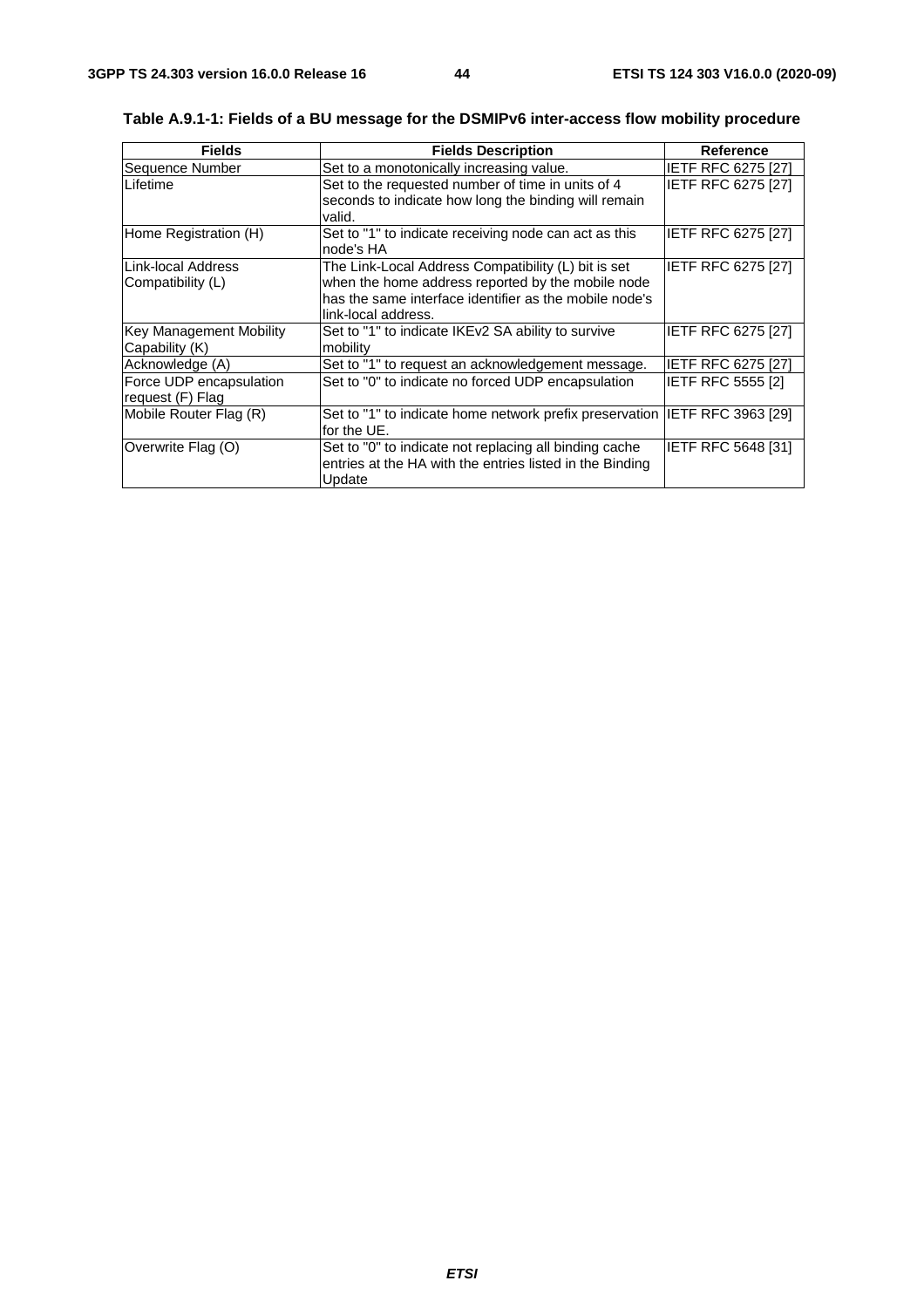| <b>IETF RFC 5555 [2]</b><br>$\circ$<br>request allocation for the UE.<br>If the UE already has an IPv4 Home Address and<br>wants to keep on using it, the IPv4 home address is set<br>to the previously allocated value.<br>If the UE already has an IPv4 Home Address and<br>wants to release it, the option is not inserted in the BU.<br>If the UE request allocation of IPv4 Home Address, the<br>"P" flag is set to '0'.<br>If the UE already has an IPv4 Home Address and<br>wants to keep on using it, the "P" flag is not set.<br>The Prefix Length is set to the requested prefix length<br>of '32'.<br>The BID is set to the value identifying the routing<br>O<br>IETF RFC 5648 [31],<br>address used as Source IP Address of the Binding<br>IETF RFC 6089 [32]<br>mobility option<br>Update.<br>The BID-PRI is set to the value assigned to the BID.<br>If the Binding Update message is sent on a home link,<br>the "H" flag is set to "1".<br>If the Binding Update message is sent on a foreign link,<br>the "H" flag is set to "0".<br>If the routing address used as IP Source Address of the<br>Binding Update message is an IPv4 address, a NAT<br>was detected and the UE is not exchanging data traffic,<br>the Care-of Address field is set to the routing address.<br>For creating routing rules, the FID and FID-PRI are set IETF RFC 6089 [32],<br>$\circ$<br>to an arbitrary value.<br>IETF RFC 6088 [33]<br>For modifying routing rules, the FID and FID-PRI are<br>set to the value identifying the routing filter the UE<br>wants to modify.<br>The sub-option field conveys the Traffic Selector sub-<br>option.<br><b>Flow Summary</b><br>Contain one or more FIDs present in the binding<br><b>IETF RFC 6089 [32]</b><br>O | <b>Mobility Option</b>     | Cat. | <b>Mobility Option Description</b>                    | <b>Reference</b> |
|------------------------------------------------------------------------------------------------------------------------------------------------------------------------------------------------------------------------------------------------------------------------------------------------------------------------------------------------------------------------------------------------------------------------------------------------------------------------------------------------------------------------------------------------------------------------------------------------------------------------------------------------------------------------------------------------------------------------------------------------------------------------------------------------------------------------------------------------------------------------------------------------------------------------------------------------------------------------------------------------------------------------------------------------------------------------------------------------------------------------------------------------------------------------------------------------------------------------------------------------------------------------------------------------------------------------------------------------------------------------------------------------------------------------------------------------------------------------------------------------------------------------------------------------------------------------------------------------------------------------------------------------------------------------------------------------------------------------------------------------------------|----------------------------|------|-------------------------------------------------------|------------------|
|                                                                                                                                                                                                                                                                                                                                                                                                                                                                                                                                                                                                                                                                                                                                                                                                                                                                                                                                                                                                                                                                                                                                                                                                                                                                                                                                                                                                                                                                                                                                                                                                                                                                                                                                                            | <b>IPv4 Home Address</b>   |      | For dynamic allocation, set to the value "0.0.0.0" to |                  |
|                                                                                                                                                                                                                                                                                                                                                                                                                                                                                                                                                                                                                                                                                                                                                                                                                                                                                                                                                                                                                                                                                                                                                                                                                                                                                                                                                                                                                                                                                                                                                                                                                                                                                                                                                            | option                     |      |                                                       |                  |
|                                                                                                                                                                                                                                                                                                                                                                                                                                                                                                                                                                                                                                                                                                                                                                                                                                                                                                                                                                                                                                                                                                                                                                                                                                                                                                                                                                                                                                                                                                                                                                                                                                                                                                                                                            |                            |      |                                                       |                  |
|                                                                                                                                                                                                                                                                                                                                                                                                                                                                                                                                                                                                                                                                                                                                                                                                                                                                                                                                                                                                                                                                                                                                                                                                                                                                                                                                                                                                                                                                                                                                                                                                                                                                                                                                                            |                            |      |                                                       |                  |
|                                                                                                                                                                                                                                                                                                                                                                                                                                                                                                                                                                                                                                                                                                                                                                                                                                                                                                                                                                                                                                                                                                                                                                                                                                                                                                                                                                                                                                                                                                                                                                                                                                                                                                                                                            |                            |      |                                                       |                  |
|                                                                                                                                                                                                                                                                                                                                                                                                                                                                                                                                                                                                                                                                                                                                                                                                                                                                                                                                                                                                                                                                                                                                                                                                                                                                                                                                                                                                                                                                                                                                                                                                                                                                                                                                                            |                            |      |                                                       |                  |
|                                                                                                                                                                                                                                                                                                                                                                                                                                                                                                                                                                                                                                                                                                                                                                                                                                                                                                                                                                                                                                                                                                                                                                                                                                                                                                                                                                                                                                                                                                                                                                                                                                                                                                                                                            |                            |      |                                                       |                  |
|                                                                                                                                                                                                                                                                                                                                                                                                                                                                                                                                                                                                                                                                                                                                                                                                                                                                                                                                                                                                                                                                                                                                                                                                                                                                                                                                                                                                                                                                                                                                                                                                                                                                                                                                                            |                            |      |                                                       |                  |
|                                                                                                                                                                                                                                                                                                                                                                                                                                                                                                                                                                                                                                                                                                                                                                                                                                                                                                                                                                                                                                                                                                                                                                                                                                                                                                                                                                                                                                                                                                                                                                                                                                                                                                                                                            |                            |      |                                                       |                  |
|                                                                                                                                                                                                                                                                                                                                                                                                                                                                                                                                                                                                                                                                                                                                                                                                                                                                                                                                                                                                                                                                                                                                                                                                                                                                                                                                                                                                                                                                                                                                                                                                                                                                                                                                                            |                            |      |                                                       |                  |
|                                                                                                                                                                                                                                                                                                                                                                                                                                                                                                                                                                                                                                                                                                                                                                                                                                                                                                                                                                                                                                                                                                                                                                                                                                                                                                                                                                                                                                                                                                                                                                                                                                                                                                                                                            |                            |      |                                                       |                  |
|                                                                                                                                                                                                                                                                                                                                                                                                                                                                                                                                                                                                                                                                                                                                                                                                                                                                                                                                                                                                                                                                                                                                                                                                                                                                                                                                                                                                                                                                                                                                                                                                                                                                                                                                                            |                            |      |                                                       |                  |
|                                                                                                                                                                                                                                                                                                                                                                                                                                                                                                                                                                                                                                                                                                                                                                                                                                                                                                                                                                                                                                                                                                                                                                                                                                                                                                                                                                                                                                                                                                                                                                                                                                                                                                                                                            | <b>Binding Identifier</b>  |      |                                                       |                  |
|                                                                                                                                                                                                                                                                                                                                                                                                                                                                                                                                                                                                                                                                                                                                                                                                                                                                                                                                                                                                                                                                                                                                                                                                                                                                                                                                                                                                                                                                                                                                                                                                                                                                                                                                                            |                            |      |                                                       |                  |
|                                                                                                                                                                                                                                                                                                                                                                                                                                                                                                                                                                                                                                                                                                                                                                                                                                                                                                                                                                                                                                                                                                                                                                                                                                                                                                                                                                                                                                                                                                                                                                                                                                                                                                                                                            |                            |      |                                                       |                  |
|                                                                                                                                                                                                                                                                                                                                                                                                                                                                                                                                                                                                                                                                                                                                                                                                                                                                                                                                                                                                                                                                                                                                                                                                                                                                                                                                                                                                                                                                                                                                                                                                                                                                                                                                                            |                            |      |                                                       |                  |
|                                                                                                                                                                                                                                                                                                                                                                                                                                                                                                                                                                                                                                                                                                                                                                                                                                                                                                                                                                                                                                                                                                                                                                                                                                                                                                                                                                                                                                                                                                                                                                                                                                                                                                                                                            |                            |      |                                                       |                  |
|                                                                                                                                                                                                                                                                                                                                                                                                                                                                                                                                                                                                                                                                                                                                                                                                                                                                                                                                                                                                                                                                                                                                                                                                                                                                                                                                                                                                                                                                                                                                                                                                                                                                                                                                                            |                            |      |                                                       |                  |
|                                                                                                                                                                                                                                                                                                                                                                                                                                                                                                                                                                                                                                                                                                                                                                                                                                                                                                                                                                                                                                                                                                                                                                                                                                                                                                                                                                                                                                                                                                                                                                                                                                                                                                                                                            |                            |      |                                                       |                  |
|                                                                                                                                                                                                                                                                                                                                                                                                                                                                                                                                                                                                                                                                                                                                                                                                                                                                                                                                                                                                                                                                                                                                                                                                                                                                                                                                                                                                                                                                                                                                                                                                                                                                                                                                                            |                            |      |                                                       |                  |
|                                                                                                                                                                                                                                                                                                                                                                                                                                                                                                                                                                                                                                                                                                                                                                                                                                                                                                                                                                                                                                                                                                                                                                                                                                                                                                                                                                                                                                                                                                                                                                                                                                                                                                                                                            |                            |      |                                                       |                  |
|                                                                                                                                                                                                                                                                                                                                                                                                                                                                                                                                                                                                                                                                                                                                                                                                                                                                                                                                                                                                                                                                                                                                                                                                                                                                                                                                                                                                                                                                                                                                                                                                                                                                                                                                                            |                            |      |                                                       |                  |
|                                                                                                                                                                                                                                                                                                                                                                                                                                                                                                                                                                                                                                                                                                                                                                                                                                                                                                                                                                                                                                                                                                                                                                                                                                                                                                                                                                                                                                                                                                                                                                                                                                                                                                                                                            |                            |      |                                                       |                  |
|                                                                                                                                                                                                                                                                                                                                                                                                                                                                                                                                                                                                                                                                                                                                                                                                                                                                                                                                                                                                                                                                                                                                                                                                                                                                                                                                                                                                                                                                                                                                                                                                                                                                                                                                                            |                            |      |                                                       |                  |
|                                                                                                                                                                                                                                                                                                                                                                                                                                                                                                                                                                                                                                                                                                                                                                                                                                                                                                                                                                                                                                                                                                                                                                                                                                                                                                                                                                                                                                                                                                                                                                                                                                                                                                                                                            |                            |      |                                                       |                  |
|                                                                                                                                                                                                                                                                                                                                                                                                                                                                                                                                                                                                                                                                                                                                                                                                                                                                                                                                                                                                                                                                                                                                                                                                                                                                                                                                                                                                                                                                                                                                                                                                                                                                                                                                                            | <b>Flow Identification</b> |      |                                                       |                  |
|                                                                                                                                                                                                                                                                                                                                                                                                                                                                                                                                                                                                                                                                                                                                                                                                                                                                                                                                                                                                                                                                                                                                                                                                                                                                                                                                                                                                                                                                                                                                                                                                                                                                                                                                                            | mobility option            |      |                                                       |                  |
|                                                                                                                                                                                                                                                                                                                                                                                                                                                                                                                                                                                                                                                                                                                                                                                                                                                                                                                                                                                                                                                                                                                                                                                                                                                                                                                                                                                                                                                                                                                                                                                                                                                                                                                                                            |                            |      |                                                       |                  |
|                                                                                                                                                                                                                                                                                                                                                                                                                                                                                                                                                                                                                                                                                                                                                                                                                                                                                                                                                                                                                                                                                                                                                                                                                                                                                                                                                                                                                                                                                                                                                                                                                                                                                                                                                            |                            |      |                                                       |                  |
|                                                                                                                                                                                                                                                                                                                                                                                                                                                                                                                                                                                                                                                                                                                                                                                                                                                                                                                                                                                                                                                                                                                                                                                                                                                                                                                                                                                                                                                                                                                                                                                                                                                                                                                                                            |                            |      |                                                       |                  |
|                                                                                                                                                                                                                                                                                                                                                                                                                                                                                                                                                                                                                                                                                                                                                                                                                                                                                                                                                                                                                                                                                                                                                                                                                                                                                                                                                                                                                                                                                                                                                                                                                                                                                                                                                            |                            |      |                                                       |                  |
|                                                                                                                                                                                                                                                                                                                                                                                                                                                                                                                                                                                                                                                                                                                                                                                                                                                                                                                                                                                                                                                                                                                                                                                                                                                                                                                                                                                                                                                                                                                                                                                                                                                                                                                                                            |                            |      |                                                       |                  |
|                                                                                                                                                                                                                                                                                                                                                                                                                                                                                                                                                                                                                                                                                                                                                                                                                                                                                                                                                                                                                                                                                                                                                                                                                                                                                                                                                                                                                                                                                                                                                                                                                                                                                                                                                            |                            |      |                                                       |                  |
|                                                                                                                                                                                                                                                                                                                                                                                                                                                                                                                                                                                                                                                                                                                                                                                                                                                                                                                                                                                                                                                                                                                                                                                                                                                                                                                                                                                                                                                                                                                                                                                                                                                                                                                                                            | mobility option            |      | update list to refresh the respective flow bindings.  |                  |

#### **Table A.9.1-2: Mobility Options in a BU message for the DSMIPv6 inter-access flow mobility procedure**

## A.9.2 Binding Acknowledgement

The DSMIPv6 inter-access flow mobility procedure is described in subclause 5.5 and the fields of a BA message used for this procedure are depicted in table A.9.2-1.

The DSMIPv6 inter-access flow mobility procedure is described in subclause 5.5 and the Mobility Options in a BA message used for this procedure are depicted in table A.9.2-2.

| Table A.9.2-1: Fields of a BA message for the DSMIPv6 inter-access flow mobility procedure |  |  |  |
|--------------------------------------------------------------------------------------------|--|--|--|
|--------------------------------------------------------------------------------------------|--|--|--|

| <b>Fields</b>           | <b>Fields Description</b>                                                    | Reference                 |
|-------------------------|------------------------------------------------------------------------------|---------------------------|
| <b>Status</b>           | Set to indicate the result.                                                  | <b>IETF RFC 6275 [27]</b> |
| Key Management Mobility | Set as per HA ability to support the feature of updating IETF RFC 6275 [27], |                           |
| Capability (K)          | the IKE SA based on Binding Update processing                                | <b>IETF RFC 5555 [2]</b>  |
| Mobile Router Flag (R)  | Set to "1"                                                                   | <b>IETF RFC 3963 [29]</b> |
|                         |                                                                              |                           |
| Sequence Number         | Set to the value received in the corresponding Binding IETF RFC 6275 [27]    |                           |
|                         | Update.                                                                      |                           |
| Lifetime                | Set to the granted number of time units of 4 seconds                         | <b>IETF RFC 6275 [27]</b> |
|                         | to indicate how long the binding will remain valid.                          |                           |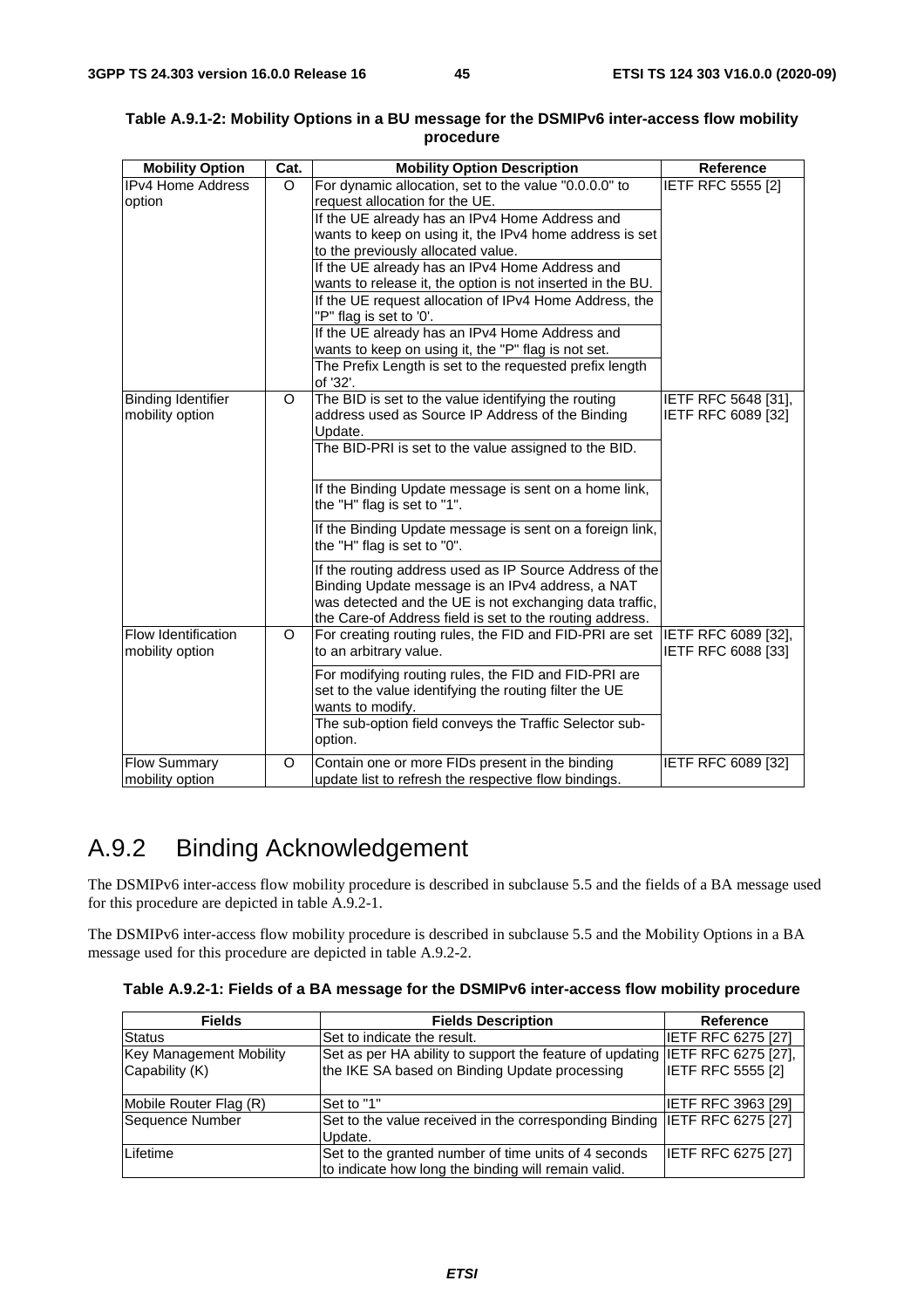| <b>Mobility Option</b>                        | Cat. | <b>Mobility Option Description</b>                                                                                                                                                                                                                                                      | <b>Reference</b>                          |
|-----------------------------------------------|------|-----------------------------------------------------------------------------------------------------------------------------------------------------------------------------------------------------------------------------------------------------------------------------------------|-------------------------------------------|
| <b>IPv4 Address</b><br>Acknowledgment         | C.   | If IPv4 Home Address option is present in the<br>corresponding BU, IPv4 Home Address is set to the                                                                                                                                                                                      | <b>IETF RFC 5555 [2]</b>                  |
| option                                        |      | IPv4 Home Address either newly allocated for the UE<br>or previously assigned prior to the Handover.                                                                                                                                                                                    |                                           |
|                                               |      | The supporting Status field is set accordingly.                                                                                                                                                                                                                                         |                                           |
|                                               |      | Pref-len field is set to "32".                                                                                                                                                                                                                                                          |                                           |
| NAT Detection Option                          | C    | When present the option contains the F Flag which<br>indicates to the UE that UDP encapsulation is required.<br>Option contains an optionally Refresh Time for the UE<br>to refresh the NAT binding.                                                                                    | <b>IETF RFC 5555 [2]</b>                  |
| Binding Refresh<br>Advice                     | O    | Contains a Refresh Interval in units of 4 seconds<br>indicating the remaining time until the UE could send a<br>new home registration to the HA.                                                                                                                                        | <b>IETF RFC 6275 [27]</b>                 |
| Binding Identifier<br>mobility option         | C    | The option is present if the UE sent a Binding Identifier<br>mobility option in the corresponding BU.<br>The Status field is set accordingly.<br>The BID and BID-PRI are set to the value indicated in<br>the BID mobility option of the received Binding Update.                       | IETF RFC 5648 [31],<br>IETF RFC 6089 [32] |
| <b>Flow Identification</b><br>mobility option | C    | The option is present if the UE sent a Flow<br>Identification mobility option in the corresponding BU.<br>The Status field is set accordingly.<br>The FID, FID-PRI and sub-option field are set to the<br>value indicated in the FID mobility option of the<br>received Binding Update. | IETF RFC 5648 [31],<br>IETF RFC 6089 [32] |

#### **Table A.9.2-2: Mobility Options in a BA message for the DSMIPv6 inter-access flow mobility procedure**

## A.10 UE-initiated removal of an access network from a PDN connection

## A.10.1 Binding Update

The UE-initiated DSMIPv6 removal of an access network from a PDN connection procedure is described in subclause 5.8 and the fields of a BU message used for this procedure are depicted in table A.10.1-1.

The UE-initiated DSMIPv6 removal of an access network from a PDN connection procedure is described in subclause 5.8 and the Mobility Options in a BU message used for this procedure are depicted in table A.10.1-2.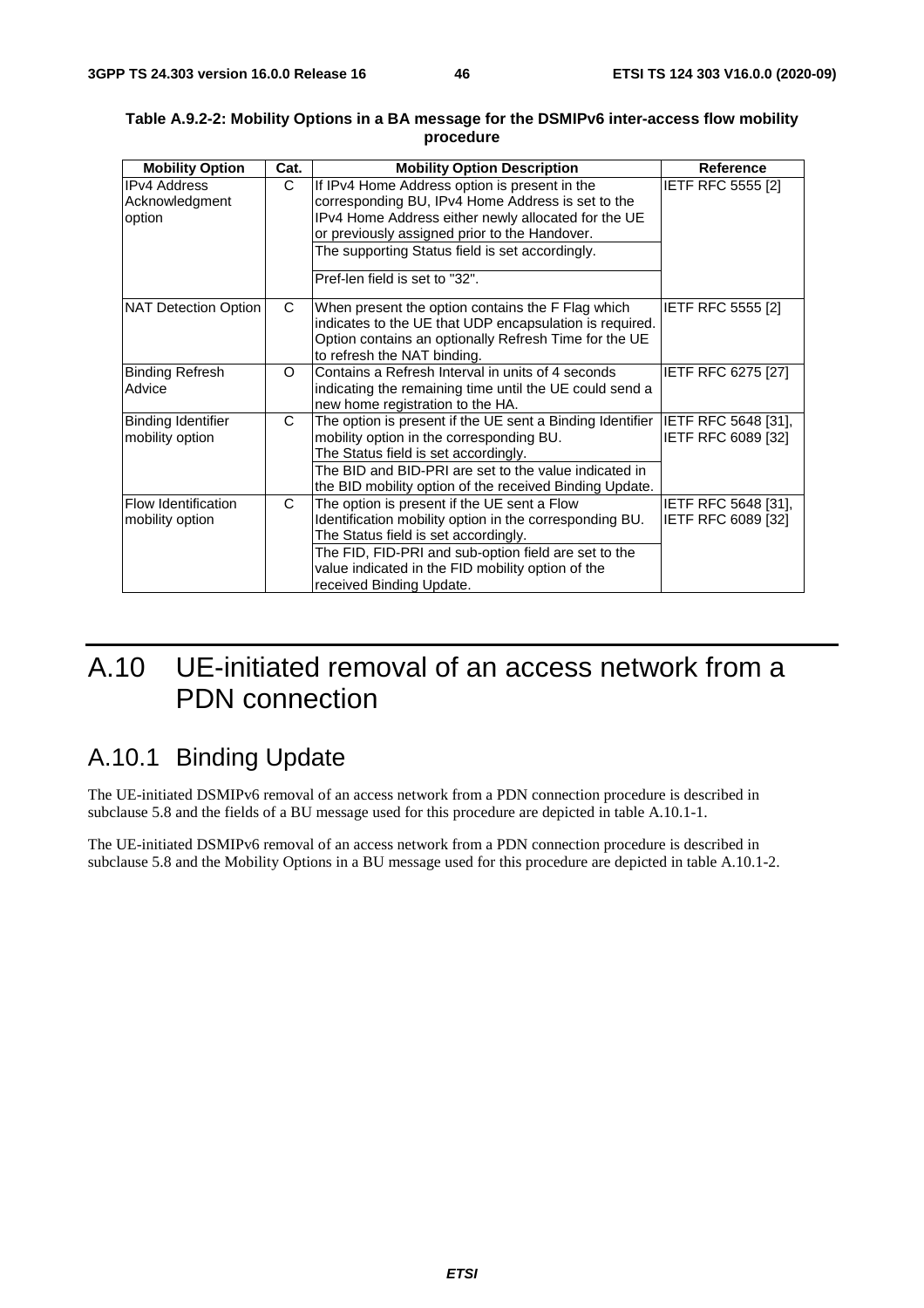| <b>Fields</b>                                  | <b>Fields Description</b>                                                                                                                                                                                  | <b>Reference</b>          |
|------------------------------------------------|------------------------------------------------------------------------------------------------------------------------------------------------------------------------------------------------------------|---------------------------|
| Sequence Number                                | Set to a monotonically increasing value.                                                                                                                                                                   | <b>IETF RFC 6275 [27]</b> |
| Lifetime                                       | If the Binding Update is to de-register binding of the<br>access network, the Lifetime is set to a value of "0".                                                                                           | IETF RFC 6275 [27]        |
|                                                | If the Binding Update is to register the maintained<br>access network, the Lifetime is set to the requested<br>number of time in units of 4 seconds to indicate how<br>long the binding will remain valid. |                           |
| Home Registration (H)                          | Set to "1" to indicate receiving node can act as this<br>node's HA                                                                                                                                         | IETF RFC 6275 [27]        |
| <b>Link-local Address</b><br>Compatibility (L) | The Link-Local Address Compatibility (L) bit is set<br>when the home address reported by the mobile node<br>has the same interface identifier as the mobile node's<br>link-local address.                  | IETF RFC 6275 [27]        |
| Key Management Mobility<br>Capability (K)      | Set to "1" to indicate IKEv2 SA ability to survive<br>mobility                                                                                                                                             | IETF RFC 6275 [27]        |
| Acknowledge (A)                                | Set to "1" to request an acknowledgement message.                                                                                                                                                          | IETF RFC 6275 [27]        |
| Force UDP encapsulation<br>request (F) Flag    | Set to "0" to indicate no forced UDP encapsulation                                                                                                                                                         | <b>IETF RFC 5555 [2]</b>  |
| Mobile Router Flag (R)                         | If the Binding Update is to register the maintained<br>access network, the Mobile Router Flag (R) is set to<br>"1" to indicate home network prefix preservation for the<br>UE.                             | IETF RFC 3963 [29]        |
| Overwrite Flag (O)                             | Set to any value if the lifetime field of the Binding<br>Update is set to 0<br>Set to "1" if the lifetime field of the Binding Update is<br>set to any value different from 0                              | <b>IETF RFC 5648 [31]</b> |

#### **Table A.10.1-1: Fields of a BU message for the UE-initiated DSMIPv6 removal of an access network from a PDN connection procedure**

#### **Table A.10.1-2: Mobility Options in a BU message for the UE-initiated DSMIPv6 removal of an access network from a PDN connection procedure**

| <b>Mobility Option</b>                       | Cat. | <b>Mobility Option Description</b>                                                                                                                          | Reference                  |
|----------------------------------------------|------|-------------------------------------------------------------------------------------------------------------------------------------------------------------|----------------------------|
| <b>Binding Identifier</b><br>mobility option |      | For a Binding Update with Lifetime set to "0", the BID<br>and BID-PRI are set to the corresponding entry that the IETF RFC 6089 [32]<br>UE wants to remove. | <b>IETF RFC 5648 [31].</b> |
|                                              |      | For a Binding Update with Lifetime not set to "0", the<br>BID and BID-PRI are set to the corresponding entry<br>that the UE wants to maintain.              |                            |

## A.10.2 Binding Acknowledgement

The UE-initiated DSMIPv6 removal of an access network from a PDN connection procedure is described in subclause 5.8 and the fields of a BA message used for this procedure are depicted in table A.10.2-1.

The UE-initiated DSMIPv6 removal of an access network from a PDN connection procedure is described in subclause 5.8 and the Mobility Options in a BA message used for this procedure are depicted in table A.10.2-2.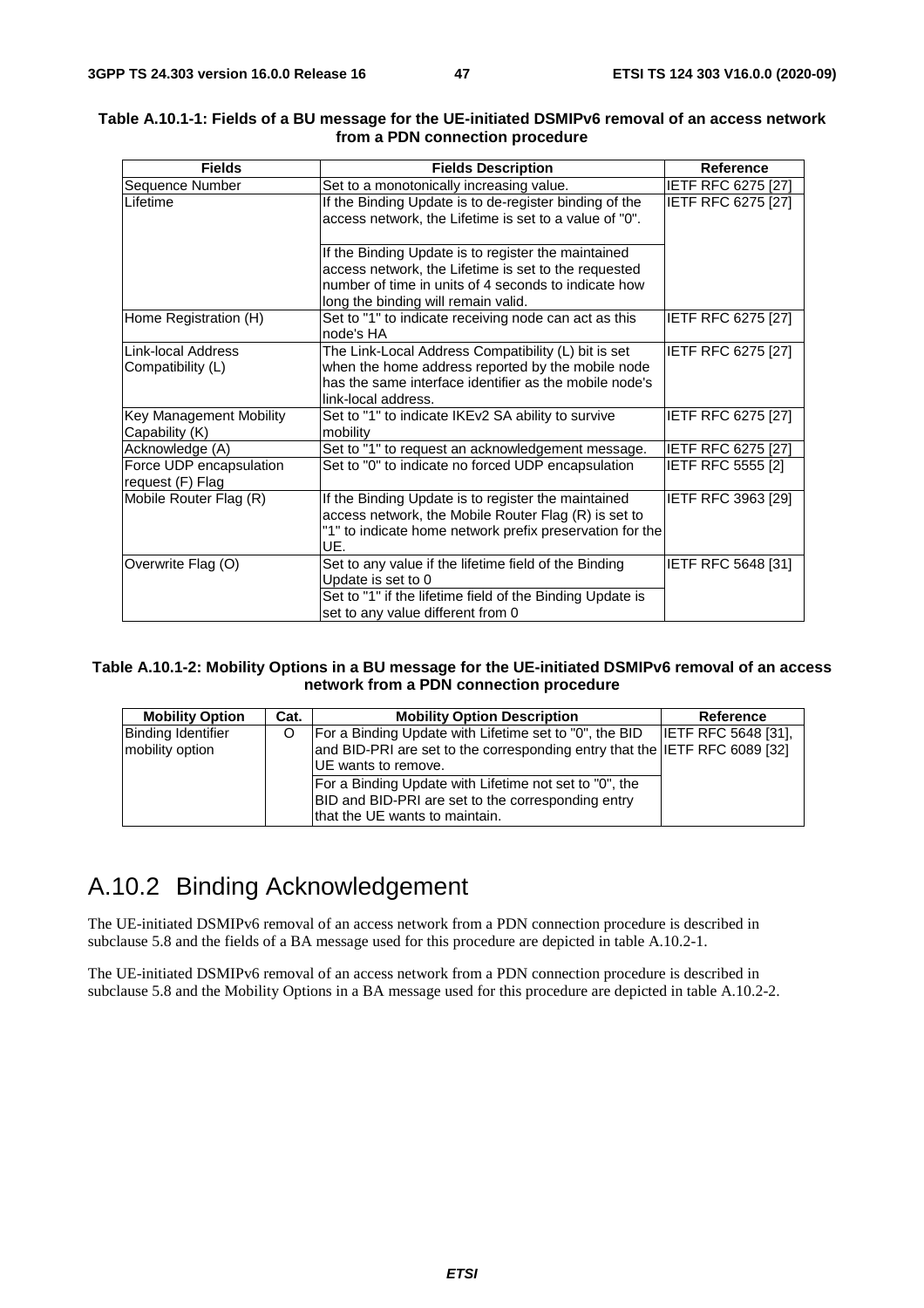| <b>Fields</b>                                    | <b>Fields Description</b>                                                                                                                                                                                | <b>Reference</b>                                |  |  |
|--------------------------------------------------|----------------------------------------------------------------------------------------------------------------------------------------------------------------------------------------------------------|-------------------------------------------------|--|--|
| <b>Status</b>                                    | Set to indicate the result.                                                                                                                                                                              | IETF RFC 6275 [27]                              |  |  |
| <b>Key Management Mobility</b><br>Capability (K) | Set as per HA ability to support the feature of updating<br>the IKE SA based on Binding Update processing                                                                                                | IETF RFC 6275 [27],<br><b>IETF RFC 5555 [2]</b> |  |  |
| Mobile Router Flag (R)                           | If the Binding Update is to register the maintained<br>access network, the Mobile Router Flag (R) is set to<br>"1"                                                                                       | IETF RFC 3963 [29]                              |  |  |
| Sequence Number                                  | Set to the value received in the corresponding Binding<br>Update or the last accepted sequence number in the<br>case of Status 135 ("Sequence Number out of<br>window").                                 | <b>IETF RFC 6275 [27]</b>                       |  |  |
| Lifetime                                         | If the Binding Update is to de-register binding of the<br>access network, the Lifetime is set to a value of "0".                                                                                         | <b>IETF RFC 6275 [27]</b>                       |  |  |
|                                                  | If the Binding Update is to register the maintained<br>access network, the Lifetime is set to the granted<br>number of time in units of 4 seconds to indicate how<br>long the binding will remain valid. |                                                 |  |  |

#### **Table A.10.2-1: Fields of a BA message for the UE-initiated DSMIPv6 removal of an access network from a PDN connection procedure**

#### **Table A.10.2-2: Mobility Options in a BA message for the UE-initiated DSMIPv6 removal of an access network from a PDN connection procedure**

| <b>Mobility Option</b>                       | Cat. | <b>Mobility Option Description</b>                                                                                                                                                                                                                                                                                      | <b>Reference</b>                          |
|----------------------------------------------|------|-------------------------------------------------------------------------------------------------------------------------------------------------------------------------------------------------------------------------------------------------------------------------------------------------------------------------|-------------------------------------------|
| NAT Detection Option                         | C    | When present the option contains the F Flag which<br>indicates to the UE that UDP encapsulation is required.<br>Option contains an optionally Refresh Time for the UE<br>to refresh the NAT binding.                                                                                                                    | <b>IETF RFC 5555 [2]</b>                  |
| <b>Binding Refresh</b><br>Advice             | O    | Contains a Refresh Interval in units of 4 seconds<br>indicating the remaining time until the UE could send a<br>new home registration to the HA.                                                                                                                                                                        | <b>IETF RFC 6275 [27]</b>                 |
| <b>Binding Identifier</b><br>mobility option | С    | The option is present if the UE sent a Binding Identifier<br>mobility option in the corresponding BU.<br>The Status field is set accordingly.<br>For a Binding Update with Lifetime not set to "0", the<br>BID and BID-PRI are set to the value indicated in the<br>BID mobility option of the received Binding Update. | IETF RFC 5648 [31],<br>IETF RFC 6089 [32] |

## A.11 Network-initiated removal of an access network from a PDN connection

### A.11.1 Binding Revocation Indication Message

The network-initiated DSMIPv6 removal of an access network from a PDN connection procedure is described in subclause 5.9 and the fields of a BRI message used for this procedure are depicted in table A.11.1-1.

The network-initiated DSMIPv6 removal of an access network from a PDN connection procedure is described in subclause 5.9 and the Mobility Options in a BRI message used for this procedure are depicted in table A.11.1-2.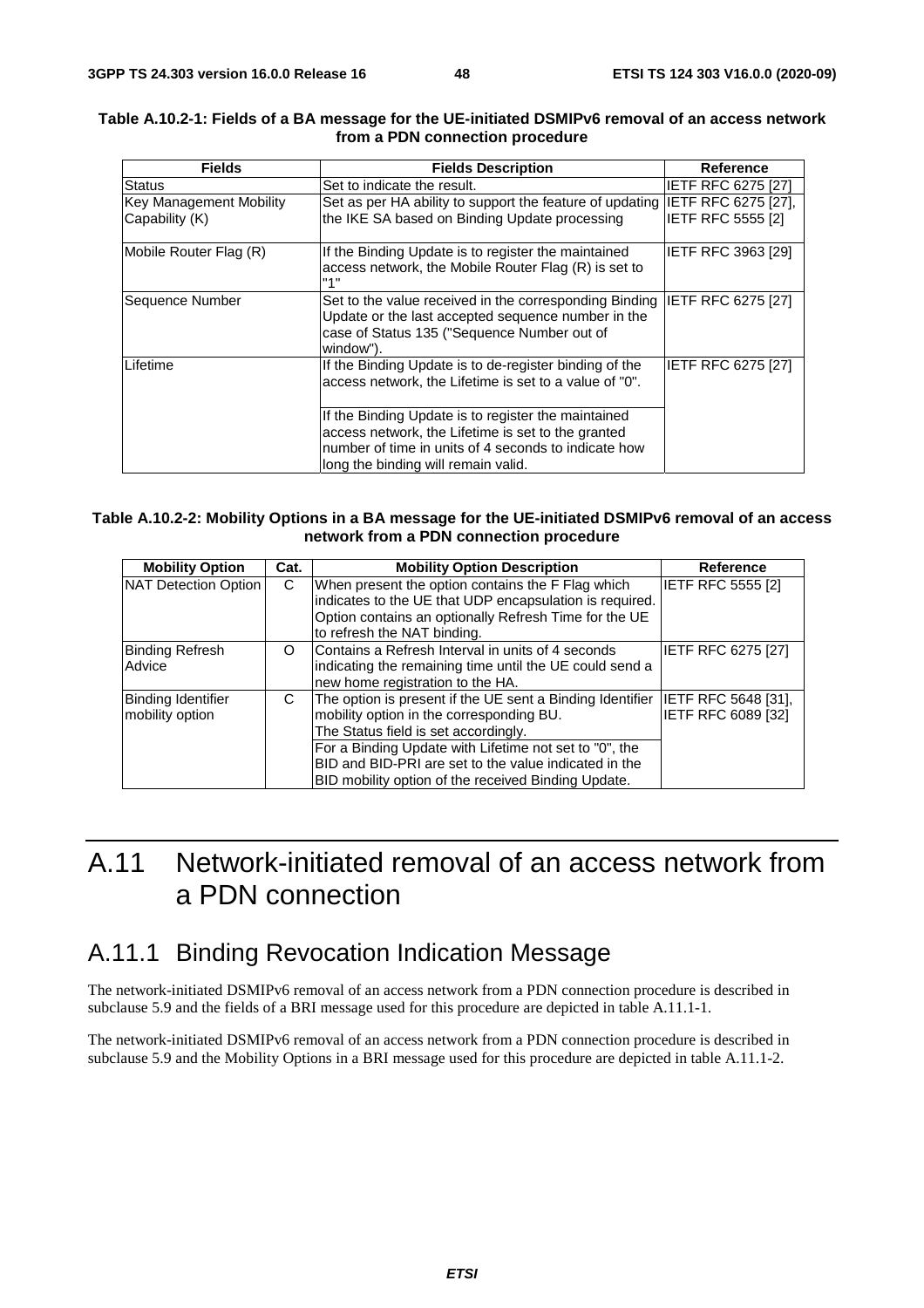| <b>Fields</b>             | <b>Fields Description</b>                                                 | <b>Reference</b>          |
|---------------------------|---------------------------------------------------------------------------|---------------------------|
| B.R. Type                 | ISet to "1" to indicate BRI.                                              | <b>IETF RFC 5846 [19]</b> |
| Sequence Number           | Set to a monotonically increasing value and is used to IETF RFC 5846 [19] |                           |
|                           | match with the returned Binding Revocation                                |                           |
|                           | Acknowledge                                                               |                           |
| <b>Revocation Trigger</b> | Set to "1"                                                                | <b>IETF RFC 5846 [19]</b> |
| Proxy Binding (P)         | Set to "0"                                                                | <b>IETF RFC 5846 [19]</b> |
| Global (G)                | Set to "0"                                                                | <b>IETF RFC 5846 [19]</b> |
| IPv4 HoA Binding Only (V) | Set to "0"                                                                | <b>IETF RFC 5846 [19]</b> |

#### **Table A.11.1-1: Fields of a BRI message for the network-initiated DSMIPv6 removal of an access network from a PDN connection procedure**

#### **Table A.11.1-2: Mobility Options in a BRI message for the network-initiated DSMIPv6 removal of an access network from a PDN connection procedure**

| <b>Mobility Option</b>                       | Cat. | <b>Mobility Option Description</b>                                                     | Reference                                        |
|----------------------------------------------|------|----------------------------------------------------------------------------------------|--------------------------------------------------|
| <b>Binding Identifier</b><br>mobility option |      | The BID and BID-PRI are set to the corresponding<br>entry that the UE wants to remove. | <b>IETF RFC 5648 [31].</b><br>IETF RFC 6089 [32] |
|                                              |      |                                                                                        |                                                  |

## A.11.2 Binding Revocation Acknowledgement

The network-initiated DSMIPv6 removal of an access network from a PDN connection procedure is described in subclause 5.9 and the fields of a BRA message used for this procedure are depicted in table A.11.2-1.

The network-initiated DSMIPv6 removal of an access network from a PDN connection procedure is described in subclause 5.9 and the Mobility Options in a BRA message used for this procedure are depicted in table A.11.2-2.

#### **Table A.11.2-1: Fields of a BRA message for the network-initiated DSMIPv6 removal of an access network from a PDN connection procedure**

| <b>Fields</b>               | <b>Fields Description</b>                                                                                       | <b>Reference</b>          |
|-----------------------------|-----------------------------------------------------------------------------------------------------------------|---------------------------|
| B.R. Type                   | ISet to "2" to indicate BRA.                                                                                    | <b>IETF RFC 5846 [19]</b> |
| Sequence Number             | Set to the value received in the corresponding BRI.                                                             | <b>IETF RFC 5846 [19]</b> |
| <b>Status</b>               | Indicates the result of the BRI.                                                                                | IETF RFC 5846 [19]        |
| Proxy Registration Flag (P) | Set to "0" to indicate that the Binding Revocation<br>Acknowledgment is NOT for a proxy MIPv6 binding<br>entry. | <b>IETF RFC 5846 [19]</b> |
| Global (G)                  | Set to "0"; the same value as for the BRI.                                                                      | <b>IETF RFC 5846 [19]</b> |
| IPv4 HoA Binding Only (V)   | lSet to "0"                                                                                                     | <b>IETF RFC 5846 [19]</b> |

#### **Table A.11.2-2: Mobility Options in a BRA message for the network-initiated DSMIPv6 removal of an access network from a PDN connection procedure**

| <b>Mobility Option</b>                       | Cat. | <b>Mobility Option Description</b>                                                                                                                                                                                                                                  | <b>Reference</b>          |
|----------------------------------------------|------|---------------------------------------------------------------------------------------------------------------------------------------------------------------------------------------------------------------------------------------------------------------------|---------------------------|
| <b>Binding Identifier</b><br>mobility option | C    | This option may be included to indicate the specific BID IETF RFC 5648 [31],<br>that failded the revocation procedure.<br>The BID and BID-PRI are set to the value indicated in<br>the BID mobility option of the received Binding<br><b>Revocation Indication.</b> | <b>IETF RFC 6089 [32]</b> |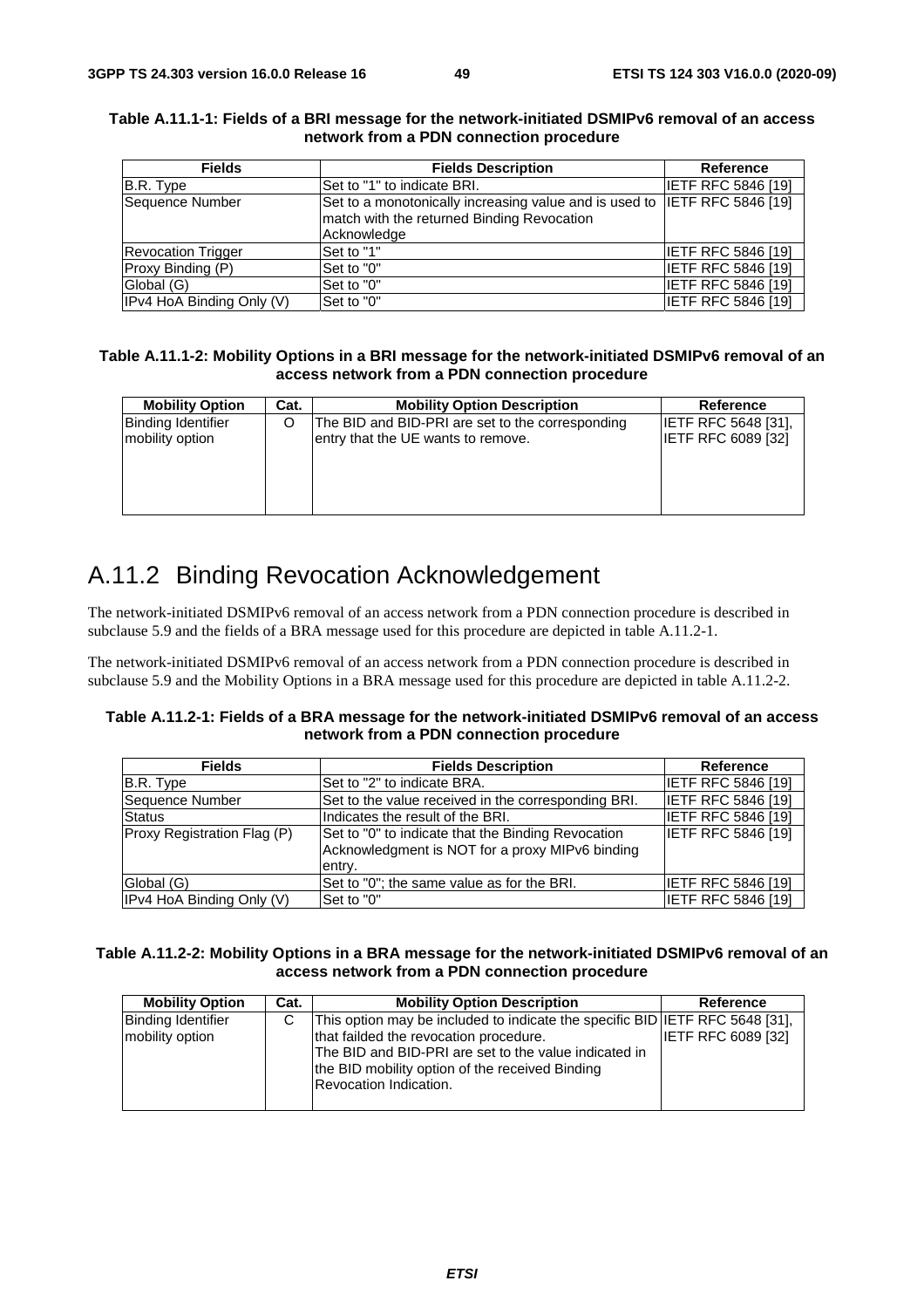## Annex B (normative): Extensions specific to the present document

## B.1 PDN Identifier notify payload

The format of the PDN Identifier notify payload is shown in figure B-1-1.

The PDN Identifier notify payload type is 40960. The length of the PDN Identifier notify payload is 21 octets. The IPv6 Home Network Prefix contains the IPv6 prefix of a PDN connection. The Prefix Length field indicates the length of the prefix contained in IPv6 Home Network Prefix field.

The other fields are defined by IETF RFC 5996 [14].

|                     |                                                             |   |  | <b>Bits</b> |  |  |  |               |  |  |
|---------------------|-------------------------------------------------------------|---|--|-------------|--|--|--|---------------|--|--|
|                     | 6                                                           | 5 |  |             |  |  |  | <b>Octets</b> |  |  |
|                     | Protocol ID                                                 |   |  |             |  |  |  |               |  |  |
|                     | <b>SPI Size</b>                                             |   |  |             |  |  |  |               |  |  |
| Notify Message Type |                                                             |   |  |             |  |  |  |               |  |  |
|                     | <b>IPv6 Home Network Prefix</b>                             |   |  |             |  |  |  |               |  |  |
| Prefix Length       |                                                             |   |  |             |  |  |  |               |  |  |
|                     | $\Gamma$ iausa D.4.4. DDNI Idantifias natify navlaad fasmat |   |  |             |  |  |  |               |  |  |

**Figure B.1-1: PDN Identifier notify payload format** 

NOTE: As the notify payload notifies information relating an IKE\_SA, SPI Size field is set to 0 and there is no Security Parameter Index field.

### B.2 IFOM Capability notify payload

The format of the IFOM Capability notify payload is shown in figure B.2-1.

The IFOM Capability notify payload type is 16428. The length of the IFOM Capability notify payload is 4 octets. The IFOM Capability notify payload is used to indicate the IFOM capability.

The other fields are defined by IETF RFC 5996 [14].



NOTE: As the notify payload notifies information relating to an IKE\_SA, SPI Size field is set to 0 and there is no Security Parameter Index field.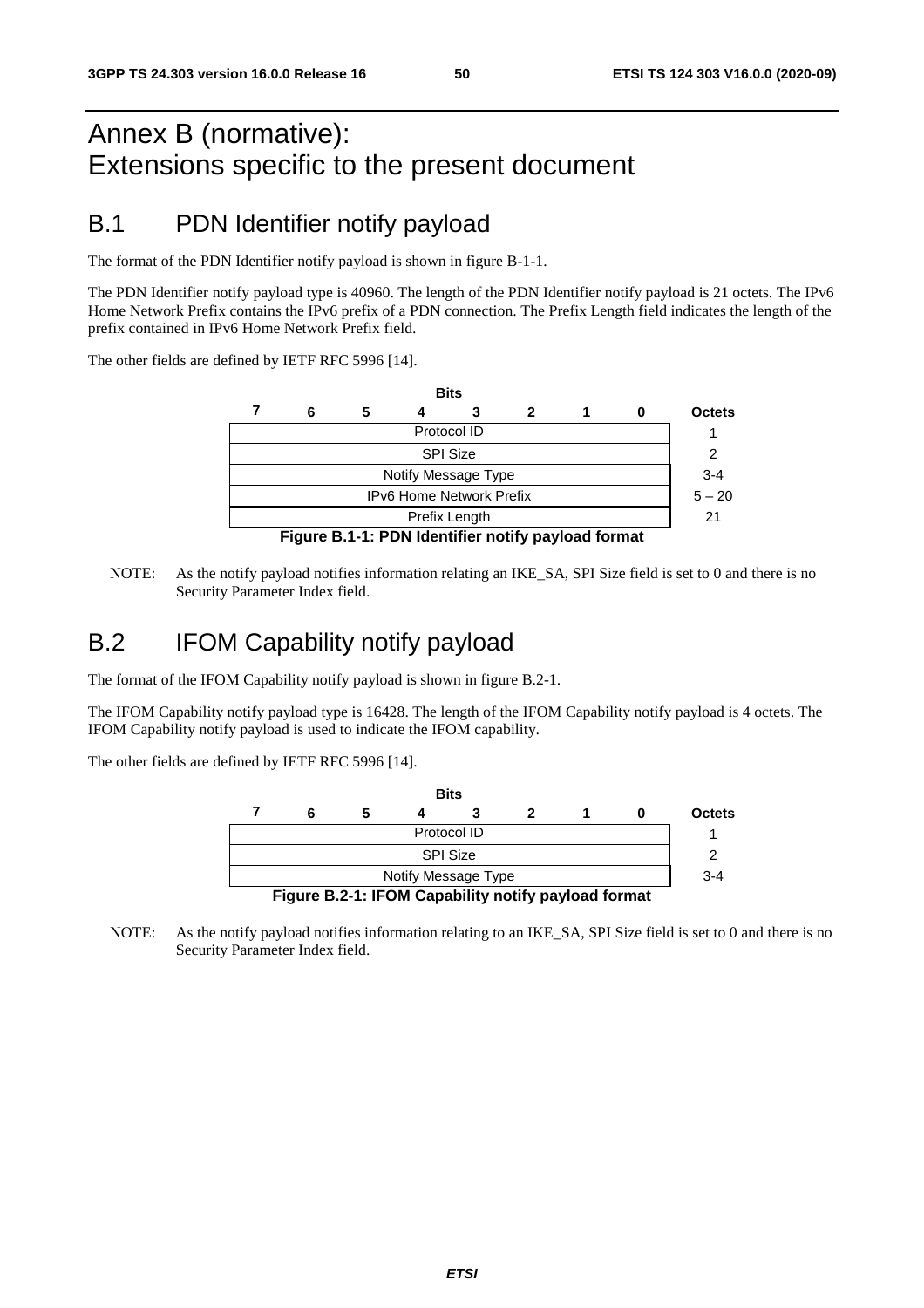Annex C (informative): Change history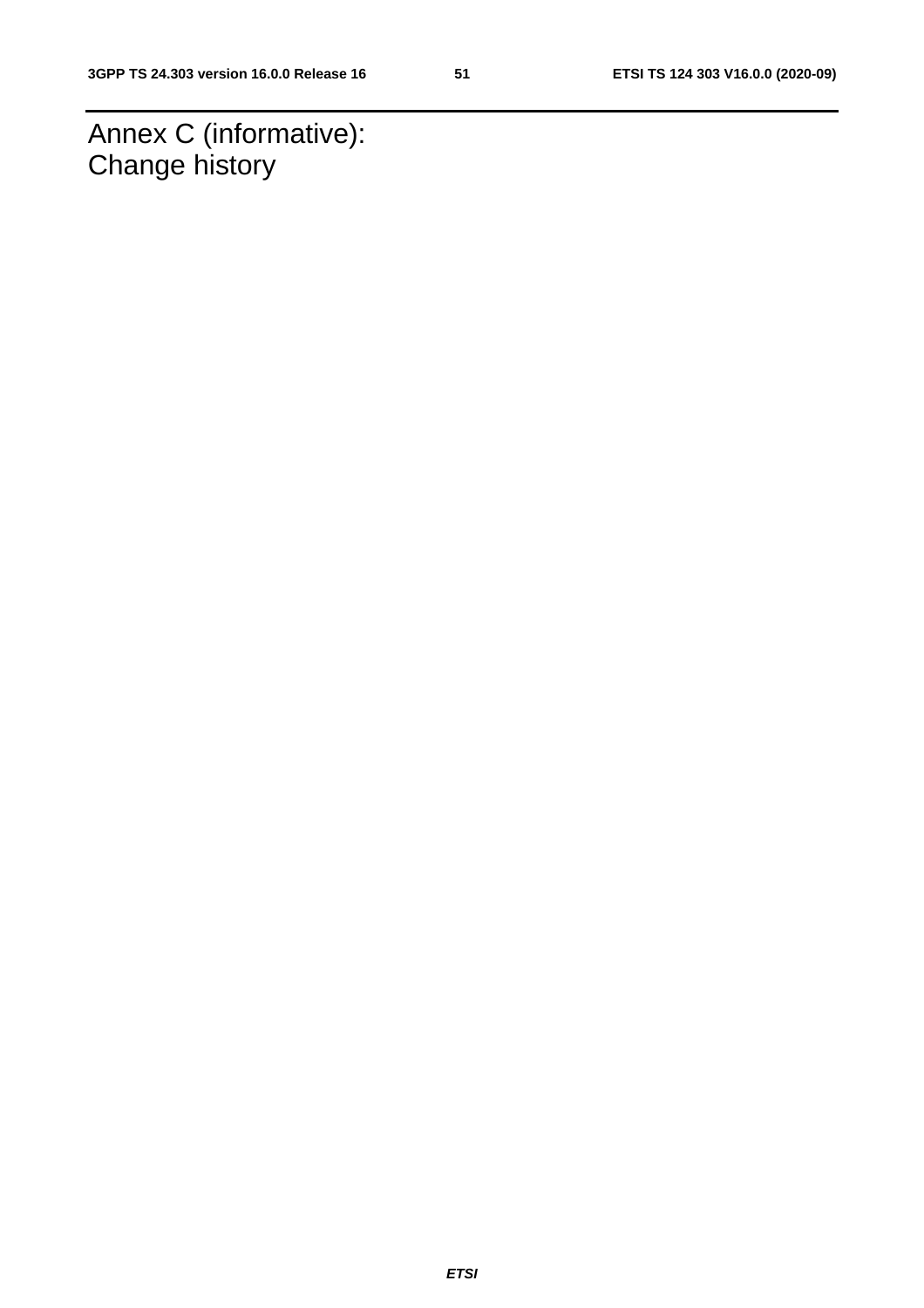| <b>Date</b>        | TSG #              | TSG Doc.               | <b>CR</b>         | Rev | Subject/Comment                                                                                                                                                                                                         | Old            | <b>New</b>     |
|--------------------|--------------------|------------------------|-------------------|-----|-------------------------------------------------------------------------------------------------------------------------------------------------------------------------------------------------------------------------|----------------|----------------|
| 01-2008            |                    |                        |                   |     | Version 0.0.0 Editor's internal draft                                                                                                                                                                                   |                | 0.0.0          |
| 02-2008            | CT1 #51            |                        |                   |     | Includes the following contributions agreed in CT1 #51:<br>C1-080436, C1-080437                                                                                                                                         | 0.0.0          | 0.1.0          |
| 02-2008            | CT1 #51bis         |                        |                   |     | Includes the following contributions agreed in CT1<br>#51bis:                                                                                                                                                           | 0.1.0          | 0.2.0          |
| 02-2008            | Email-             |                        |                   |     | C1-080770, C1-080776, C1-080791.<br>Editorial/style corrections in the clean version                                                                                                                                    | 0.2.0          | 0.2.1          |
| 04-2008            | review<br>CT1 #52  |                        |                   |     | Includes the following contributions agreed in CT1 #52:<br>C1-080954, C1-080959, C1-080960, C1-081213, C1-<br>081232, C1-081398, C1-081399, C1-081400, C1-<br>081401, C1-081402, C1-081419                              | 0.2.1          | 0.3.0          |
| 04-2008            | Email-<br>review   |                        |                   |     | Editorial/style corrections in the clean version                                                                                                                                                                        | 0.3.0          | 0.3.1          |
| $05 - 2008$        | CT1 #53            |                        |                   |     | Includes the following contributions agreed in CT1 #53:<br>C1-081590, C1-081594, C1-081693, C1-082079, C1-<br>082080, C1-082082, C1-082083, C1-082084, C1-<br>082063                                                    | 0.3.1          | 0.4.0          |
| 05-2008            | Email-<br>review   |                        |                   |     | Editorial clean-up                                                                                                                                                                                                      | 0.4.0          | 0.4.1          |
| 05-2008            |                    |                        |                   |     | Version 1.0.0 to be presented to CT-40 created by MCC                                                                                                                                                                   | 0.4.1          | 1.0.0          |
| 07-2008            | CT1 #54            |                        |                   |     | Includes the following contributions agreed in CT1 #54:<br>C1-082122, C1-082364, C1-082368, C1-082693, C1-<br>082694, C1-082698, C1-082699, C1-082700 and C1-<br>082808                                                 | 1.0.0          | 1.1.0          |
| 08-2008            | CT1 #55            |                        |                   |     | Includes the following contributions agreed in CT1 #55:<br>C1-082827, C1-082828, C1-082989, C1-083003, C1-<br>083004, C1-083486, C1-083488, C1-083524 and C1-<br>083601                                                 | 1.1.0          | 1.2.0          |
| 10-2008            | CT1 #55bis         |                        |                   |     | Includes the following contributions agreed in CT1<br>#55bis: C1-083858, C1-083861, C1-084384, C1-<br>084454, C1-084455, C1-084457, C1-084458, C1-<br>084460, C1-084461, C1-084553, C1-084563, C1-<br>084564, C1-084565 | 1.2.0          | 1.3.0          |
| 11-2008            | CT1 #56            |                        |                   |     | Includes the following contributions agreed in CT1 #56:<br>C1-084692, C1-084693, C1-085379, C1-085517                                                                                                                   | 1.3.0          | 1.4.0          |
| 11-2008            | E-mail<br>review   |                        |                   |     | Editorial clean-up                                                                                                                                                                                                      | 1.4.0          | 1.4.1          |
| 11-2008            | E-mail<br>review   |                        |                   |     | Editorial clean-up                                                                                                                                                                                                      | 1.4.1          | 1.4.2          |
| 11-2008            | E-mail<br>review   |                        |                   |     | Editorial clean-up                                                                                                                                                                                                      | 1.4.2          | 1.4.3          |
| 11-2008            |                    |                        |                   |     | Version 2.0.0 created for presentation to CT#42 for<br>approval                                                                                                                                                         | 1.4.3          | 2.0.0          |
| 12-2008            |                    |                        |                   |     | Version 8.0.0 created after approval in CT#42                                                                                                                                                                           | 2.0.0          | 8.0.0          |
| 03-2009            | CT-43              | CP-090126              | $0001$  1         |     | <b>Binding Update Optimization</b>                                                                                                                                                                                      | 8.0.0          | 8.1.0          |
| 03-2009            | $CT-43$            | CP-090126              | 0003              |     | <b>BRI</b> error correction                                                                                                                                                                                             | 8.0.0          | 8.1.0          |
| 03-2009            | CT-43              | CP-090129              | $0005$  1         |     | Missing HA Initiated Multiple PDN Detach                                                                                                                                                                                | 8.0.0          | 8.1.0          |
| 03-2009            | CT-43              | CP-090129              | 0007              |     | IPv4 HoA release                                                                                                                                                                                                        | 8.0.0          | 8.1.0          |
| 03-2009            | CT-43              | CP-090125              | 0008 1            |     | Align with latest version of internet draft                                                                                                                                                                             | 8.0.0          | 8.1.0          |
| 03-2009            | $\overline{CT-43}$ |                        |                   |     | Editorial cleanup by MCC                                                                                                                                                                                                | 8.0.0          | 8.1.0          |
| 06-2009            | CT-44              | CP-090413              | 0004 3            |     | Discovery of the Home Agent address                                                                                                                                                                                     | 8.1.0          | 8.2.0          |
| 06-2009<br>06-2009 | CT-44<br>CT-44     | CP-090413<br>CP-090413 | $0011$  1<br>0012 |     | HA discovery via DHCPv6<br>Nemo Binding Acknowledgement Status value<br>clarification                                                                                                                                   | 8.1.0<br>8.1.0 | 8.2.0<br>8.2.0 |
| 06-2009            | CT-44              | CP-090413              | 0013              |     | Alternate Care-of Address correction                                                                                                                                                                                    | 8.1.0          | 8.2.0          |
| 06-2009            | CT-44              | CP-090413              | 0014              |     | TLV Header Format flag references                                                                                                                                                                                       | 8.1.0          | 8.2.0          |
| 06-2009            | CT-44              | CP-090413              | 0016              |     | Update to the Binding Revocation Indication Message                                                                                                                                                                     | 8.1.0          | 8.2.0          |
| 06-2009            | CT-44              | CP-090413              | 0017              |     | Clarification of routing header usage                                                                                                                                                                                   | 8.1.0          | 8.2.0          |
| 06-2009            | <b>CT-44</b>       | CP-090324              | 00183             |     | HA reallocation procedure and Home Address request                                                                                                                                                                      | 8.1.0          | 8.2.0          |
| $09 - 2009$        | CT-45              | CP-090655              | 0019              |     | DNS lookup at HA discovery based on DHCPv6                                                                                                                                                                              | 8.2.0          | 8.3.0          |
| 09-2009            | CT-45              | CP-090655              | $0021$  1         |     | Clarification of IPv4 Home Address request                                                                                                                                                                              | 8.2.0          | 8.3.0          |
| 09-2009            | CT-45              | CP-090655              | $0023$ 1          |     | Update of TS after DS-MIPv6 RFC availability                                                                                                                                                                            | 8.2.0          | 8.3.0          |
| 09-2009            | CT-45              | CP-090655              | 0024 1            |     | Remove the static HNP configured in LTE capable UE                                                                                                                                                                      | 8.2.0          | 8.3.0          |
| 09-2009            | CT-45              | CP-090655              | 0025              |     | IPv4 address acknowledgement option type                                                                                                                                                                                | 8.2.0          | 8.3.0          |
| 09-2009            | CT-45              | CP-090655              | 0027              |     | Deletion of SA to the initial HA during HA reallocation<br>procedure                                                                                                                                                    | 8.2.0          | 8.3.0          |
| 12-2009            | CT-46              | CP-090901              | 0028              |     | RFC5555 missing reference                                                                                                                                                                                               | 8.3.0          | 8.4.0          |
| 12-2009            | $CT-46$            | CP-090901              | 0030              |     | A bit in BRI message                                                                                                                                                                                                    | 8.3.0          | 8.4.0          |
| 12-2009            | CT-46              | CP-090901              | 0031 1            |     | UE procedures at BRI reception                                                                                                                                                                                          | 8.3.0          | 8.4.0          |
| 12-2009            | CT-46              | CP-090901              | 0029 2            |     | Clarification of Binding Error message                                                                                                                                                                                  | 8.4.0          | 9.0.0          |
| 03-2010            | CT-47              | CP-100107              | 0035 1            |     | Multiple PDN connections                                                                                                                                                                                                | 9.0.0          | 9.1.0          |
| 03-2010            | CT-47              | CP-100107              | 0037 1            |     | PDN connections                                                                                                                                                                                                         | 9.0.0          | 9.1.0          |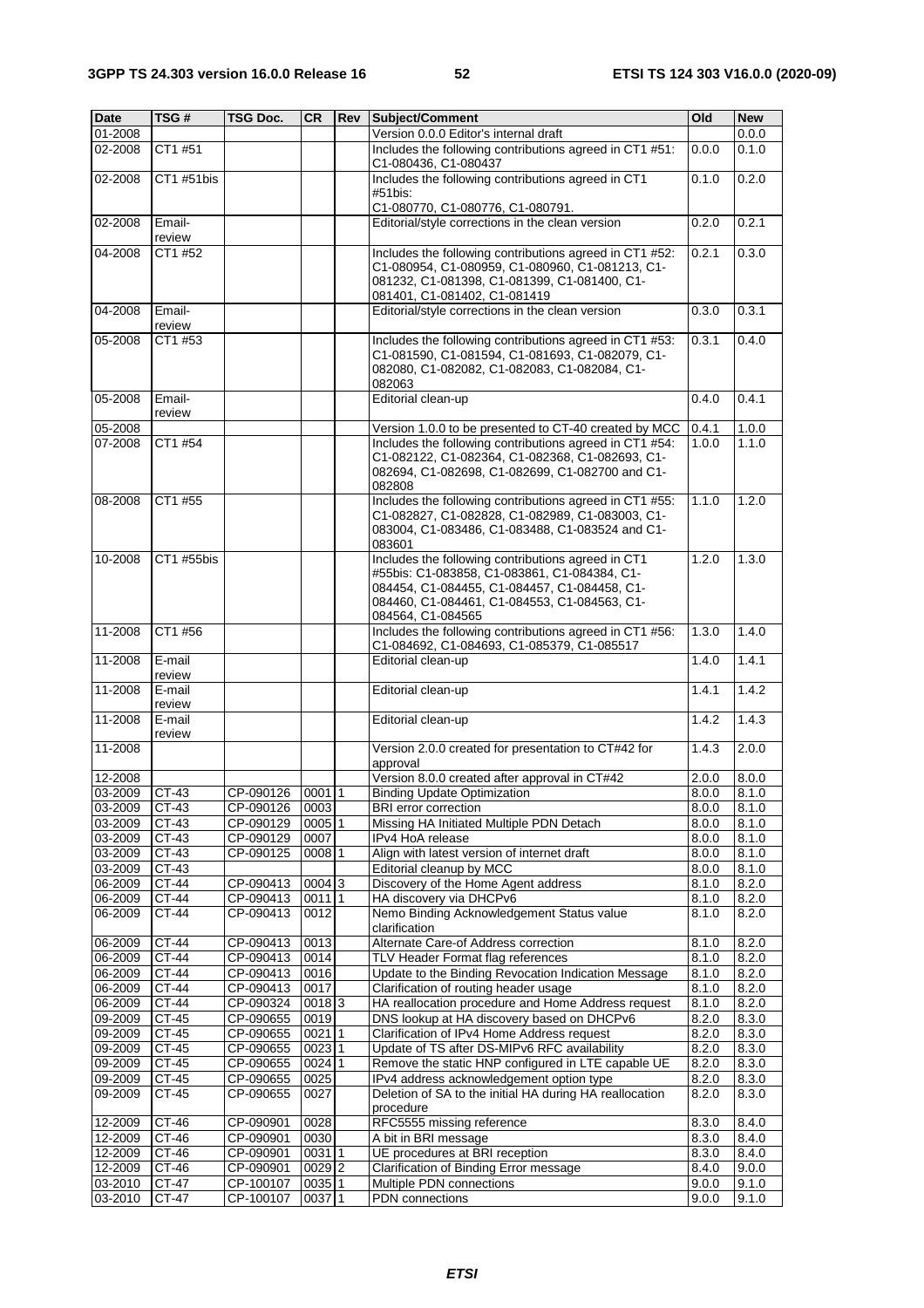| <b>Date</b>        | TSG#    | TSG Doc.  | <b>CR</b>           | Rev | Subject/Comment                                                    | Old              | <b>New</b>       |
|--------------------|---------|-----------|---------------------|-----|--------------------------------------------------------------------|------------------|------------------|
| 03-2010            | CT-47   | CP-100107 | 0039                |     | Reference to redirect RFC                                          | 9.0.0            | 9.1.0            |
| 06-2010            | $CT-48$ | CP-100339 | 0042                |     | Reference Updates                                                  | 9.1.0            | 9.2.0            |
| 06-2010            | CT-48   | CP-100339 | 0044 2              |     | Usage of PDN prefix information with multiple PDNs to              | 9.1.0            | 9.2.0            |
|                    |         |           |                     |     | the same APN                                                       |                  |                  |
| 09-2010            | CT-49   | CP-100485 | $0048$ <sup>3</sup> |     | Usage of PDN Identifier notify payload                             | 9.2.0            | 9.3.0            |
| 09-2010            | CT-49   | CP-100513 | 0049 4              |     | <b>IFOM Reference and Definitions</b>                              | 9.3.0            | 10.0.0           |
| 09-2010            | CT-49   | CP-100513 | 0050 6              |     | UE behaviour with multiple PDN connection for IFOM                 | 9.3.0            | 10.0.0           |
| 09-2010            | CT-49   | CP-100513 | 00533               |     | Attach to additional access - general                              | 9.3.0            | 10.0.0           |
| 09-2010            | CT-49   | CP-100513 | 00545               |     | Dual Stack Mobile IPv6 inter-access flow mobility                  | 9.3.0            | 10.0.0           |
| 09-2010            | CT-49   | CP-100513 | $0055$  2           |     | Attach to additional access acting as home link - UE               | 9.3.0            | 10.0.0           |
|                    |         |           |                     |     | behaviour                                                          |                  |                  |
| 09-2010            | CT-49   | CP-100513 | $0056$ <sup>2</sup> |     | Attach to additional access acting as visted link - UE             | 9.3.0            | 10.0.0           |
|                    |         |           |                     |     | behaviour                                                          |                  |                  |
| 09-2010            | $CT-49$ | CP-100513 | 0057 2              |     | Attach to additional access acting as home link - HA               | 9.3.0            | 10.0.0           |
|                    |         |           |                     |     | behaviour                                                          |                  |                  |
| 09-2010            | $CT-49$ | CP-100513 | $0058$ 1            |     | Attach to additional access acting as visited link - HA            | 9.3.0            | 10.0.0           |
|                    |         |           |                     |     | behavior                                                           |                  |                  |
| 09-2010            | $CT-49$ | CP-100513 | 0059 2              |     | Access removal - general                                           | 9.3.0            | 10.0.0           |
| 09-2010            | CT-49   | CP-100513 | 0060                |     | Home link access removal - UE behavior                             | 9.3.0            | 10.0.0           |
| 09-2010            | CT-49   | CP-100513 | $0061$ <sup>2</sup> |     | Visited link access removal - UE behavior                          | 9.3.0            | 10.0.0           |
| 09-2010            | CT-49   | CP-100513 | 0062                |     | Removal of an access acting as home link - HA                      | 9.3.0            | 10.0.0           |
|                    |         |           |                     |     | procedures                                                         |                  |                  |
| 09-2010            | CT-49   | CP-100513 | 0063 2              |     | Visited link access removal - HA behavior                          | 9.3.0            | 10.0.0           |
| 09-2010            | CT-49   | CP-100513 | 0064 1              |     | <b>IFOM initial attachment</b>                                     | 9.3.0            | 10.0.0           |
| 09-2010            | CT-49   | CP-100513 | 0065 1              |     | Message format for IP flow mobility                                | 9.3.0            | 10.0.0           |
| 09-2010            | CT-49   | CP-100520 | 0066 2              |     | Support of IPv6 Prefix Delegation on S2c                           | 9.3.0            | 10.0.0           |
| 09-2010            | $CT-49$ | CP-100518 | 00671               |     | Usage of IP version for Care-of Address selection                  | 9.3.0            | 10.0.0           |
| 12-2010            | CT-50   | CP-100754 | 0069 2              |     | IFOM Attach to additional access procedure                         | 10.0.0           | 10.1.0           |
| 12-2010            | CT-50   | CP-100754 | 0070 2              |     | IFOM flow mobility procedure                                       | 10.0.0           | 10.1.0           |
| 12-2010            | CT-50   | CP-100754 | 00711               |     | IFOM Remove a link - general                                       | 10.0.0           | 10.1.0           |
| 12-2010            | CT-50   | CP-100754 | 0075 3              |     | Additional message format for IP flow mobility                     | 10.0.0           | 10.1.0           |
|                    | CT-50   | CP-100754 | 00771               |     | Clarification on Dual Stack Mobile IPv6 re-registration            |                  |                  |
| 12-2010<br>12-2010 | CT-50   | CP-100754 | 00783               |     | Network-initiated detach in multiple Care-of addresses             | 10.0.0<br>10.0.0 | 10.1.0<br>10.1.0 |
|                    |         |           |                     |     |                                                                    |                  |                  |
|                    | $CT-50$ |           |                     |     | use case                                                           |                  |                  |
| 12-2010<br>12-2010 | CT-50   | CP-100763 | 0079 1<br>0080 1    |     | Delegated Prefix in HA<br>UE behaviour of DHCPv6 prefix delegation | 10.0.0           | 10.1.0           |
|                    |         | CP-100763 |                     |     |                                                                    | 10.0.0           | 10.1.0           |
| 12-2010            | CT-50   | CP-100754 | 0082 2              |     | Clarification on IFOM capability                                   | 10.0.0           | 10.1.0           |
| 12-2010            | $CT-50$ | CP-100754 | 0083 1              |     | Corrections and clarifications on IFOM procedures                  | 10.0.0           | 10.1.0           |
| 12-2010            | CT-50   | CP-100754 | 00845               |     | Access removal from PDN                                            | 10.0.0           | 10.1.0           |
| 12-2010            | CT-50   | CP-100763 | 0087                |     | Assigned HNP in BA message                                         | 10.0.0           | 10.1.0           |
| 12-2010            | CT-50   | CP-100754 | 0088 1              |     | <b>IFOM Capability Discovery</b>                                   | 10.0.0           | 10.1.0           |
| 12-2010            | CT-50   | CP-100754 | $0089$ <sub>2</sub> |     | Error conditions for IFOM                                          | 10.0.0           | 10.1.0           |
| 03-2011            | CT-51   | CP-110185 | 0093 1              |     | IFOM capability discovery through ISRP                             | 10.1.0           | 10.2.0           |
| 03-2011            | CT-51   | CP-110185 | 00943               |     | IFOM condition for binding acknowledge                             | 10.1.0           | 10.2.0           |
| 03-2011            | CT-51   | CP-110185 | 0095                |     | IFOM error condition                                               | 10.1.0           | 10.2.0           |
| 03-2011            | $CT-51$ | CP-110185 | 0096 1              |     | IFOM correction on attach to additional access                     | 10.1.0           | 10.2.0           |
|                    |         |           |                     |     | procedure                                                          |                  |                  |
| 03-2011            | CT-51   | CP-110185 | 0098 1              |     | Network-initiated removal of an access                             | 10.1.0           | 10.2.0           |
| 03-2011            | CT-51   | CP-110185 | 010013              |     | Revision to Network-initiated Removal of Foreign Link              | 10.1.0           | 10.2.0           |
|                    |         |           |                     |     | from a PDN Connection                                              |                  |                  |
| 03-2011            | CT-51   | CP-110185 | 0101                |     | Modification of UE-initiated Removal of an Access                  | 10.1.0           | 10.2.0           |
|                    |         |           |                     |     | Network from a PDN Connection                                      |                  |                  |
| 03-2011            | CT-51   | CP-110185 | $0102$  1           |     | Correction to pointer to TS 24.302 for IFOM procedure              | 10.1.0           | 10.2.0           |
| 03-2011            | CT-51   | CP-110185 | 0103                |     | IFOM extensions for handover                                       | 10.1.0           | 10.2.0           |
| 03-2011            | CT-51   | CP-110185 | 0104                |     | IFOM capability discovery - PCO usage correction                   | 10.1.0           | 10.2.0           |
| 03-2011            | $CT-51$ | CP-110185 | 0105                |     | Correction on 'O' flag                                             | 10.1.0           | 10.2.0           |
| 03-2011            | CT-51   | CP-110185 | 0106 1              |     | Protocol type definition for IFOM capability IKE-v2                | 10.1.0           | 10.2.0           |
|                    |         |           |                     |     | payload                                                            |                  |                  |
| 03-2011            | CT-51   | CP-110185 | $0107$  2           |     | Routing of packets for IFOM                                        | 10.1.0           | 10.2.0           |
| 03-2011            | $CT-51$ | CP-110185 | 0108                |     | Removal of editor's note                                           | 10.1.0 10.2.0    |                  |
| 03-2011            | CT-51   | CP-110197 | 0109 2              |     | S2c data integrity protection                                      | 10.1.0           | 10.2.0           |
| 06-2011            | $CT-52$ | CP-110478 | 0110 1              |     | References to RFC                                                  | 10.2.0           | 10.3.0           |
| 09-2011            | CT-53   | CP-110682 | 0111 1              |     | S2c data integrity protection over trusted non-3GPP                | 10.3.0           | 10.4.0           |
|                    |         |           |                     |     | access                                                             |                  |                  |
| 09-2011            | CT-53   | CP-110660 | $0115$  2           |     | Correction of Home Agent discovery via DHCPv6                      | 10.3.0           | 10.4.0           |
| 09-2011            | CT-53   | CP-110682 | 0117 1              |     | Correction to S2c data integrity protection - UE                   | 10.3.0           | 10.4.0           |
|                    |         |           |                     |     | procedures                                                         |                  |                  |
| 09-2011            | CT-53   | CP-110690 | $0112$ 1            |     | Correction of security related reference                           | 10.4.0           | 11.0.0           |
| 09-2011            | $CT-53$ | CP-110690 | $\overline{0116}$ 1 |     | Rejection of IKEv2 SA request                                      | 10.4.0 11.0.0    |                  |
| 09-2011            | CT-53   | CP-110690 | 0120 1              |     | Correction to references                                           | 10.4.0           | 11.0.0           |
| 12-2011            | CT-54   | CP-110874 | $0121$ 2            |     | Correction to S2c data integrity protection - HA                   | 11.0.0           | 11.1.0           |
|                    |         |           |                     |     | procedures                                                         |                  |                  |
| 06-2012            | CT-56   | CP-120300 | 0123                |     | IETF reference update                                              | 11.1.0           | 11.2.0           |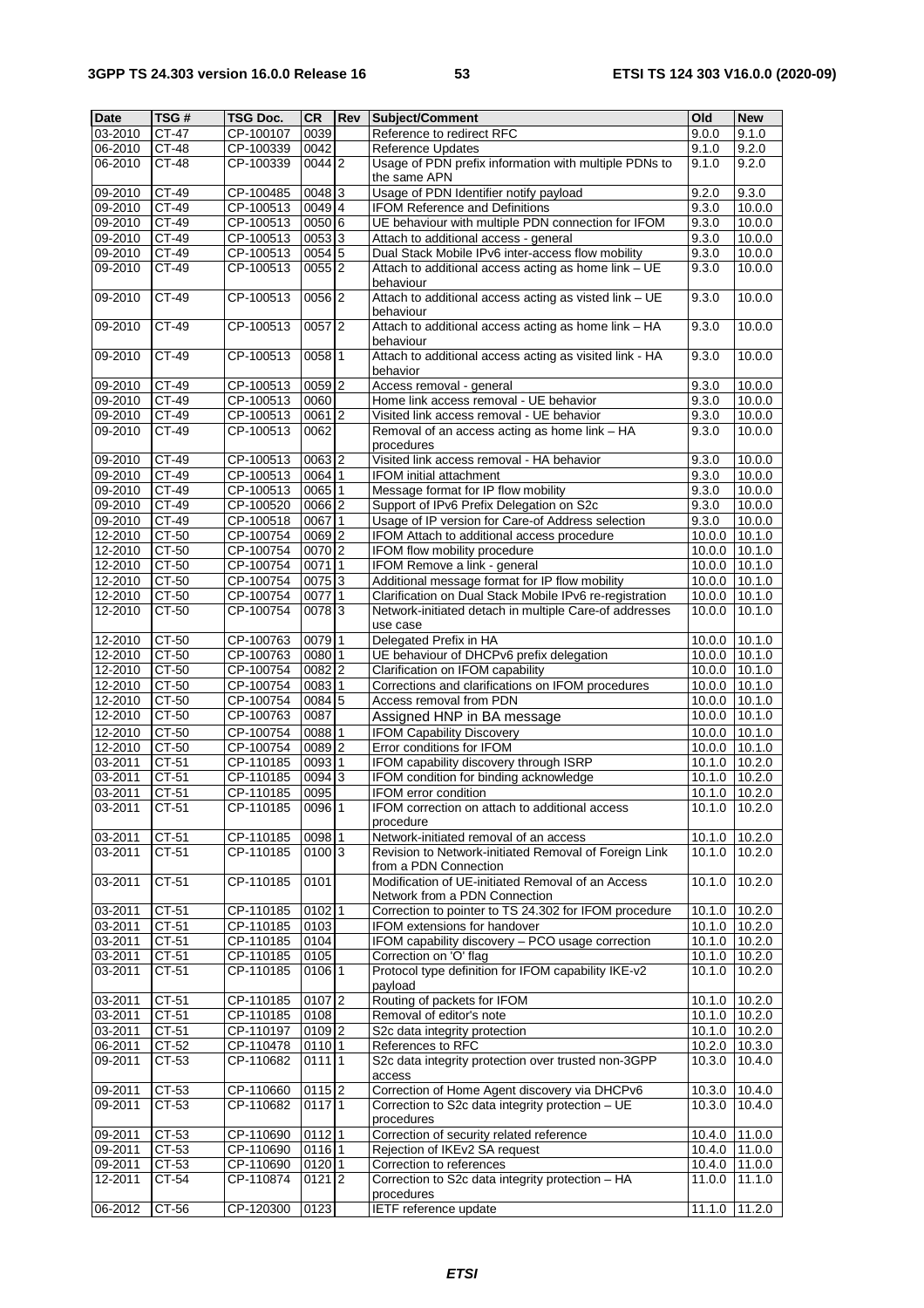| <b>Date</b> | TSG#  | <b>TSG Doc.</b> | <b>CR</b> | <b>IRev</b> | <b>Subiect/Comment</b>                                                                          | <b>Old</b>     | <b>New</b> |
|-------------|-------|-----------------|-----------|-------------|-------------------------------------------------------------------------------------------------|----------------|------------|
| 06-2012     | CT-56 | CP-120293       | $0125$ 4  |             | Correction to HA discovery based on DHCPv6                                                      | 11.1.0         | 11.2.0     |
| 06-2012     | CT-56 | CP-120309       | $0126$ 1  |             | Generalize handover procedure to include also Care-of<br>Address change independent of handover | 11.1.0         | 11.2.0     |
| 06-2012     | CT-56 | CP-120309       | 012711    |             | Corrections with references                                                                     | 11.1.0 111.2.0 |            |
| 06-2013     | CT-60 | CP-130237       | $0129$  1 |             | Specification of IFOM Capability notify payload type                                            | 11.2.0         | 11.3.0     |
| 09-2014     | CT-65 |                 |           |             | Upgrade to Rel-12                                                                               | 11.3.0         | 12.0.0     |
| 12-2015     | CT-70 |                 |           |             | Upgrade to Rel-13                                                                               | 12.0.0         | 13.0.0     |

| <b>Change history</b> |                |                |      |  |  |                                |                              |  |  |  |
|-----------------------|----------------|----------------|------|--|--|--------------------------------|------------------------------|--|--|--|
| <b>Date</b>           | <b>Meeting</b> | <b>TDoc</b>    | ICR. |  |  | <b>Rev Cat Subject/Comment</b> | <b>New</b><br><b>version</b> |  |  |  |
| 2017-03               | CT-75          |                |      |  |  | Upgrade to Rel-14              | 14.0.0                       |  |  |  |
| 2018-06               | SA-80          | $\,$           |      |  |  | Update to Rel-15 version (MCC) | 15.0.0                       |  |  |  |
| 2020-07               | SA-88e         | $\blacksquare$ |      |  |  | Update to Rel-16 version (MCC) | 16.0.0                       |  |  |  |